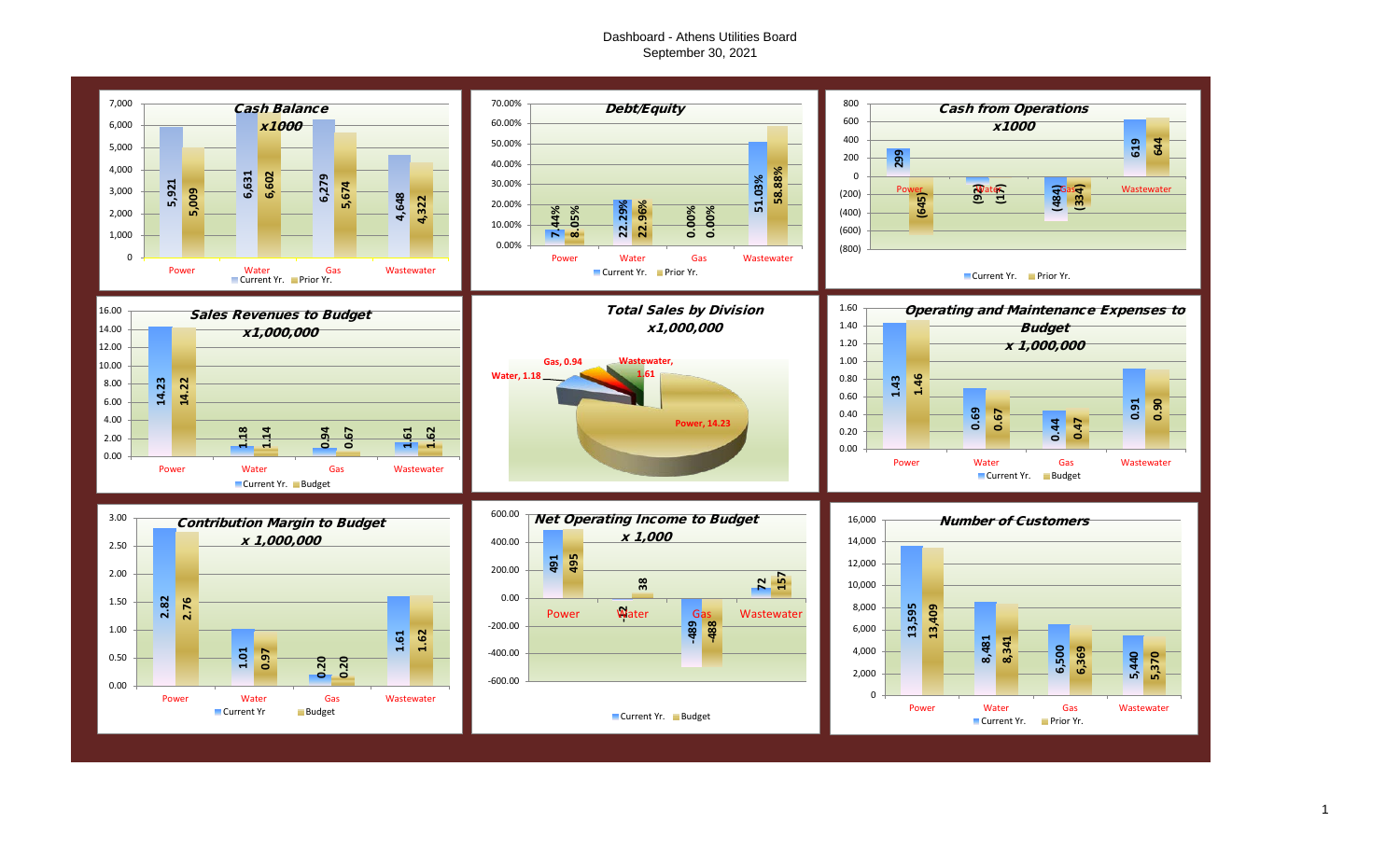#### **Athens Utilities Board Combined Balance Sheet (000 Omitted) September 30, 2021**

|                                         | September 30, 2021     | <b>Prior Year</b>      | <b>Change</b>      |
|-----------------------------------------|------------------------|------------------------|--------------------|
| <b>Current Assets</b>                   | \$33,195               | \$30,745               | \$2,450            |
| Long-Term Assets<br><b>Total Assets</b> | \$117,588<br>\$150,783 | \$119.465<br>\$150,210 | (\$1,877)<br>\$573 |
| <b>Current Liabilities</b>              | \$6,109                | \$5.645                | \$464              |
| Long-Term Liabilities                   | \$26,145               | \$27,291               | (\$1,146)          |
| Net Assets                              | \$118,528              | \$117.273              | \$1,255            |
| <b>Total Liabilities and Net Assets</b> | \$150,783              | \$150,210              | \$573              |

#### **Athens Utilities Board Combined Profit and Loss Statement (000 Omitted)**

#### **September 30, 2021**

|                                       |                    | YEAR-TO-DATE      |                 | <b>CURRENT MONTH</b> |                   |                 |               | <b>BUDGET</b> |                 |
|---------------------------------------|--------------------|-------------------|-----------------|----------------------|-------------------|-----------------|---------------|---------------|-----------------|
|                                       | <b>YTD</b>         | <b>YTD</b>        | <b>Variance</b> | Month                | Month             | <b>Variance</b> | <b>Annual</b> | YTD           | <b>Variance</b> |
|                                       | September 30, 2021 | <b>Prior Year</b> |                 | September 30, 2021   | <b>Prior Year</b> |                 | <b>Budget</b> | <b>Budget</b> |                 |
| <b>Sales Revenue</b>                  | \$17,799           | \$17,264          | \$536           | \$5,996              | \$5,795           | \$201           | \$68,435      | \$17,645      | \$155           |
| Cost of Goods Sold                    | \$12,311           | \$11,695          | (\$616)         | \$3,728              | \$3,589           | (\$139)         | \$47,125      | \$12,098      | (\$213)         |
| <b>Contribution Margin</b>            | \$5,488            | \$5,568           | (\$80)          | \$2,268              | \$2,205           | \$62            | \$21,309      | \$5,546       | (\$58)          |
| Operating and Maintenance Expenses    | \$3,343            | \$3,384           | \$41            | \$1,048              | \$1,131           | \$83            | \$13,110      | \$3,579       | \$236           |
| Depreciation and Taxes Equivalents    | \$2,070            | \$1,882           | (\$188)         | \$697                | \$626             | (\$71)          | \$6,256       | \$1,765       | (\$305)         |
| <b>Total Operating Expenses</b>       | \$5,413            | \$5,266           | (\$147)         | \$1,745              | \$1,757           | \$12            | \$19,366      | \$5,344       | $($ \$69)       |
| <b>Net Operating Income</b>           | \$75               | \$303             | (\$228)         | \$522                | \$448             | \$74            | \$1,943       | \$202         | (\$127)         |
| Grants, Contributions & Extraordinary | \$27               | \$23              | \$4             | \$17                 | (\$8)             | \$25            | \$504         | \$165         | (\$138)         |
| <b>Change in Net Assets</b>           | \$102              | \$325             | (\$224)         | \$539                | \$441             | \$99            | \$2,447       | \$367         | (\$265)         |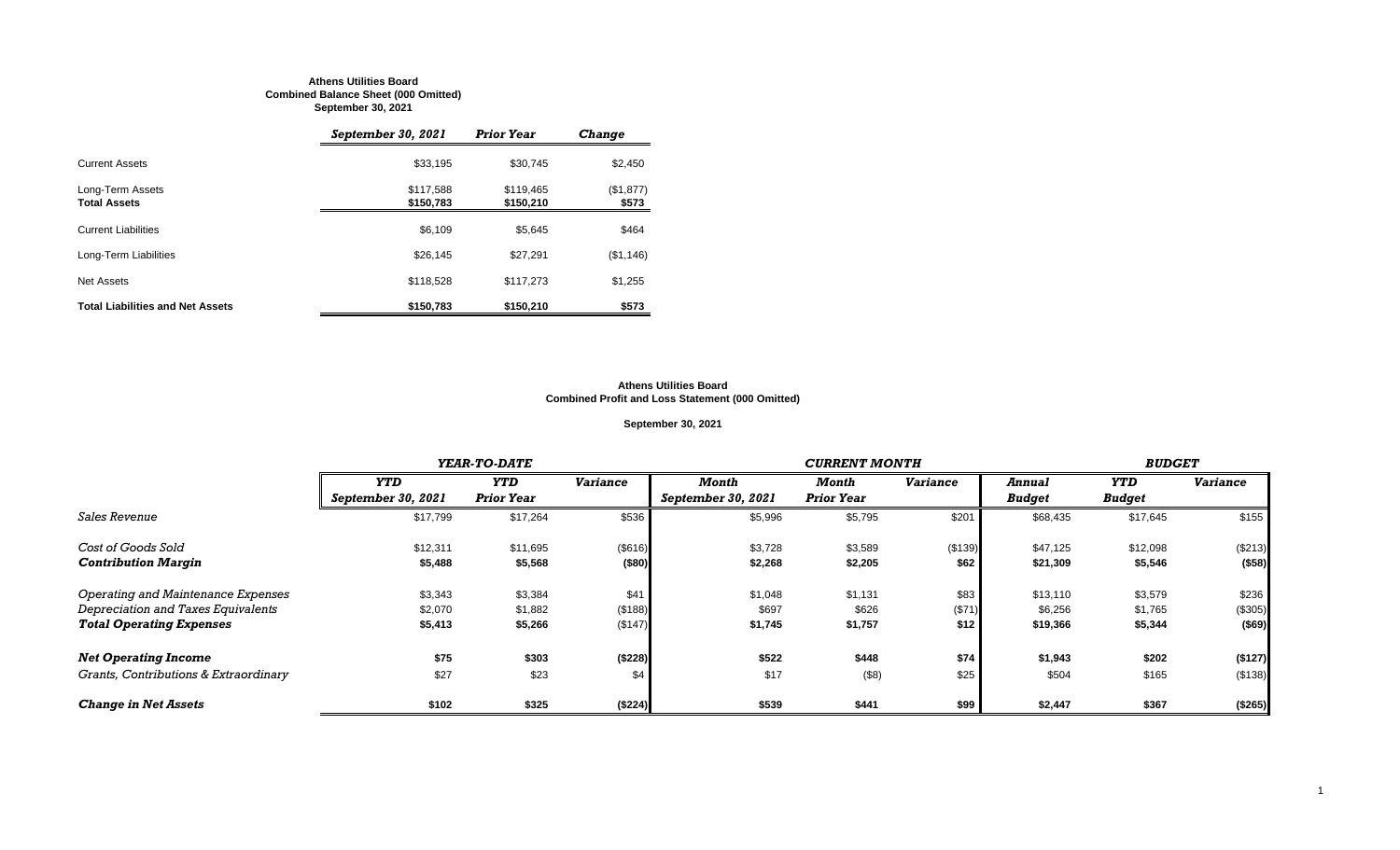## **Athens Utilities Board Financial Statement Synopsis 9/30/2021**

|                                             |                         |                      |                         |                    |                         |                      | (000 Omitted) |          |              |                                                |                |                                   |             |                              |                  |                    |                         |                      |        |                            |
|---------------------------------------------|-------------------------|----------------------|-------------------------|--------------------|-------------------------|----------------------|---------------|----------|--------------|------------------------------------------------|----------------|-----------------------------------|-------------|------------------------------|------------------|--------------------|-------------------------|----------------------|--------|----------------------------|
|                                             |                         |                      | <b>Power</b>            |                    |                         | Water                |               |          |              |                                                | Gas            |                                   |             |                              | Wastewater       |                    |                         | <b>Total</b>         |        |                            |
|                                             | Y-T-D<br><b>Current</b> | $Y-T-D$<br>Prior Yr. | M-T-D<br><b>Current</b> | M-T-D<br>Prior Yr. | Y-T-D<br><b>Current</b> | $Y-T-D$<br>Prior Yr. | M-T-D         | M-T-D    | Y-T-D        | $Y-T-D$<br>Current Prior Yr. Current Prior Yr. | $M-T-D$        | M-T-D<br><b>Current Prior Yr.</b> | '-T-D       | $Y-T-D$<br>Current Prior Yr. | M-T-D<br>Current | M-T-D<br>Prior Yr. | Y-T-D<br><b>Current</b> | $Y-T-D$<br>Prior Yr. | M-T-D  | M-T-D<br>Current Prior Yr. |
| <b>Cash Balance</b>                         | 5,921                   | 5,009                |                         |                    | 6,631                   | 6,602                |               |          | 6,279        | 5,674                                          |                |                                   | 4,648       | 4,322                        |                  |                    | 23,478                  | 21,607               |        |                            |
| <b>Working Capital</b>                      | 8,270                   | 9,357                |                         |                    | 7,504                   | 7,614                |               |          | 6,964        | 6,440                                          |                |                                   | 5,500       | 5,426                        |                  |                    | 28,237                  | 28,837               |        |                            |
| <b>Plant Assets</b>                         | 74,700                  | 73,420               |                         |                    | 33,881                  | 33,459               |               |          | 24,525       | 24,241                                         |                |                                   | 58,137      | 57,635                       |                  |                    | 191,243                 | 188,756              |        |                            |
| Debt                                        | 3,784                   | 4,040                |                         |                    | 4,770                   | 4,931                |               |          | $\Omega$     | $\Omega$                                       |                |                                   | 14,166      | 15,052                       |                  |                    | 22,720                  | 24,022               |        |                            |
| Net Assets (Net Worth)                      | 50,847                  | 50,151               |                         |                    | 21,399                  | 21,477               |               |          | 20,354       | 20,084                                         |                |                                   | 25,579      | 25,562                       |                  |                    | 118,178                 | 117,273              |        |                            |
| <b>Cash from Operations</b>                 | 299                     | (645)                | 283                     | (1,065)            | (92)                    | (17)                 | 80            | (164)    | (484)        | (334)                                          | (142)          | (143)                             | 619         | 644                          | 261              | 156                | 342                     | (352)                | 482    | (1,216)                    |
| <b>Net Pension Liability</b>                | 2,767                   | 2,568                |                         |                    | 783                     | 747                  |               |          | 561          | 543                                            |                |                                   | 1,081       | 773                          |                  |                    | 5,193                   | 4,630                |        |                            |
| Principal Paid on Debt {Lease Included} (1) | 248                     | 154                  | 248                     | 154                | 170                     | 161                  | 14            | 16       | $\mathbf{0}$ | $\Omega$                                       | 0              | $\Omega$                          | 1,179       | 642                          | 11               | 11                 | 1,597                   | 957                  | 273    | 181                        |
| <b>New Debt-YTD</b>                         | $\Omega$                | $\Omega$             | $\mathbf 0$             | -0                 | 0                       | $\mathbf{0}$         | $\mathbf 0$   |          | 0            | $\Omega$                                       | $\mathbf 0$    |                                   | $\mathbf 0$ | $\Omega$                     | $\mathbf 0$      | $\Omega$           | $\overline{0}$          | $\Omega$             |        |                            |
| <b>Cash Invested in Plant</b>               | 828                     | 739                  | 197                     | 221                | (203)                   | 149                  | 29            | 60       | 82           | 222                                            | (2)            | 145                               | 361         | 834                          | 129              | 207                | 1,069                   | 1,944                | 353    | 634                        |
| Cash Flow                                   | (533)                   | (1, 390)             | 84                      | (1, 290)           | 74                      | (215)                | 36            | (240)    | (566)        | (571)                                          | (140)          | (304)                             | 213         | (198)                        | 120              | (63)               | (812)                   | (2, 373)             | 100    | (1,898)                    |
| Sales                                       | 14,226                  | 13,733               | 4,794                   | 4,608              | 1,181                   | 1,173                | 396           | 375      | 938          | 716                                            | 321            | 266                               | 1,607       | 1,824                        | 539              | 608                | 17,952                  | 17,447               | 6,050  | 5,856                      |
| Cost of Goods Sold {COGS}                   | 11,406                  | 11,061               | 3,431                   | 3,358              | 169                     | 185                  | 53            | 58       | 736          | 449                                            | 245            | 172                               |             |                              |                  |                    | 12,311                  | 11,695               | 3,728  | 3,589                      |
| O&M Expenses-YTD {minus COGS}               | 2,329                   | 2,342                | 718                     | 768                | 1,000                   | 949                  | 327           | 328      | 690          | 697                                            | 232            | 243                               | 1,518       | 1,416                        | 505              | 472                | 5,537                   | 5,404                | 1,782  | 1,810                      |
| Net Operating Income                        | 491                     | 325                  | 646                     | 482                | (12)                    | 16                   | 6             | (18)     | (489)        | (428)                                          | (159)          | (146)                             | 72          | 389                          | 26               | 131                | 62                      | 303                  | 518    | 448                        |
| nterest on Debt                             | $\overline{2}$          | 3                    |                         |                    | 24                      | 25                   | 8             |          | $\Omega$     | $\Omega$                                       | $\Omega$       | $\Omega$                          | 14          | 19                           | 5                |                    | 40                      | 48                   | 13     | 16                         |
| Variable Rate Debt Interest Rate            | 0.20%                   | 0.31%                |                         |                    |                         |                      |               |          |              |                                                |                |                                   | 0.20%       | 0.31%                        |                  |                    |                         |                      |        |                            |
| Grants, Contributions, Extraordinary        | 23                      | 11                   | 16                      | 8                  | 12                      | $\Omega$             | $\mathbf{0}$  | $\Omega$ | $\mathbf{0}$ | (16)                                           | 0 <sup>1</sup> | (16)                              | (9)         | 27                           | $\Omega$         | $\Omega$           | 27                      | 23                   | 17     | (8)                        |
| Net Income                                  | 514                     | 337                  | 662                     | 490                | (0)                     | 16                   | 6             | (18)     | (489)        | (443)                                          | (159)          | (162)                             | 63          | 416                          | 26               | 131                | 88                      | 325                  | 535    | 441                        |
| <b>t Customers</b>                          | 13,595                  | 13,409               |                         |                    | 8,481                   | 8,341                |               |          | 6,500        | 6,369                                          |                |                                   | 5,440       | 5,370                        |                  |                    | 34,016                  | 33,489               |        |                            |
| Sales Volume                                | 176,598                 | 155,238              | 58,848                  | 59,643             | 2,564                   | 2,498                | 848           | 81       | 1,082        | 1,037                                          | 339            | 331                               | 1,241       | 1,184                        | 417              | 403                |                         |                      |        |                            |
| Revenue per Unit Sold (2)                   | 0.081                   | 0.088                | 0.081                   | 0.077              | 0.46                    | 0.47                 | 0.47          | 0.46     | 0.87         | 0.69                                           | 0.95           | 0.81                              | 1.29        | 1.54                         | 1.29             | 1.51               |                         |                      |        |                            |
| Natural Gas Market Price (Dth)              |                         |                      |                         |                    |                         |                      |               |          |              |                                                | 4.22           | 2.55                              |             |                              |                  |                    |                         |                      |        |                            |
| Natural Gas Total Unit Cost (Dth)           |                         |                      |                         |                    |                         |                      |               |          | 5.53         | 3.56                                           | 5.72           | 4.17                              |             |                              |                  |                    |                         |                      |        |                            |
| <b>Full Time Equivalent Employees</b>       | 65.39                   | 61.91                | 66.36                   | 62.68              |                         | 14.5866 14.649479    | 14.5          | 14.65    | 8.57         | 9.77                                           | 8.7            | 9.6                               | 19.05       | 19.30                        | 19.48            | 18.89              | 107.59                  | 105.64               | 109.04 | 105.82                     |
|                                             |                         |                      |                         |                    |                         |                      |               |          |              |                                                |                |                                   |             |                              |                  |                    |                         |                      |        |                            |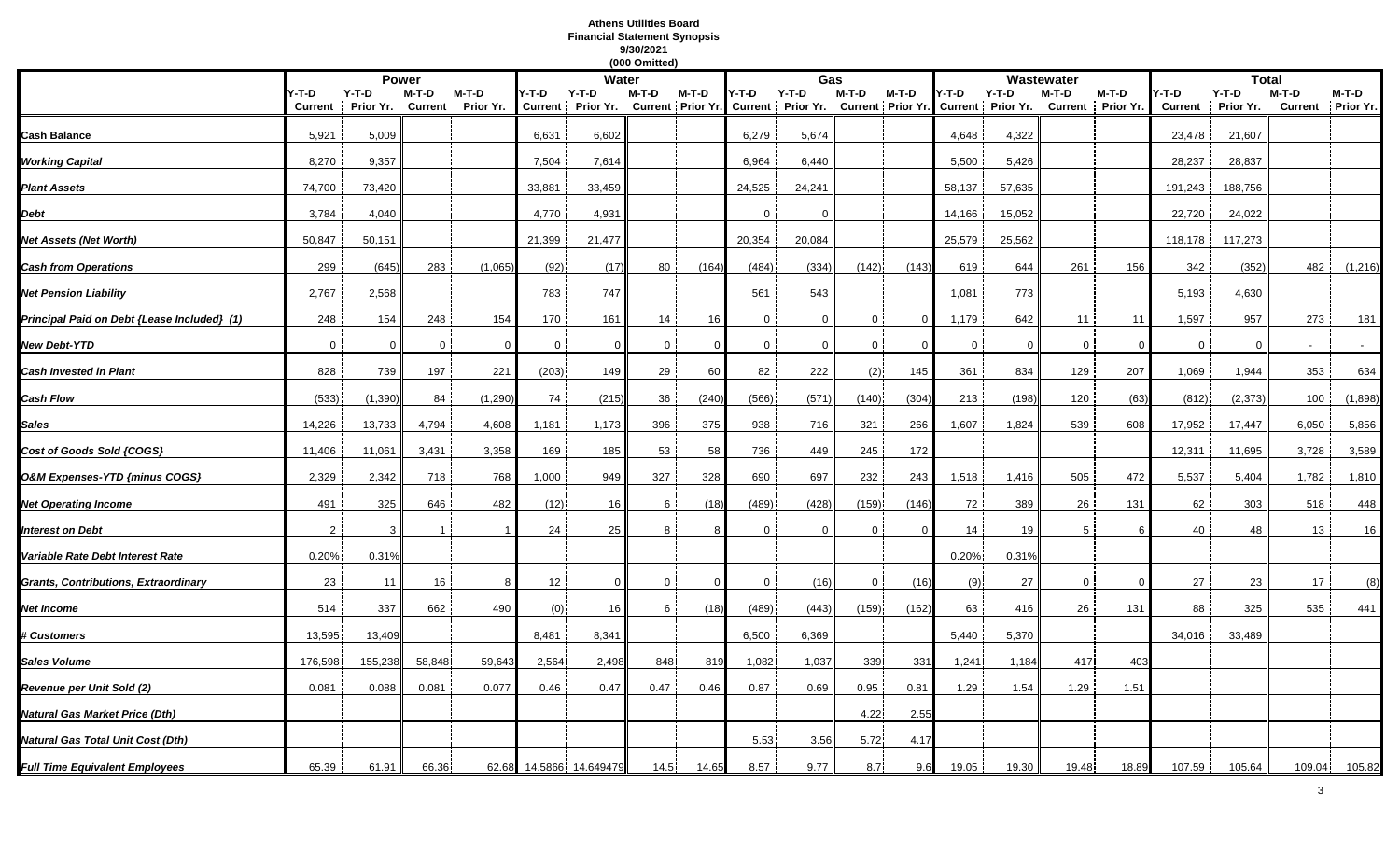| Change<br><b>Current Period</b><br><b>Prior Year</b><br><b>Current Period</b><br>Prior<br>Change from<br>from prior<br><b>Prior Year</b><br>September 30, 2021<br><b>Month</b><br><b>Month</b><br>September 30, 2021<br>Assets:<br>5,008,771.12<br>Cash and Cash Equivalents<br>84,218.77<br>5,921,071.31<br>912,300.19<br>5,921,071.31<br>5,836,852.54<br>0.00<br>0.00<br>0.00<br><b>Bond Funds Available</b><br>0.00<br>0.00<br>0.00<br>3,676,793.17<br><b>Customer Receivables</b><br>3,671,748.99<br>(5,044.18)<br>3,671,748.99<br>3,690,490.25<br>(18,741.26)<br>0.00<br>2,315.25<br>(2,315.25)<br>0.00<br>0.00<br>0.00<br>Due from (to) Other Divisions<br>232,418.41<br>246,881.83<br>213,497.91<br>18,920.50<br>(14, 463.42)<br><b>Other Receivables</b><br>232,418.41<br>225,655.94<br>217,037.34<br>8,618.60<br>Prepaid Expenses<br>225,655.94<br>239,500.85<br>(13, 844.91)<br>1,108,108.37<br>1,086,212.33<br>21,896.04<br><b>Unbilled Revenues</b><br>1,108,108.37<br>1,108,108.37<br>0.00<br>1,829,589.86<br>18,135.35<br>1,556,783.75<br>272,806.11<br>Materials and Supplies Inventory<br>1,829,589.86<br>1,811,454.51<br>88,688.45<br>12,988,592.88<br>1,193,798.09<br><b>Total Current Assets</b><br>12,988,592.88<br>12,899,904.43<br>11,794,794.79<br>0.00<br>0.00<br>0.00<br>0.00<br>0.00<br>Unamortized Debt Expense<br>0.00<br>0.00<br>0.00<br>0.00<br>0.00<br>TVA Heat Pump Loans Receivable<br>0.00<br>0.00<br>1,521,155.05<br>1,985,954.13<br><b>Deferred Pension Outflows</b><br>1,521,155.05<br>2,054,298.23<br>(533, 143.18)<br>(464, 799.08)<br>Electric Utility Plant, at Cost<br>74,699,645.16<br>74,699,645.16<br>73,420,307.39<br>1,279,337.77<br>74,502,741.67<br>196,903.49<br>(27, 012, 338.57)<br>(25,776,330.78)<br>(1,236,007.79)<br>Less: Accumulated Depreciation<br>(27,012,338.57)<br>(26, 767, 432.06)<br>(244, 906.51)<br>47,687,306.59<br>43,329.98<br><b>Net Electric Utility Plant</b><br>47,687,306.59<br>47,735,309.61<br>(48,003.02)<br>47,643,976.61<br>49,208,461.64<br>49,629,930.74<br>49,208,461.64<br>49,789,607.84<br>(421, 469.10)<br><b>Total Long Term Assets</b><br>(581, 146.20)<br>62,197,054.52<br>61,424,725.53<br>\$<br>772,328.99<br><b>Total Assets</b><br>62,197,054.52<br>62,689,512.27<br>\$<br>\$<br>\$<br>\$<br>(492, 457.75)<br>- \$<br><b>Liabilities and Retained Earnings:</b><br>3,326,875.38<br>179,729.15<br>3,506,604.53<br>4,147,920.68<br>3,506,604.53<br><b>Accounts Payable</b><br>(641, 316.15)<br>564,751.51<br>581,651.51<br>(16,900.00)<br><b>Customer Deposits</b><br>564,751.51<br>571,491.51<br>(6,740.00)<br>0.00<br>Deferred Income<br>0.00<br>0.00<br>0.00<br>0.00<br>0.00<br>657,277.91<br>647,285.99<br>627,010.16<br>20,275.83<br><b>Other Current Liabilities</b><br>647,285.99<br>(9,991.92)<br>4,535,537.05<br>(658, 048.07)<br>4,718,642.03<br>183,104.98<br><b>Total Current Liabilities</b><br>4,718,642.03<br>5,376,690.10<br>0.00<br>0.00<br>0.00<br><b>Bonds Payable</b><br>0.00<br>0.00<br>0.00<br>0.00<br>0.00<br>0.00<br>0.00<br>0.00<br>0.00<br>Long-Term Leases Payable<br>0.00<br>3,784,090.80<br>4,039,511.63<br>Notes Payable<br>3,784,090.80<br>(255, 420.83)<br>3,784,090.80<br>2,767,328.57<br>2,568,058.15<br>199,270.42<br>Net Pension Liability<br>(496, 505.81)<br>2,767,328.57<br>3,263,834.38<br>80,168.74<br>130,580.80<br>(50, 412.06)<br><b>Deferred Pension Inflows</b><br>80,168.74<br>80,168.74<br>0.00<br>0.00<br>0.00<br>0.00<br>TVA Advances, Energy Right Loans<br>0.00<br>0.00<br>0.00<br>6,631,588.11<br>6,631,588.11<br>6,738,150.58<br>(106, 562.47)<br><b>Total Long Term Liabilities</b><br>7,128,093.92<br>(496, 505.81)<br>50,151,037.90<br>695,786.48<br><b>Net Position</b><br>50,846,824.38<br>50,184,728.25<br>662,096.13<br>50,846,824.38<br>62,197,054.52<br>61,424,725.53<br>772,328.99<br>62,197,054.52<br>62,689,512.27<br>\$<br><b>Total Liabilities and Retained Earnings</b><br>\$<br>\$<br>(492, 457.75)<br>-\$<br>\$<br>\$. |  | <b>BALANCE SHEET</b><br>September 30, 2021 |  |  |
|-------------------------------------------------------------------------------------------------------------------------------------------------------------------------------------------------------------------------------------------------------------------------------------------------------------------------------------------------------------------------------------------------------------------------------------------------------------------------------------------------------------------------------------------------------------------------------------------------------------------------------------------------------------------------------------------------------------------------------------------------------------------------------------------------------------------------------------------------------------------------------------------------------------------------------------------------------------------------------------------------------------------------------------------------------------------------------------------------------------------------------------------------------------------------------------------------------------------------------------------------------------------------------------------------------------------------------------------------------------------------------------------------------------------------------------------------------------------------------------------------------------------------------------------------------------------------------------------------------------------------------------------------------------------------------------------------------------------------------------------------------------------------------------------------------------------------------------------------------------------------------------------------------------------------------------------------------------------------------------------------------------------------------------------------------------------------------------------------------------------------------------------------------------------------------------------------------------------------------------------------------------------------------------------------------------------------------------------------------------------------------------------------------------------------------------------------------------------------------------------------------------------------------------------------------------------------------------------------------------------------------------------------------------------------------------------------------------------------------------------------------------------------------------------------------------------------------------------------------------------------------------------------------------------------------------------------------------------------------------------------------------------------------------------------------------------------------------------------------------------------------------------------------------------------------------------------------------------------------------------------------------------------------------------------------------------------------------------------------------------------------------------------------------------------------------------------------------------------------------------------------------------------------------------------------------------------------------------------------------------------------------------------------------------------------------------------------------------------------------------------------------------------------------------------------------------------------------------------------------------------------------------------------------------------------------------------------------------------------------------|--|--------------------------------------------|--|--|
|                                                                                                                                                                                                                                                                                                                                                                                                                                                                                                                                                                                                                                                                                                                                                                                                                                                                                                                                                                                                                                                                                                                                                                                                                                                                                                                                                                                                                                                                                                                                                                                                                                                                                                                                                                                                                                                                                                                                                                                                                                                                                                                                                                                                                                                                                                                                                                                                                                                                                                                                                                                                                                                                                                                                                                                                                                                                                                                                                                                                                                                                                                                                                                                                                                                                                                                                                                                                                                                                                                                                                                                                                                                                                                                                                                                                                                                                                                                                                                                           |  |                                            |  |  |
|                                                                                                                                                                                                                                                                                                                                                                                                                                                                                                                                                                                                                                                                                                                                                                                                                                                                                                                                                                                                                                                                                                                                                                                                                                                                                                                                                                                                                                                                                                                                                                                                                                                                                                                                                                                                                                                                                                                                                                                                                                                                                                                                                                                                                                                                                                                                                                                                                                                                                                                                                                                                                                                                                                                                                                                                                                                                                                                                                                                                                                                                                                                                                                                                                                                                                                                                                                                                                                                                                                                                                                                                                                                                                                                                                                                                                                                                                                                                                                                           |  |                                            |  |  |
|                                                                                                                                                                                                                                                                                                                                                                                                                                                                                                                                                                                                                                                                                                                                                                                                                                                                                                                                                                                                                                                                                                                                                                                                                                                                                                                                                                                                                                                                                                                                                                                                                                                                                                                                                                                                                                                                                                                                                                                                                                                                                                                                                                                                                                                                                                                                                                                                                                                                                                                                                                                                                                                                                                                                                                                                                                                                                                                                                                                                                                                                                                                                                                                                                                                                                                                                                                                                                                                                                                                                                                                                                                                                                                                                                                                                                                                                                                                                                                                           |  |                                            |  |  |
|                                                                                                                                                                                                                                                                                                                                                                                                                                                                                                                                                                                                                                                                                                                                                                                                                                                                                                                                                                                                                                                                                                                                                                                                                                                                                                                                                                                                                                                                                                                                                                                                                                                                                                                                                                                                                                                                                                                                                                                                                                                                                                                                                                                                                                                                                                                                                                                                                                                                                                                                                                                                                                                                                                                                                                                                                                                                                                                                                                                                                                                                                                                                                                                                                                                                                                                                                                                                                                                                                                                                                                                                                                                                                                                                                                                                                                                                                                                                                                                           |  |                                            |  |  |
|                                                                                                                                                                                                                                                                                                                                                                                                                                                                                                                                                                                                                                                                                                                                                                                                                                                                                                                                                                                                                                                                                                                                                                                                                                                                                                                                                                                                                                                                                                                                                                                                                                                                                                                                                                                                                                                                                                                                                                                                                                                                                                                                                                                                                                                                                                                                                                                                                                                                                                                                                                                                                                                                                                                                                                                                                                                                                                                                                                                                                                                                                                                                                                                                                                                                                                                                                                                                                                                                                                                                                                                                                                                                                                                                                                                                                                                                                                                                                                                           |  |                                            |  |  |
|                                                                                                                                                                                                                                                                                                                                                                                                                                                                                                                                                                                                                                                                                                                                                                                                                                                                                                                                                                                                                                                                                                                                                                                                                                                                                                                                                                                                                                                                                                                                                                                                                                                                                                                                                                                                                                                                                                                                                                                                                                                                                                                                                                                                                                                                                                                                                                                                                                                                                                                                                                                                                                                                                                                                                                                                                                                                                                                                                                                                                                                                                                                                                                                                                                                                                                                                                                                                                                                                                                                                                                                                                                                                                                                                                                                                                                                                                                                                                                                           |  |                                            |  |  |
|                                                                                                                                                                                                                                                                                                                                                                                                                                                                                                                                                                                                                                                                                                                                                                                                                                                                                                                                                                                                                                                                                                                                                                                                                                                                                                                                                                                                                                                                                                                                                                                                                                                                                                                                                                                                                                                                                                                                                                                                                                                                                                                                                                                                                                                                                                                                                                                                                                                                                                                                                                                                                                                                                                                                                                                                                                                                                                                                                                                                                                                                                                                                                                                                                                                                                                                                                                                                                                                                                                                                                                                                                                                                                                                                                                                                                                                                                                                                                                                           |  |                                            |  |  |
|                                                                                                                                                                                                                                                                                                                                                                                                                                                                                                                                                                                                                                                                                                                                                                                                                                                                                                                                                                                                                                                                                                                                                                                                                                                                                                                                                                                                                                                                                                                                                                                                                                                                                                                                                                                                                                                                                                                                                                                                                                                                                                                                                                                                                                                                                                                                                                                                                                                                                                                                                                                                                                                                                                                                                                                                                                                                                                                                                                                                                                                                                                                                                                                                                                                                                                                                                                                                                                                                                                                                                                                                                                                                                                                                                                                                                                                                                                                                                                                           |  |                                            |  |  |
|                                                                                                                                                                                                                                                                                                                                                                                                                                                                                                                                                                                                                                                                                                                                                                                                                                                                                                                                                                                                                                                                                                                                                                                                                                                                                                                                                                                                                                                                                                                                                                                                                                                                                                                                                                                                                                                                                                                                                                                                                                                                                                                                                                                                                                                                                                                                                                                                                                                                                                                                                                                                                                                                                                                                                                                                                                                                                                                                                                                                                                                                                                                                                                                                                                                                                                                                                                                                                                                                                                                                                                                                                                                                                                                                                                                                                                                                                                                                                                                           |  |                                            |  |  |
|                                                                                                                                                                                                                                                                                                                                                                                                                                                                                                                                                                                                                                                                                                                                                                                                                                                                                                                                                                                                                                                                                                                                                                                                                                                                                                                                                                                                                                                                                                                                                                                                                                                                                                                                                                                                                                                                                                                                                                                                                                                                                                                                                                                                                                                                                                                                                                                                                                                                                                                                                                                                                                                                                                                                                                                                                                                                                                                                                                                                                                                                                                                                                                                                                                                                                                                                                                                                                                                                                                                                                                                                                                                                                                                                                                                                                                                                                                                                                                                           |  |                                            |  |  |
|                                                                                                                                                                                                                                                                                                                                                                                                                                                                                                                                                                                                                                                                                                                                                                                                                                                                                                                                                                                                                                                                                                                                                                                                                                                                                                                                                                                                                                                                                                                                                                                                                                                                                                                                                                                                                                                                                                                                                                                                                                                                                                                                                                                                                                                                                                                                                                                                                                                                                                                                                                                                                                                                                                                                                                                                                                                                                                                                                                                                                                                                                                                                                                                                                                                                                                                                                                                                                                                                                                                                                                                                                                                                                                                                                                                                                                                                                                                                                                                           |  |                                            |  |  |
|                                                                                                                                                                                                                                                                                                                                                                                                                                                                                                                                                                                                                                                                                                                                                                                                                                                                                                                                                                                                                                                                                                                                                                                                                                                                                                                                                                                                                                                                                                                                                                                                                                                                                                                                                                                                                                                                                                                                                                                                                                                                                                                                                                                                                                                                                                                                                                                                                                                                                                                                                                                                                                                                                                                                                                                                                                                                                                                                                                                                                                                                                                                                                                                                                                                                                                                                                                                                                                                                                                                                                                                                                                                                                                                                                                                                                                                                                                                                                                                           |  |                                            |  |  |
|                                                                                                                                                                                                                                                                                                                                                                                                                                                                                                                                                                                                                                                                                                                                                                                                                                                                                                                                                                                                                                                                                                                                                                                                                                                                                                                                                                                                                                                                                                                                                                                                                                                                                                                                                                                                                                                                                                                                                                                                                                                                                                                                                                                                                                                                                                                                                                                                                                                                                                                                                                                                                                                                                                                                                                                                                                                                                                                                                                                                                                                                                                                                                                                                                                                                                                                                                                                                                                                                                                                                                                                                                                                                                                                                                                                                                                                                                                                                                                                           |  |                                            |  |  |
|                                                                                                                                                                                                                                                                                                                                                                                                                                                                                                                                                                                                                                                                                                                                                                                                                                                                                                                                                                                                                                                                                                                                                                                                                                                                                                                                                                                                                                                                                                                                                                                                                                                                                                                                                                                                                                                                                                                                                                                                                                                                                                                                                                                                                                                                                                                                                                                                                                                                                                                                                                                                                                                                                                                                                                                                                                                                                                                                                                                                                                                                                                                                                                                                                                                                                                                                                                                                                                                                                                                                                                                                                                                                                                                                                                                                                                                                                                                                                                                           |  |                                            |  |  |
|                                                                                                                                                                                                                                                                                                                                                                                                                                                                                                                                                                                                                                                                                                                                                                                                                                                                                                                                                                                                                                                                                                                                                                                                                                                                                                                                                                                                                                                                                                                                                                                                                                                                                                                                                                                                                                                                                                                                                                                                                                                                                                                                                                                                                                                                                                                                                                                                                                                                                                                                                                                                                                                                                                                                                                                                                                                                                                                                                                                                                                                                                                                                                                                                                                                                                                                                                                                                                                                                                                                                                                                                                                                                                                                                                                                                                                                                                                                                                                                           |  |                                            |  |  |
|                                                                                                                                                                                                                                                                                                                                                                                                                                                                                                                                                                                                                                                                                                                                                                                                                                                                                                                                                                                                                                                                                                                                                                                                                                                                                                                                                                                                                                                                                                                                                                                                                                                                                                                                                                                                                                                                                                                                                                                                                                                                                                                                                                                                                                                                                                                                                                                                                                                                                                                                                                                                                                                                                                                                                                                                                                                                                                                                                                                                                                                                                                                                                                                                                                                                                                                                                                                                                                                                                                                                                                                                                                                                                                                                                                                                                                                                                                                                                                                           |  |                                            |  |  |
|                                                                                                                                                                                                                                                                                                                                                                                                                                                                                                                                                                                                                                                                                                                                                                                                                                                                                                                                                                                                                                                                                                                                                                                                                                                                                                                                                                                                                                                                                                                                                                                                                                                                                                                                                                                                                                                                                                                                                                                                                                                                                                                                                                                                                                                                                                                                                                                                                                                                                                                                                                                                                                                                                                                                                                                                                                                                                                                                                                                                                                                                                                                                                                                                                                                                                                                                                                                                                                                                                                                                                                                                                                                                                                                                                                                                                                                                                                                                                                                           |  |                                            |  |  |
|                                                                                                                                                                                                                                                                                                                                                                                                                                                                                                                                                                                                                                                                                                                                                                                                                                                                                                                                                                                                                                                                                                                                                                                                                                                                                                                                                                                                                                                                                                                                                                                                                                                                                                                                                                                                                                                                                                                                                                                                                                                                                                                                                                                                                                                                                                                                                                                                                                                                                                                                                                                                                                                                                                                                                                                                                                                                                                                                                                                                                                                                                                                                                                                                                                                                                                                                                                                                                                                                                                                                                                                                                                                                                                                                                                                                                                                                                                                                                                                           |  |                                            |  |  |
|                                                                                                                                                                                                                                                                                                                                                                                                                                                                                                                                                                                                                                                                                                                                                                                                                                                                                                                                                                                                                                                                                                                                                                                                                                                                                                                                                                                                                                                                                                                                                                                                                                                                                                                                                                                                                                                                                                                                                                                                                                                                                                                                                                                                                                                                                                                                                                                                                                                                                                                                                                                                                                                                                                                                                                                                                                                                                                                                                                                                                                                                                                                                                                                                                                                                                                                                                                                                                                                                                                                                                                                                                                                                                                                                                                                                                                                                                                                                                                                           |  |                                            |  |  |
|                                                                                                                                                                                                                                                                                                                                                                                                                                                                                                                                                                                                                                                                                                                                                                                                                                                                                                                                                                                                                                                                                                                                                                                                                                                                                                                                                                                                                                                                                                                                                                                                                                                                                                                                                                                                                                                                                                                                                                                                                                                                                                                                                                                                                                                                                                                                                                                                                                                                                                                                                                                                                                                                                                                                                                                                                                                                                                                                                                                                                                                                                                                                                                                                                                                                                                                                                                                                                                                                                                                                                                                                                                                                                                                                                                                                                                                                                                                                                                                           |  |                                            |  |  |
|                                                                                                                                                                                                                                                                                                                                                                                                                                                                                                                                                                                                                                                                                                                                                                                                                                                                                                                                                                                                                                                                                                                                                                                                                                                                                                                                                                                                                                                                                                                                                                                                                                                                                                                                                                                                                                                                                                                                                                                                                                                                                                                                                                                                                                                                                                                                                                                                                                                                                                                                                                                                                                                                                                                                                                                                                                                                                                                                                                                                                                                                                                                                                                                                                                                                                                                                                                                                                                                                                                                                                                                                                                                                                                                                                                                                                                                                                                                                                                                           |  |                                            |  |  |
|                                                                                                                                                                                                                                                                                                                                                                                                                                                                                                                                                                                                                                                                                                                                                                                                                                                                                                                                                                                                                                                                                                                                                                                                                                                                                                                                                                                                                                                                                                                                                                                                                                                                                                                                                                                                                                                                                                                                                                                                                                                                                                                                                                                                                                                                                                                                                                                                                                                                                                                                                                                                                                                                                                                                                                                                                                                                                                                                                                                                                                                                                                                                                                                                                                                                                                                                                                                                                                                                                                                                                                                                                                                                                                                                                                                                                                                                                                                                                                                           |  |                                            |  |  |
|                                                                                                                                                                                                                                                                                                                                                                                                                                                                                                                                                                                                                                                                                                                                                                                                                                                                                                                                                                                                                                                                                                                                                                                                                                                                                                                                                                                                                                                                                                                                                                                                                                                                                                                                                                                                                                                                                                                                                                                                                                                                                                                                                                                                                                                                                                                                                                                                                                                                                                                                                                                                                                                                                                                                                                                                                                                                                                                                                                                                                                                                                                                                                                                                                                                                                                                                                                                                                                                                                                                                                                                                                                                                                                                                                                                                                                                                                                                                                                                           |  |                                            |  |  |
|                                                                                                                                                                                                                                                                                                                                                                                                                                                                                                                                                                                                                                                                                                                                                                                                                                                                                                                                                                                                                                                                                                                                                                                                                                                                                                                                                                                                                                                                                                                                                                                                                                                                                                                                                                                                                                                                                                                                                                                                                                                                                                                                                                                                                                                                                                                                                                                                                                                                                                                                                                                                                                                                                                                                                                                                                                                                                                                                                                                                                                                                                                                                                                                                                                                                                                                                                                                                                                                                                                                                                                                                                                                                                                                                                                                                                                                                                                                                                                                           |  |                                            |  |  |
|                                                                                                                                                                                                                                                                                                                                                                                                                                                                                                                                                                                                                                                                                                                                                                                                                                                                                                                                                                                                                                                                                                                                                                                                                                                                                                                                                                                                                                                                                                                                                                                                                                                                                                                                                                                                                                                                                                                                                                                                                                                                                                                                                                                                                                                                                                                                                                                                                                                                                                                                                                                                                                                                                                                                                                                                                                                                                                                                                                                                                                                                                                                                                                                                                                                                                                                                                                                                                                                                                                                                                                                                                                                                                                                                                                                                                                                                                                                                                                                           |  |                                            |  |  |
|                                                                                                                                                                                                                                                                                                                                                                                                                                                                                                                                                                                                                                                                                                                                                                                                                                                                                                                                                                                                                                                                                                                                                                                                                                                                                                                                                                                                                                                                                                                                                                                                                                                                                                                                                                                                                                                                                                                                                                                                                                                                                                                                                                                                                                                                                                                                                                                                                                                                                                                                                                                                                                                                                                                                                                                                                                                                                                                                                                                                                                                                                                                                                                                                                                                                                                                                                                                                                                                                                                                                                                                                                                                                                                                                                                                                                                                                                                                                                                                           |  |                                            |  |  |
|                                                                                                                                                                                                                                                                                                                                                                                                                                                                                                                                                                                                                                                                                                                                                                                                                                                                                                                                                                                                                                                                                                                                                                                                                                                                                                                                                                                                                                                                                                                                                                                                                                                                                                                                                                                                                                                                                                                                                                                                                                                                                                                                                                                                                                                                                                                                                                                                                                                                                                                                                                                                                                                                                                                                                                                                                                                                                                                                                                                                                                                                                                                                                                                                                                                                                                                                                                                                                                                                                                                                                                                                                                                                                                                                                                                                                                                                                                                                                                                           |  |                                            |  |  |
|                                                                                                                                                                                                                                                                                                                                                                                                                                                                                                                                                                                                                                                                                                                                                                                                                                                                                                                                                                                                                                                                                                                                                                                                                                                                                                                                                                                                                                                                                                                                                                                                                                                                                                                                                                                                                                                                                                                                                                                                                                                                                                                                                                                                                                                                                                                                                                                                                                                                                                                                                                                                                                                                                                                                                                                                                                                                                                                                                                                                                                                                                                                                                                                                                                                                                                                                                                                                                                                                                                                                                                                                                                                                                                                                                                                                                                                                                                                                                                                           |  |                                            |  |  |
|                                                                                                                                                                                                                                                                                                                                                                                                                                                                                                                                                                                                                                                                                                                                                                                                                                                                                                                                                                                                                                                                                                                                                                                                                                                                                                                                                                                                                                                                                                                                                                                                                                                                                                                                                                                                                                                                                                                                                                                                                                                                                                                                                                                                                                                                                                                                                                                                                                                                                                                                                                                                                                                                                                                                                                                                                                                                                                                                                                                                                                                                                                                                                                                                                                                                                                                                                                                                                                                                                                                                                                                                                                                                                                                                                                                                                                                                                                                                                                                           |  |                                            |  |  |
|                                                                                                                                                                                                                                                                                                                                                                                                                                                                                                                                                                                                                                                                                                                                                                                                                                                                                                                                                                                                                                                                                                                                                                                                                                                                                                                                                                                                                                                                                                                                                                                                                                                                                                                                                                                                                                                                                                                                                                                                                                                                                                                                                                                                                                                                                                                                                                                                                                                                                                                                                                                                                                                                                                                                                                                                                                                                                                                                                                                                                                                                                                                                                                                                                                                                                                                                                                                                                                                                                                                                                                                                                                                                                                                                                                                                                                                                                                                                                                                           |  |                                            |  |  |
|                                                                                                                                                                                                                                                                                                                                                                                                                                                                                                                                                                                                                                                                                                                                                                                                                                                                                                                                                                                                                                                                                                                                                                                                                                                                                                                                                                                                                                                                                                                                                                                                                                                                                                                                                                                                                                                                                                                                                                                                                                                                                                                                                                                                                                                                                                                                                                                                                                                                                                                                                                                                                                                                                                                                                                                                                                                                                                                                                                                                                                                                                                                                                                                                                                                                                                                                                                                                                                                                                                                                                                                                                                                                                                                                                                                                                                                                                                                                                                                           |  |                                            |  |  |
|                                                                                                                                                                                                                                                                                                                                                                                                                                                                                                                                                                                                                                                                                                                                                                                                                                                                                                                                                                                                                                                                                                                                                                                                                                                                                                                                                                                                                                                                                                                                                                                                                                                                                                                                                                                                                                                                                                                                                                                                                                                                                                                                                                                                                                                                                                                                                                                                                                                                                                                                                                                                                                                                                                                                                                                                                                                                                                                                                                                                                                                                                                                                                                                                                                                                                                                                                                                                                                                                                                                                                                                                                                                                                                                                                                                                                                                                                                                                                                                           |  |                                            |  |  |
|                                                                                                                                                                                                                                                                                                                                                                                                                                                                                                                                                                                                                                                                                                                                                                                                                                                                                                                                                                                                                                                                                                                                                                                                                                                                                                                                                                                                                                                                                                                                                                                                                                                                                                                                                                                                                                                                                                                                                                                                                                                                                                                                                                                                                                                                                                                                                                                                                                                                                                                                                                                                                                                                                                                                                                                                                                                                                                                                                                                                                                                                                                                                                                                                                                                                                                                                                                                                                                                                                                                                                                                                                                                                                                                                                                                                                                                                                                                                                                                           |  |                                            |  |  |
|                                                                                                                                                                                                                                                                                                                                                                                                                                                                                                                                                                                                                                                                                                                                                                                                                                                                                                                                                                                                                                                                                                                                                                                                                                                                                                                                                                                                                                                                                                                                                                                                                                                                                                                                                                                                                                                                                                                                                                                                                                                                                                                                                                                                                                                                                                                                                                                                                                                                                                                                                                                                                                                                                                                                                                                                                                                                                                                                                                                                                                                                                                                                                                                                                                                                                                                                                                                                                                                                                                                                                                                                                                                                                                                                                                                                                                                                                                                                                                                           |  |                                            |  |  |
|                                                                                                                                                                                                                                                                                                                                                                                                                                                                                                                                                                                                                                                                                                                                                                                                                                                                                                                                                                                                                                                                                                                                                                                                                                                                                                                                                                                                                                                                                                                                                                                                                                                                                                                                                                                                                                                                                                                                                                                                                                                                                                                                                                                                                                                                                                                                                                                                                                                                                                                                                                                                                                                                                                                                                                                                                                                                                                                                                                                                                                                                                                                                                                                                                                                                                                                                                                                                                                                                                                                                                                                                                                                                                                                                                                                                                                                                                                                                                                                           |  |                                            |  |  |
|                                                                                                                                                                                                                                                                                                                                                                                                                                                                                                                                                                                                                                                                                                                                                                                                                                                                                                                                                                                                                                                                                                                                                                                                                                                                                                                                                                                                                                                                                                                                                                                                                                                                                                                                                                                                                                                                                                                                                                                                                                                                                                                                                                                                                                                                                                                                                                                                                                                                                                                                                                                                                                                                                                                                                                                                                                                                                                                                                                                                                                                                                                                                                                                                                                                                                                                                                                                                                                                                                                                                                                                                                                                                                                                                                                                                                                                                                                                                                                                           |  |                                            |  |  |

# **ATHENS UTILITIES BOARD POWER DIVISION**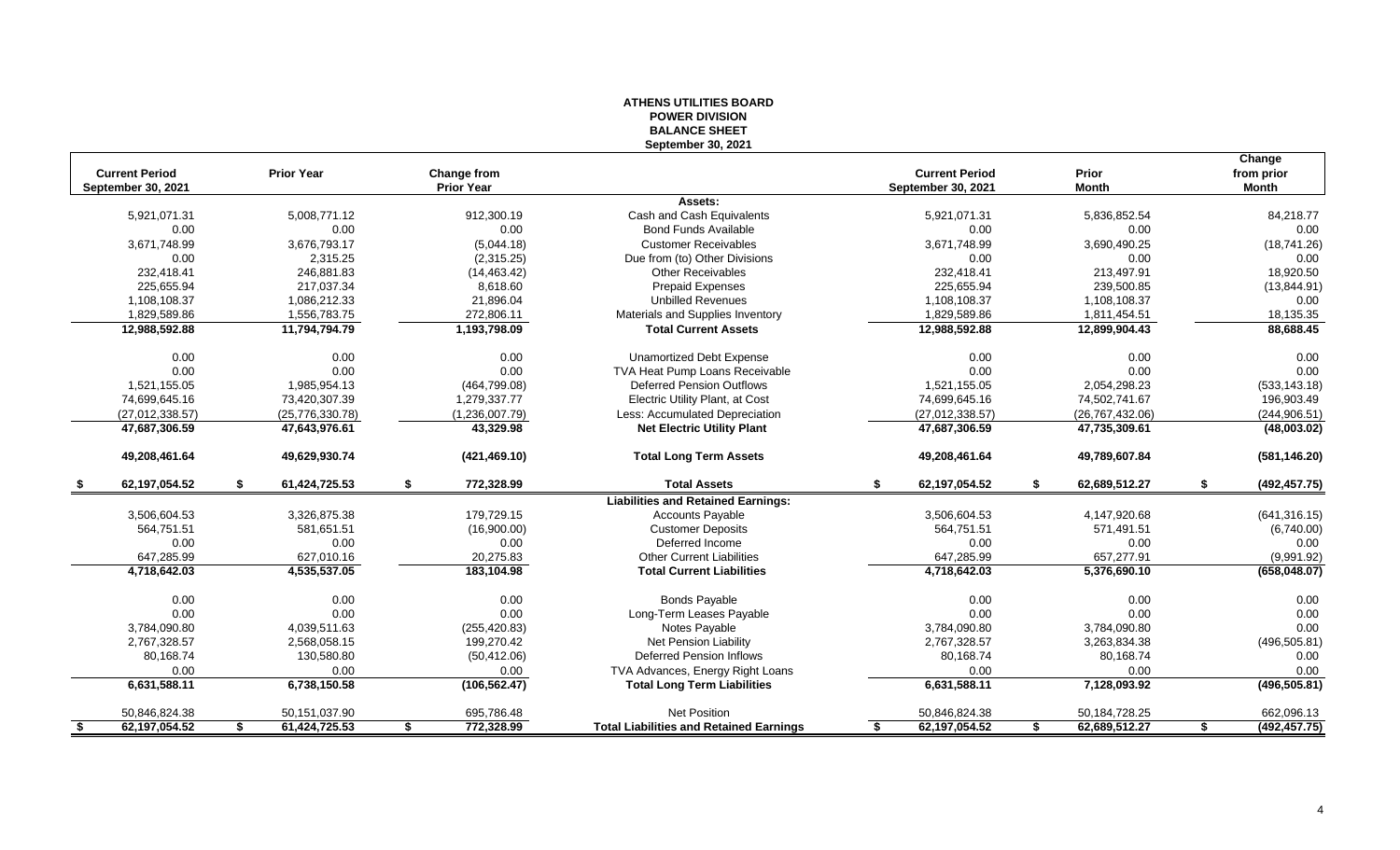|                    |                   |               | <b>Athens Utilities Board</b><br><b>Profit and Loss Statement - Power</b> |                    |                   |               |
|--------------------|-------------------|---------------|---------------------------------------------------------------------------|--------------------|-------------------|---------------|
|                    |                   |               | September 30, 2021                                                        |                    |                   |               |
| Year-to-Date       | Year-to-Date      | Variance      | <b>Description</b>                                                        | Current            | Current           | Variance      |
| September 30, 2021 | <b>Prior Year</b> | Favorable     |                                                                           | Month              | Month             | Favorable     |
|                    |                   | (Unfavorable) |                                                                           | September 30, 2021 | <b>Prior Year</b> | (Unfavorable) |
|                    |                   |               | <b>REVENUE:</b>                                                           |                    |                   |               |
| 4,521,906.18       | 4,491,327.69      | 30,578.49     | <b>Residential Sales</b>                                                  | 1,591,910.08       | 1,517,786.12      | 74.123.96     |
| 1,201,102.55       | 1,149,143.21      | 51,959.34     | <b>Small Commercial Sales</b>                                             | 416,863.38         | 399,816.98        | 17,046.40     |
| 8,059,616.43       | 7,664,608.32      | 395,008.11    | Large Commercial Sales                                                    | 2,633,323.58       | 2,548,872.56      | 84,451.02     |
| 107,992.13         | 102,655.21        | 5,336.92      | Street and Athletic Lighting                                              | 32,981.62          | 33,848.86         | (867.24)      |
| 151,631.49         | 145,723.82        | 5,907.67      | Outdoor Lighting                                                          | 50,499.86          | 46,338.20         | 4,161.66      |
| 183.737.38         | 179,595.59        | 4.141.79      | <b>Revenue from Fees</b>                                                  | 68,858.22          | 61.001.57         | 7.856.65      |
| 14,225,986.16      | 13,733,053.84     | 492,932.32    | <b>Total Revenue</b>                                                      | 4,794,436.74       | 4,607,664.29      | 186,772.45    |
| 11,406,400.64      | 11,061,031.65     | (345, 368.99) | <b>Power Costs</b>                                                        | 3,430,668.79       | 3,358,476.85      | (72, 191.94)  |
| 2,819,585.52       | 2,672,022.19      | 147,563.33    | <b>Contribution Margin</b>                                                | 1,363,767.95       | 1,249,187.44      | 114,580.51    |
|                    |                   |               | <b>OPERATING EXPENSES:</b>                                                |                    |                   |               |
| 2.500.00           | 435.67            | (2,064.33)    | <b>Transmission Expense</b>                                               | 200.00             | 235.67            | 35.67         |
| 320,527.66         | 312,314.59        | (8,213.07)    | <b>Distribution Expense</b>                                               | 99,612.67          | 85,076.09         | (14, 536.58)  |
| 236,437.51         | 241.413.94        | 4.976.43      | <b>Customer Service and Customer Acct. Expense</b>                        | 67.719.39          | 101,252.76        | 33,533.37     |
| 538,637.21         | 600,294.28        | 61,657.07     | Administrative and General Expenses                                       | 163,491.46         | 198,030.35        | 34,538.89     |
| 1,098,102.38       | 1,154,458.48      | 56,356.10     | <b>Total Operating Expenses</b>                                           | 331,023.52         | 384,594.87        | 53,571.35     |
|                    |                   |               | <b>Maintenance Expenses</b>                                               |                    |                   |               |
| 0.00               | 0.00              | 0.00          | <b>Transmission Expense</b>                                               | 0.00               | 0.00              | 0.00          |
| 315,776.78         | 336,526.49        | 20,749.71     | <b>Distribution Expense</b>                                               | 88,009.15          | 100,792.04        | 12,782.89     |
| 13,748.36          | 5,518.92          | (8,229.44)    | Administrative and General Expense                                        | (1,407.29)         | 1,285.98          | 2,693.27      |
| 329,525.14         | 342,045.41        | 12,520.27     | <b>Total Maintenance Expenses</b>                                         | 86,601.86          | 102,078.02        | 15,476.16     |
|                    |                   |               | <b>Other Operating Expense</b>                                            |                    |                   |               |
| 687,768.69         | 579,586.23        | (108, 182.46) | <b>Depreciation Expense</b>                                               | 229,256.23         | 192,096.81        | (37, 159.42)  |
| 213,606.30         | 266,282.07        | 52.675.77     | <b>Tax Equivalents</b>                                                    | 71,202.10          | 88.760.69         | 17,558.59     |
| 901,374.99         | 845,868.30        | (55,506.69)   | <b>Total Other Operating Expenses</b>                                     | 300,458.33         | 280,857.50        | (19,600.83)   |
| 13,735,403.15      | 13,403,403.84     | (331,999.31)  | <b>Total Operating and Maintenance Expenses</b>                           | 4,148,752.50       | 4,126,007.24      | (22,745.26)   |
| 490,583.01         | 329,650.00        | 160,933.01    | <b>Operating Income</b>                                                   | 645,684.24         | 481,657.05        | 164,027.19    |
| 6,384.00           | 6,589.58          | (205.58)      | Other Income                                                              | 4,592.18           | 2,042.32          | 2,549.86      |
| 496,967.01         | 336,239.58        | 160,727.43    | <b>Total Income</b>                                                       | 650,276.42         | 483,699.37        | 166,577.05    |
| 4,735.02           | 7,841.76          | 3,106.74      | Miscellaneous Income Deductions                                           | 4,020.00           | 632.49            | (3,387.51)    |
| 492,231.99         | 328,397.82        | 163,834.17    | Net Income Before Debt Expenses                                           | 646,256.42         | 483,066.88        | 163,189.54    |
|                    |                   |               | <b>DEBT RELATED EXPENSES:</b>                                             |                    |                   |               |
| 0.00               | 0.00              | 0.00          | Amortization of Debt Related Expenses                                     | 0.00               | 0.00              | 0.00          |
| 1,704.15           | 3,198.20          | 1,494.05      | Interest Expense                                                          | 563.01             | 1,061.63          | 498.62        |
| 1,704.15           | 3,198.20          | 1,494.05      | <b>Total debt related expenses</b>                                        | 563.01             | 1,061.63          | 498.62        |
| 490,527.84         | 325,199.62        | 165,328.22    | Net Income before Extraordinary Exp.                                      | 645,693.41         | 482,005.25        | 163,688.16    |
| 23,144.62          | 11,363.66         | 11,780.96     | Extraordinary Income (Expense)                                            | 16,402.72          | 7,833.82          | 8,568.90      |
| 513,672.46         | 336,563.28        | 177,109.18    | <b>CHANGE IN NET ASSETS</b>                                               | 662,096.13         | 489,839.07        | 172,257.06    |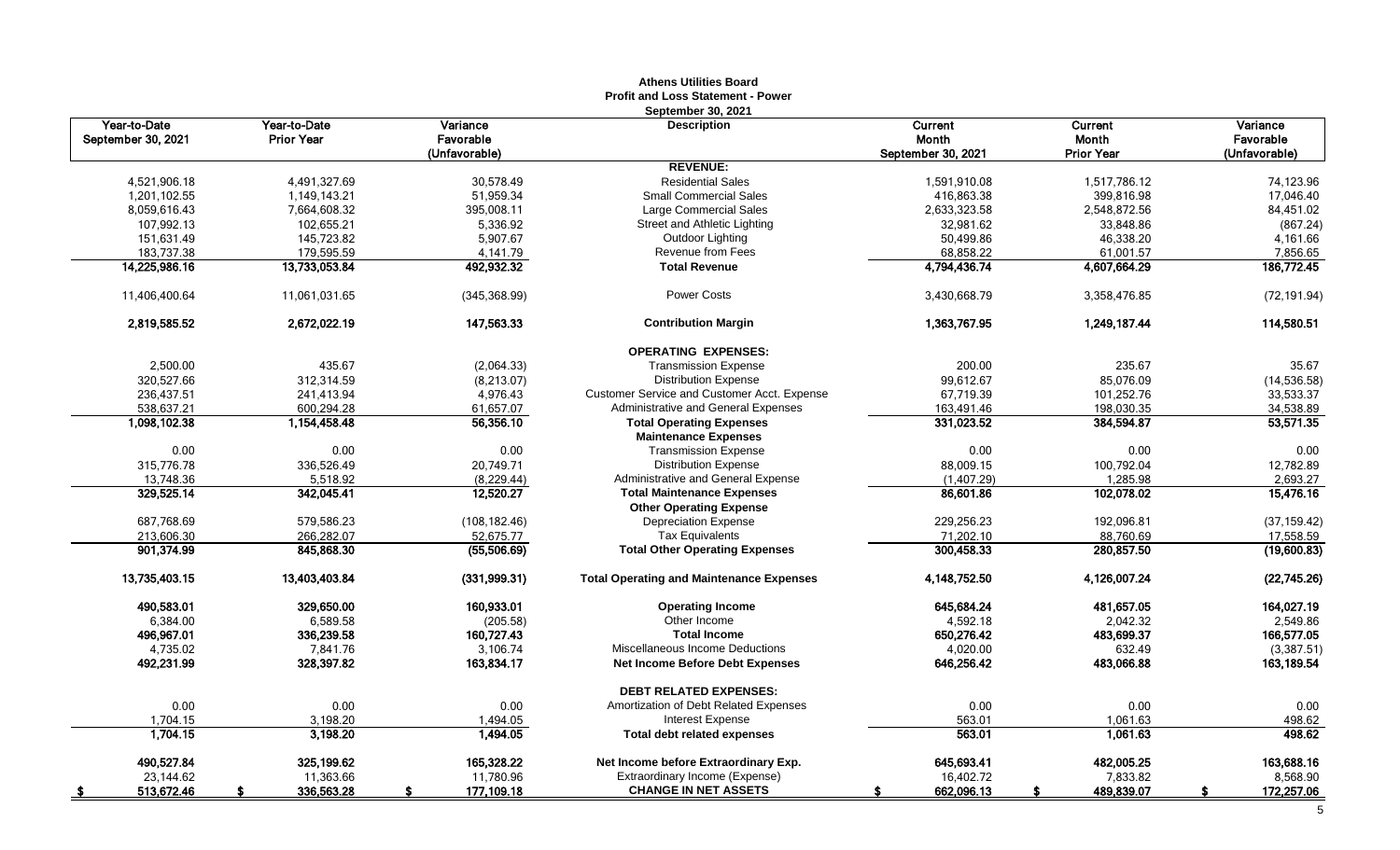|                                    |                               |                     | Athens Othitles Doard<br><b>Budget Comparison - Power</b>               |                                            |                                 |                           |
|------------------------------------|-------------------------------|---------------------|-------------------------------------------------------------------------|--------------------------------------------|---------------------------------|---------------------------|
| Year-to-Date<br>September 30, 2021 | Year-to-Date<br><b>Budget</b> | $Y-T-D$<br>Variance | September 30, 2021<br><b>Description</b>                                | <b>Current Month</b><br>September 30, 2021 | <b>Monthly</b><br><b>Budget</b> | <b>Budget</b><br>Variance |
|                                    |                               |                     | <b>REVENUE:</b>                                                         |                                            |                                 |                           |
| 4,521,906.18                       | 4,431,057.52                  | 90,848.66           | <b>Residential Sales</b>                                                | 1,591,910.08                               | 1,469,779.91                    | 122,130.17                |
| 1,201,102.55                       | 1,182,652.03                  | 18,450.52           | <b>Small Commercial Sales</b>                                           | 416,863.38                                 | 392,187.41                      | 24,675.97                 |
| 8,059,616.43                       | 8,101,810.09                  | (42, 193.66)        | Large Commercial Sales                                                  | 2,633,323.58                               | 2,599,953.25                    | 33,370.33                 |
| 107,992.13                         | 103,553.32                    | 4,438.81            | Street and Athletic Lighting                                            | 32,981.62                                  | 34,185.52                       | (1,203.90)                |
| 151,631.49                         | 144,254.60                    | 7,376.89            | Outdoor Lighting                                                        | 50,499.86                                  | 47,629.79                       | 2,870.07                  |
| 183,737.38                         | 251,710.27                    | (67, 972.89)        | Revenue from Fees                                                       | 68,858.22                                  | 86,225.17                       | (17, 366.95)              |
| 14,225,986.16                      | 14,215,037.82                 | 10,948.34           | <b>Total Revenue</b>                                                    | 4,794,436.74                               | 4,629,961.04                    | 164,475.70                |
| 11,406,400.64                      | 11,457,056.16                 | 50,655.52           | <b>Power Costs</b>                                                      | 3,430,668.79                               | 3,457,549.82                    | 26,881.03                 |
| 2,819,585.52                       | 2,757,981.67                  | 61,603.85           | <b>Contribution Margin</b><br><b>OPERATING EXPENSES:</b>                | 1,363,767.95                               | 1,172,411.22                    | 191,356.73                |
| 2,500.00                           | 2,361.97                      | (138.03)            | <b>Transmission Expense</b>                                             | 200.00                                     | 1,386.51                        | 1,186.51                  |
| 320,527.66                         | 307,334.41                    | (13, 193.25)        | <b>Distribution Expense</b>                                             | 99,612.67                                  | 107,090.82                      | 7,478.15                  |
| 236,437.51                         | 225,074.33                    | (11,363.18)         | Customer Service and Customer Acct. Expense                             | 67,719.39                                  | 84,772.32                       | 17,052.93                 |
| 538,637.21                         | 564,085.98                    | 25,448.77           | Administrative and General Expenses                                     | 163,491.46                                 | 192,772.34                      | 29,280.88                 |
| 1,098,102.38                       | 1,098,856.70                  | 754.32              | <b>Total Operating Expenses</b>                                         | 331,023.52                                 | 386,021.99                      | 54,998.47                 |
|                                    |                               |                     | <b>Maintenance Expenses</b>                                             |                                            |                                 |                           |
| 0.00                               | 7,678.19                      | 7,678.19            | <b>Transmission Expense</b>                                             | 0.00                                       | 7,678.19                        | 7,678.19                  |
| 315,776.78                         | 340,894.38                    | 25,117.60           | <b>Distribution Expense</b>                                             | 88,009.15                                  | 109,413.55                      | 21,404.40                 |
| 13,748.36                          | 11,325.69                     | (2,422.67)          | Administrative and General Expense                                      | (1,407.29)                                 | 3,991.51                        | 5,398.80                  |
| 329,525.14                         | 359,898.26                    | 30.373.12           | <b>Total Maintenance Expenses</b>                                       | 86,601.86                                  | 121,083.25                      | 34,481.39                 |
|                                    |                               |                     | <b>Other Operating Expense</b>                                          |                                            |                                 |                           |
| 687,768.69                         | 554,779.26                    | (132,989.43)        | <b>Depreciation Expense</b>                                             | 229,256.23                                 | 188,281.76                      | (40, 974.47)              |
| 213,606.30                         | 239,754.50                    | 26,148.20           | Tax Equivalents                                                         | 71,202.10                                  | 82,887.57                       | 11,685.47                 |
| 901,374.99                         | 794,533.76                    | (106, 841.23)       | <b>Total Other Operating Expenses</b>                                   | 300,458.33                                 | 271,169.32                      | (29, 289.01)              |
| 13,735,403.15                      | 13,710,344.88                 | (25.058.27)         | <b>Total Operating and Maintenance Expenses</b>                         | 4,148,752.50                               | 4,235,824.39                    | 87,071.89                 |
| 490,583.01                         | 504,692.95                    | (14, 109.94)        | <b>Operating Income</b>                                                 | 645,684.24                                 | 394,136.65                      | 251,547.59                |
| 6,384.00                           | 6,027.08                      | 356.92              | Other Income                                                            | 4,592.18                                   | 2,565.54                        | 2,026.64                  |
| 496,967.01                         | 510,720.03                    | (13,753.02)         | <b>Total Income</b>                                                     | 650,276.42                                 | 396,702.19                      | 253,574.23                |
| 4,735.02                           | 8,878.87                      | 4,143.85            | Miscellaneous Income Deductions                                         | 4,020.00                                   | 2,582.85                        | (1,437.15)                |
| 492,231.99                         | 501,841.15                    | (9,609.16)          | <b>Net Income Before Debt Expenses</b><br><b>DEBT RELATED EXPENSES:</b> | 646,256.42                                 | 394,119.34                      | 252,137.08                |
| 0.00                               | 0.00                          | 0.00                | Amortization of Debt Related Expenses                                   | 0.00                                       | 0.00                            | 0.00                      |
| 1,704.15                           | 6,875.95                      | 5,171.80            | Interest Expense                                                        | 563.01                                     | 2,375.24                        | 1,812.23                  |
| 1.704.15                           | 6.875.95                      | 5.171.80            | <b>Total debt related expenses</b>                                      | 563.01                                     | 2,375.24                        | 1,812.23                  |
| 490,527.84                         | 494,965.21                    | (4, 437.37)         | Net Income before Extraordinary Exp.                                    | 645,693.41                                 | 391,744.10                      | 253,949.31                |
| 23,144.62                          | 9,407.95                      | 13,736.67           | <b>Extraordinary Income (Expense)</b>                                   | 16,402.72                                  | 3,135.98                        | 13,266.74                 |
| 513,672.46                         | 504,373.16<br>\$              | 9,299.30<br>\$      | <b>CHANGE IN NET ASSETS</b>                                             | 662,096.13                                 | 394,880.08<br>\$                | \$<br>267,216.05          |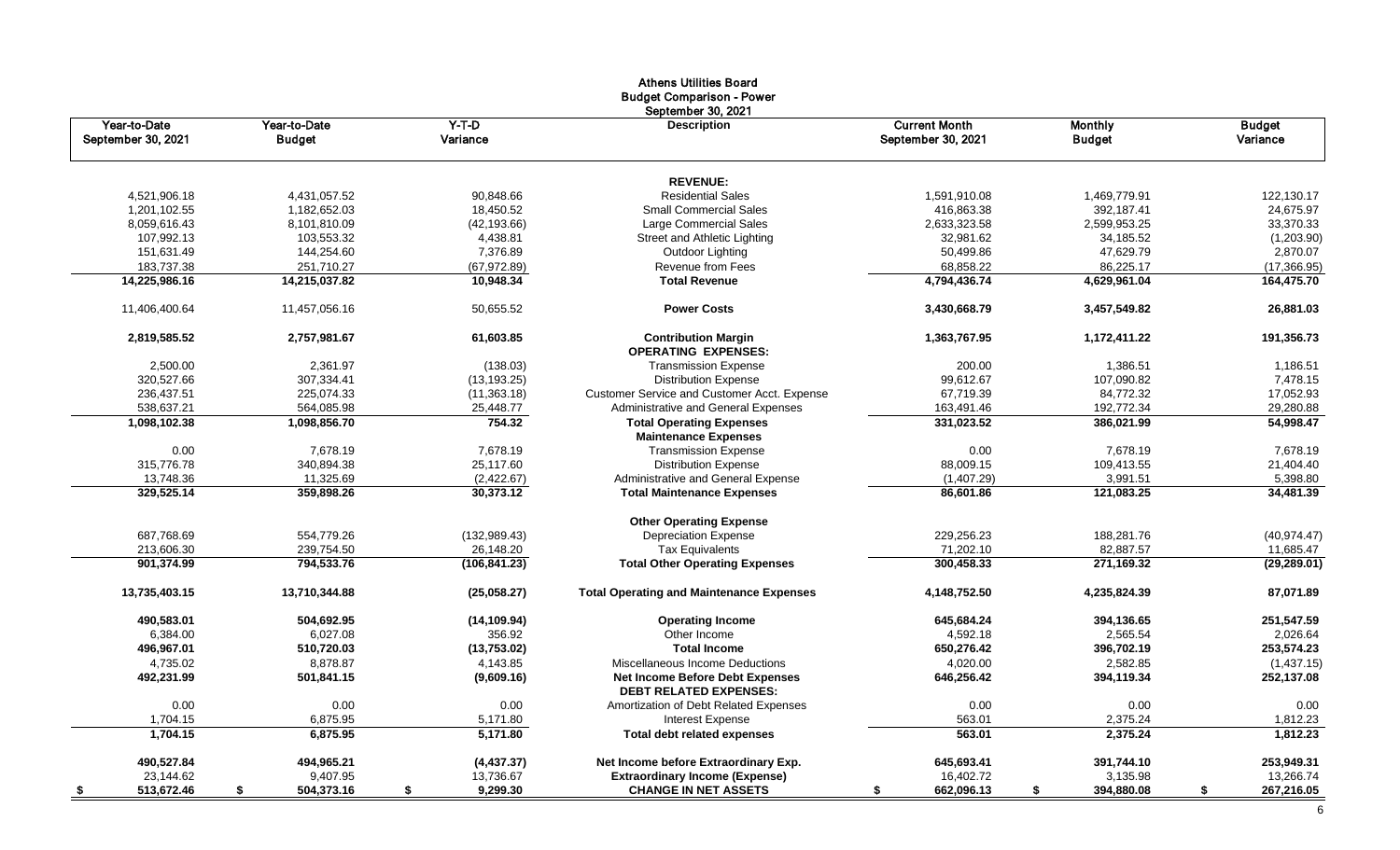### **STATEMENTS OF CASH FLOWS September 30, 2021 Year-to-Date Year-to-Date Variance Month to Date Month to Date Variance September 30, 2021 Prior Year September 30, 2021 Prior Year CASH FLOWS FROM OPERATION ACTIVITIES:** 513,672.46 336,563.28 177,109.18 Net Operating Income 662,096.13 489,839.07 172,257.06 **Adjustments to reconcile operating income to net cash provided by operations:** 687,768.69 579,586.23 108,182.46 Depreciation 229,256.23 192,096.81 37,159.42 **Changes in Assets and Liabilities:** (562,756.91) (776,144.74) 213,387.83 Accounts Receivable (179.24) (674,662.22) 674,482.98 0.00 (2,315.25) 2,315.25 Due from (to) Other Divisions 0.00 (2,315.25) 2,315.25 (195,403.77) (166,239.66) (29,164.11) Prepaid Expenses 13,844.91 18,265.33 (4,420.42) 533,143.18 (533,143.18) 1,066,286.36 Deferred Pension Outflows 533,143.18 (533,143.18) 1,066,286.36 0.00 0.00 0.00 Accrued, Unbilled Revenue 0.00 0.00 0.00 31,833.42 31,803.16 30.26 Materials and Supplies (18,135.35) 6,491.26 (24,626.61) (333,320.71) (315,470.25) (17,850.46) Cccounts Payable (641,316.15) (624,856.21) (16,459.94) (1,040.00) 10,598.64 (11,638.64) Other Current Liabilities (8,427.00) 1,248.83 (9,675.83) (9,120.00) 5,880.00 (15,000.00) Customer Deposits (6,740.00) 1,520.00 (8,260.00) (423,231.07) 137,459.57 (560,690.64) Net Pension Liability (496,505.81) 43,964.85 (540,470.66) 0.00 0.00 0.00 Deferred Pension Inflows 0.00 0.00 0.00 57,754.45 46,677.40 11,077.05 Retirements and Salvage 15,650.28 16,556.53 (906.25) 0.00 0.00 0.00 Deferred Income 0.00 0.00 0.00 **299,299.74 (644,744.80) 944,044.54 Net Cash from Operating Activities 282,687.18 (1,064,994.18) 1,347,681.36 CASH FROM NONCAPITAL FINANCING:** 0.00 0.00 0.00 0.00 0.00 0.00 Changes in Long-Term Lease Payable 0.00 0.00 0.00 0.00 0.00 0.00 0.00 (4,694.76) (6,168.36) 1,473.60 Changes in Notes Payable (1,564.92) (4,112.24) 2,547.32 0.00 0.00 0.00 Changes in Bonds Payable 0.00 0.00 0.00 0.00 0.00 0.00 Changes in TVA Loan Program 0.00 0.00 0.00 **(4,694.76) (6,168.36) 1,473.60 Net Cash from Noncapital Financing Activities (1,564.92) (4,112.24) 2,547.32 CASH FLOWS FROM CAPITAL AND RELATED INVESTING ACTIVITIES** 0.00 0.00 0.00 0.00 0.00 Adj.Retained Earnings - TVA loss Adjustment 0.00 0.00 0.00 0.00 0.00 0.00 0.00 0.00 0.00 0.00 Prior Period Adjustment 0.00 0.00 0.00 (827,811.79) (739,000.54) (88,811.25) Changes in Electric Plant (196,903.49) (221,124.50) 24,221.01 **(827,811.79) (739,000.54) (88,811.25) Capital and Related Investing Activities (196,903.49) (221,124.50) 24,221.01 \$ (533,206.81) \$ (1,389,913.70) \$ 856,706.89 Net Changes in Cash Position \$ 84,218.77 \$ (1,290,230.92) \$ 1,374,449.69** 6,454,278.12 6,398,684.82 55,593.30 Cash at Beginning of Period 5,836,852.54 6,299,002.04 (462,149.50) 5,921,071.31 5,008,771.12 912,300.19 Cash at end of Period 5,921,071.31 5,008,771.12 912,300.19 **\$ (533,206.81) \$ (1,389,913.70) \$ 856,706.89 Changes in Cash and Equivalents \$ 84,218.77 \$ (1,290,230.92) \$ 1,374,449.69**

**Athens Utilities Board Power Division**

**Long-Term Debt** \$3,784,090.80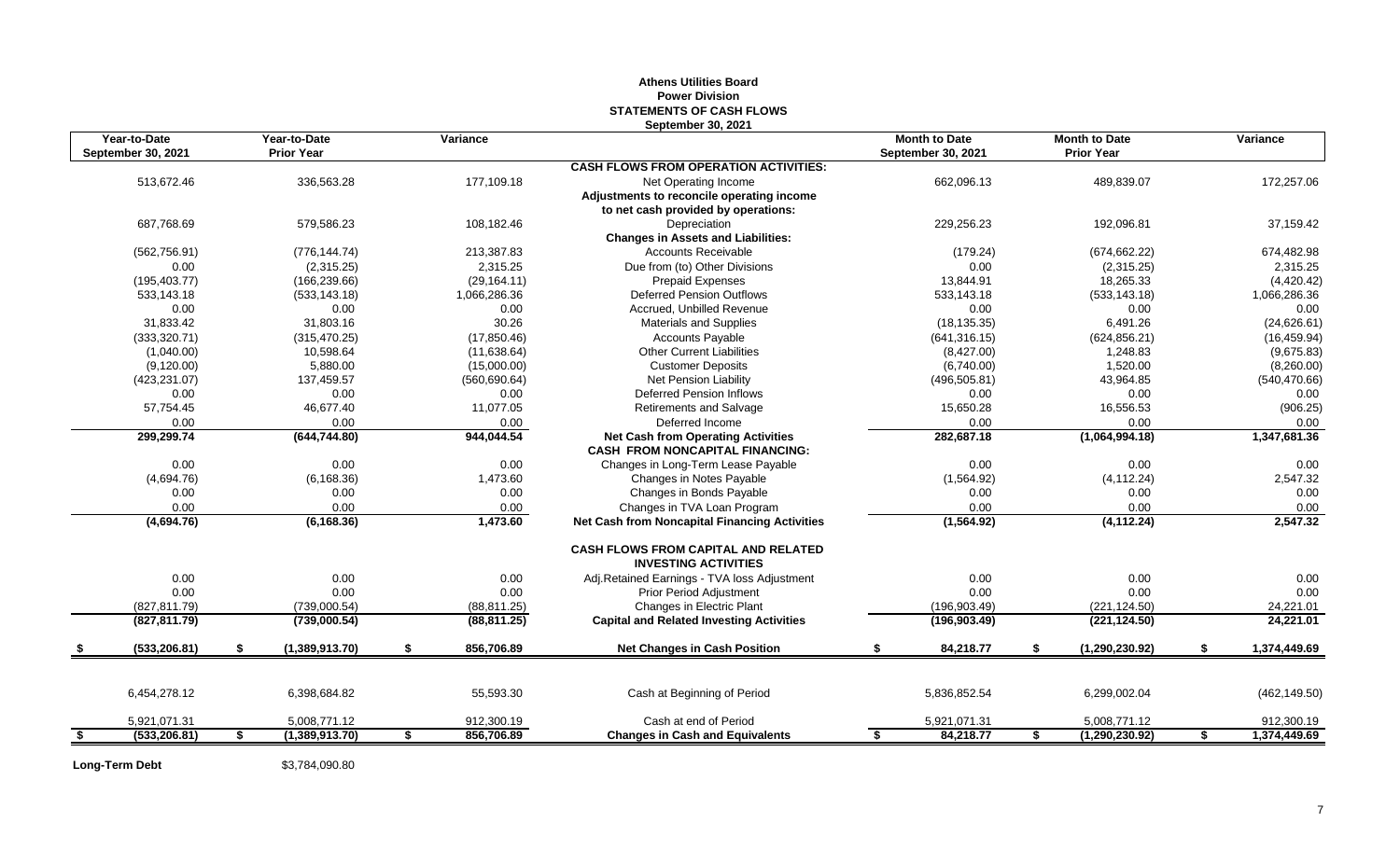#### Athens Utilities Board Statistics Report September 30, 2021

| Power:                       |         |        |           |            |
|------------------------------|---------|--------|-----------|------------|
|                              | Current | Prior  |           | # Accounts |
| Number of services:          | Month   | Year   | Change    | Change     |
| Residential                  | 11,188  | 11,045 | 1.29%     | 143        |
| Small Commercial             | 2,050   | 2,001  | 2.45%     | 49         |
| Large Commercial             | 257     | 266    | $-3.38\%$ | -9         |
| Street and Athletic Lighting | 18      | 19     | -5.26%    | $-1$       |
| Outdoor Lighting             | 82      | 78     | 5.13%     |            |
| <b>ITotal Services</b>       | 13.595  | 13.409 | 1.39%     | 186        |

| <b>Sales Volumes:</b>      | <b>Current Month</b> |                   |           | Year-to-Date |                   |           |  |
|----------------------------|----------------------|-------------------|-----------|--------------|-------------------|-----------|--|
| Kwh                        | 9/30/2021            | <b>Prior Year</b> | Change    | 9/30/2021    | <b>Prior Year</b> | Change    |  |
| Residential                | 15,436,218           | 15,173,089        | 1.73%     | 43,244,208   | 41,761,731        | 3.55%     |  |
| <b>I</b> Small Commercial  | 3,473,299            | 3,372,885         | 2.98%     | 9,882,780    | 9,144,757         | 8.07%     |  |
| Large Commercial           | 39,559,958           | 40,685,626        | $-2.77\%$ | 122,298,851  | 102,928,618       | 18.82%    |  |
| <b>Street and Athletic</b> | 164,760              | 197,174           | $-16.44%$ | 532,161      | 739,496           | $-28.04%$ |  |
| Outdoor Lighting           | 213,393              | 214,662           | $-0.59\%$ | 640.267      | 662,908           | $-3.42%$  |  |
| Total                      | 58.847.628           | 59.643.436        | $-1.33%$  | 176.598.267  | 155.237.510       | 13.76%    |  |

| Employment         |                    |                   |                   |
|--------------------|--------------------|-------------------|-------------------|
|                    | September 30, 2021 | <b>Same Month</b> | <b>Difference</b> |
|                    |                    | <b>Prior Year</b> |                   |
| Employee Headcount | 60.00              | 58.00             | 2.00              |
| <b>IFTE</b>        | 66.36              | 62.68             | 3.68              |
| Y-T-D FTE          | 65.39              | 61.91             | 3.47              |

| Heating/Cooling Degree Days (Calendar Month): |                    |                   |                   |
|-----------------------------------------------|--------------------|-------------------|-------------------|
|                                               | September 30, 2021 | <b>Prior Year</b> | <b>Difference</b> |
| <b>Heating Degree Days</b>                    |                    | 32                | $-13$             |
| Cooling Degree Days                           | 180                | 224               | -44               |

| Heating/Cooling Degree Days (Billing Period): |                    |                   |                   |
|-----------------------------------------------|--------------------|-------------------|-------------------|
|                                               | September 30, 2021 | <b>Prior Year</b> | <b>Difference</b> |
| <b>Heating Degree Days</b>                    |                    |                   |                   |
| Cooling Degree Days                           | 324                | 380               | -56               |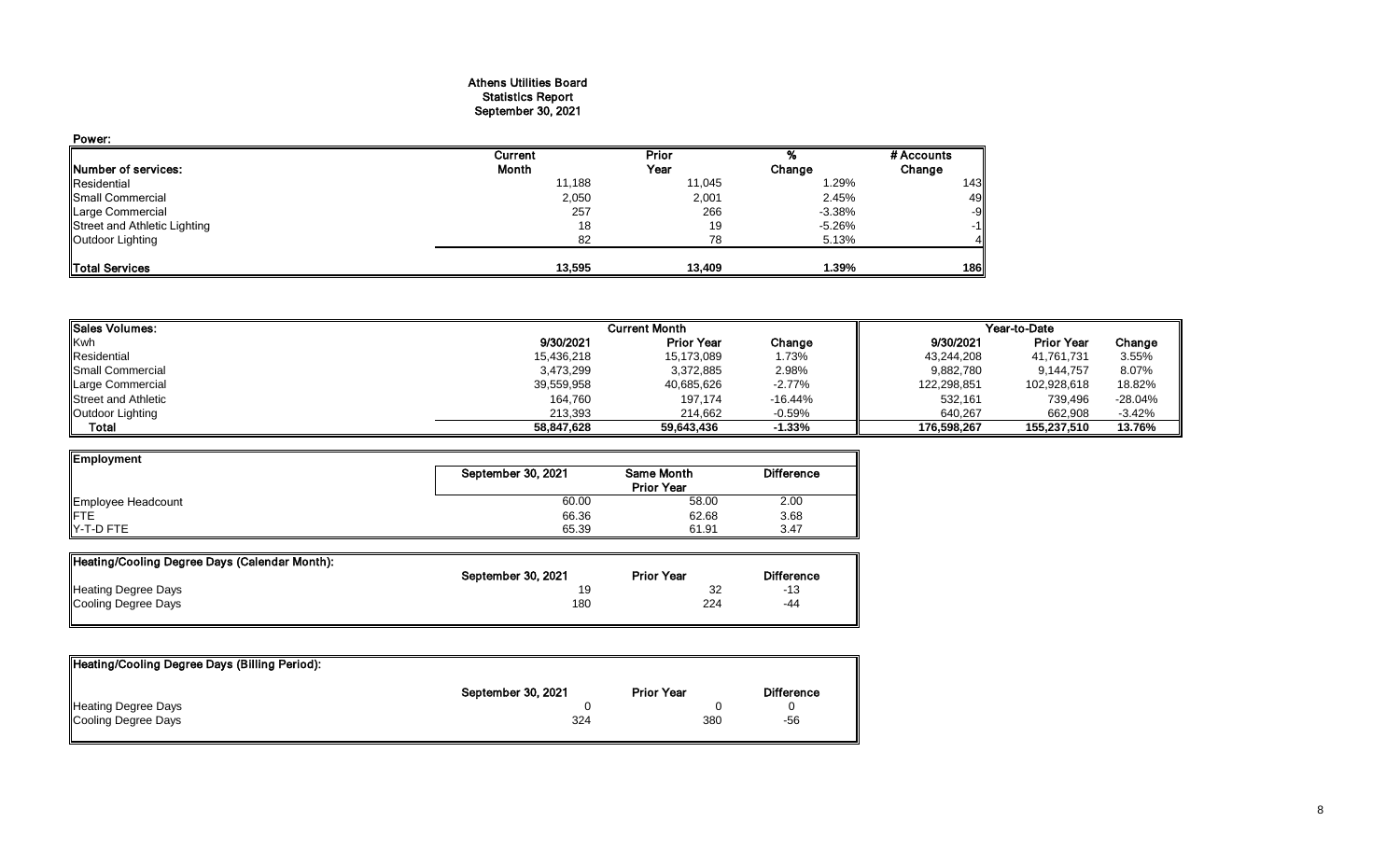#### **Athens Utilities Board Power Division Capital Budget Month Ending as of September 30, 2021**

|                                            | <b>Budget</b> | <b>Actual</b> | Variance to date<br>Favorable | <b>Estimated</b><br>% Project | % of Budget<br><b>Expended</b> |
|--------------------------------------------|---------------|---------------|-------------------------------|-------------------------------|--------------------------------|
| <b>Planned Capital Improvements:</b>       |               |               | (Unfavorable)                 | Completion                    |                                |
| Replace Truck 8                            | 220,000       |               | 220,000                       |                               |                                |
| Replace Truck 60 (CNG)                     | 53,000        |               | 53,000                        |                               |                                |
| Replace Truck 35 (CNG)                     | 53,000        |               | 53,000                        |                               |                                |
| <b>LED Purchases</b>                       | 300,000       | 58,596        | 241,404                       |                               | 19.53%                         |
| Distribution automation 2-6 and 7-1        | 200,000       |               | 200,000                       |                               |                                |
| West Athens Sub Controls                   | 100,000       |               | 100,000                       |                               |                                |
| Fiber Path Englewood to Airport            | 75,000        |               | 75,000                        |                               |                                |
| SCADA (Add Vipers and Cyber Security)      | 60,000        |               | 60,000                        |                               |                                |
| Fiber GIS build plan for system(ECC)       | 50,000        | 2,673         | 47,327                        |                               | 5.35%                          |
| Central Athens Sub 9 Switches              | 35,000        |               | 35,000                        |                               |                                |
| Vision Meters Upgrade                      | 25,000        | 3,298         | 21,702                        |                               | 13.19%                         |
| Diversified Fiber Exit Path                | 25,000        |               | 25,000                        |                               |                                |
| mPower Improvements                        | 25,000        | 11,550        | 13,450                        |                               | 46.20%                         |
| Radio GPS integration                      | 20,000        |               | 20,000                        |                               |                                |
| <b>Building Improvements</b>               | 15,000        |               | 15,000                        |                               |                                |
| Other System Improvements                  | 390,000       | 34,936        | 355,064                       |                               | 8.96% Continuous               |
| Poles                                      | 300,000       | 41,511        | 258,489                       |                               | 13.84% Continuous              |
| Primary Wire and Underground               | 500,000       | 208,634       | 291,366                       |                               | 41.73% Continuous              |
| Transformers                               | 400,000       | 70,304        | 329,696                       |                               | 17.58% Continuous              |
| Services                                   | 400,000       | 122,090       | 277,910                       |                               | 30.52% Continuous              |
| IT Core (Servers, mainframe, etc.)         | 25,000        | 2,716         | 22,284                        |                               | 10.86% Continuous              |
| <b>Total Planned Capital Improvements:</b> | 3,271,000     | 556,307       | 2,714,693                     |                               |                                |
| <b>Other Assets:</b>                       |               |               |                               |                               |                                |
| Substation Signage (FY 2021)               | 40,000        | 6,736         | 33,264                        |                               |                                |
| Englewood Sub Voltage Reduction (FY 2021)  | 180,000       | 18,600        | 161,400                       |                               |                                |
| #6 Change out - CR250 (FY 2021)            | 250,000       | 104,150       | 145,850                       |                               |                                |
| Truck 1 Repair                             |               | 4,623         | (4,623)                       |                               |                                |
| Replace Truck 6 (FY 2021)                  | 300,000       | 221,991       | 78,009                        |                               |                                |
| Other                                      |               | 3,806         | (3,806)                       |                               |                                |
| <b>Total Other Assets:</b>                 | 770,000       | 359,906       | 410,094                       |                               |                                |
| Totals:                                    | 4,041,000 \$  | 916,213 \$    | 3,124,787                     |                               |                                |
|                                            |               |               |                               |                               |                                |

Percentage of Budget Spent Year-to-date **22.67%** Fiscal Year **25.00%**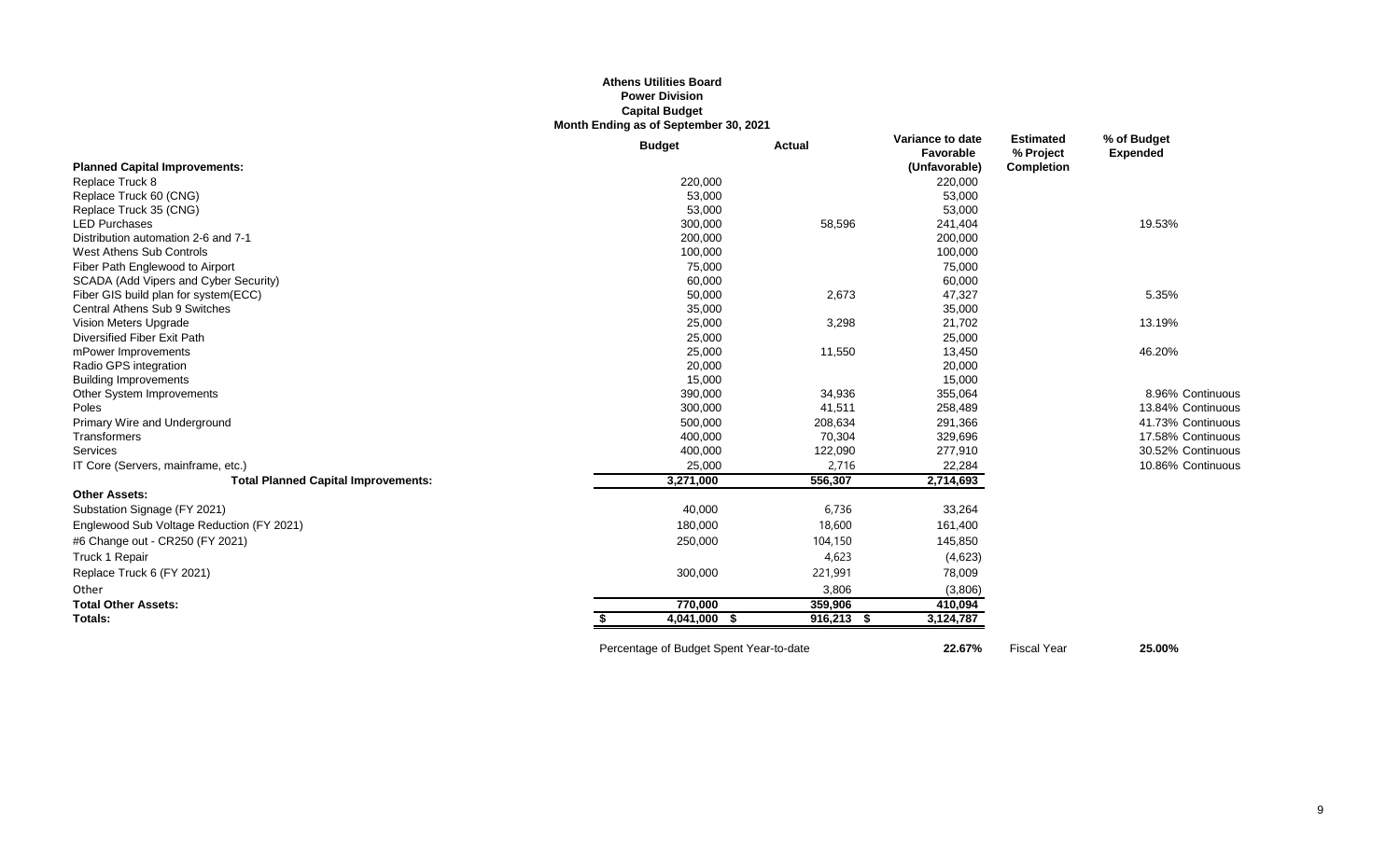## **WATER DIVISION BALANCE SHEET September 30, 2021 Change Current Period Prior Year Change from Current Period Prior from prior September 30, 2021 Prior Year September 30, 2021 Month Month Assets:** 6,630,975.05 6,601,772.00 29,203.05 Cash and Cash Equivalents 6,630,975.05 6,595,198.78 35,776.27 358,819.61 276,299.63 82,519.98 Customer Receivables 358,819.61 329,044.68 29,774.93 0.00 0.00 0.00 Due to/from Other Divisions 0.00 0.00 0.00 16,764.50 16,098.79 665.71 Other Receivables 16,764.50 17,185.15 (420.65) 109,286.99 180,853.63 (71,566.64) Prepaid Expenses 109,286.99 116,208.42 (6,921.43) 227,340.90 227,307.90 242,686.50 654.40 654.40 Materials and Supplies Inventory 243,340.90 227,307.90 227,307.90 16,033.00<br>2.359,187.05 7,317,710.55 41,476.50 Total Current Assets 7,359,187.05 7,359,187.05 7,284,944.93 74, **7,359,187.05 7,317,710.55 41,476.50 Total Current Assets 7,359,187.05 7,284,944.93 74,242.12** 0.00 0.00 0.00 Reserve and Other 0.00 0.00 0.00 **0.00 0.00 0.00 Total Restricted Assets 0.00 0.00 0.00** 0.00 0.00 0.00 0.00 0.00 Debt Issue Costs. Net of Amortization 0.00 0.00 0.00 0.00 0.00 0.00 0.00 430,422.28 573,481.62 (143,059.34) Deferred Pension Outflows 430,422.28 581,279.16 (150,856.88) 33,880,989.72 33,459,254.42 421,735.30 Water Utility Plant, at cost 33,880,989.72 33,852,213.67 28,776.05 (15,215,745.87) (14,665,547.07) (550,198.80) Less: Accumulated Depreciation (15,215,745.87) (15,104,430.61) (111,315.26) **18,665,243.85 18,793,707.35 (128,463.50) Net Water Utility Plant 18,665,243.85 18,747,783.06 (82,539.21) 19,095,666.13 19,367,188.97 (271,522.84) Total Long Term Assets 19,095,666.13 19,329,062.22 (233,396.09) \$ 26,454,853.18 \$ 26,684,899.52 \$ (230,046.34) Total Assets \$ 26,454,853.18 \$ 26,614,007.15 \$ (159,153.97) Liabilities and Retained Earnings:** 76,625.39 60,823.38 15,802.01 Ccounts Payable 76,625.39 83,463.85 (6,838.46) 89,220.14 88,645.14 575.00 Customer Deposits 89,220.14 90,270.14 (1,050.00) 120,109.69 127,867.19 (7,757.50) Other Current Liabilities 120,109.69 120,602.44 (492.75) **285,955.22 277,335.71 8,619.51 Total Current Liabilities 285,955.22 294,336.43 (8,381.21)** 782,850.85 746,619.80 36,231.05 Net Pension Liability 782,850.85 923,402.78 (140,551.93) 22,684.35 37,985.70 (15,301.35) Deferred Pension Inflows 22,684.35 22,684.35 0.00 0.00 0.00 0.00 Bonds Payable 0.00 0.00 0.00 3,964,738.32 4,146,206.25 (181,467.93) 3,964,738.32 3,981,049.64 (16,311.32) **4,770,273.52 4,930,811.75 (160,538.23) Total Long Term Liabilities 4,770,273.52 4,927,136.77 (156,863.25)** 21,398,624.44 21,476,752.06 (78,127.62) Net Position 21,398,624.44 21,392,533.95 6,090.49 **\$ 26,454,853.18 \$ 26,684,899.52 \$ (230,046.34) Total Liabilities and Retained Earnings \$ 26,454,853.18 \$ 26,614,007.15 \$ (159,153.97)**

**ATHENS UTILITIES BOARD**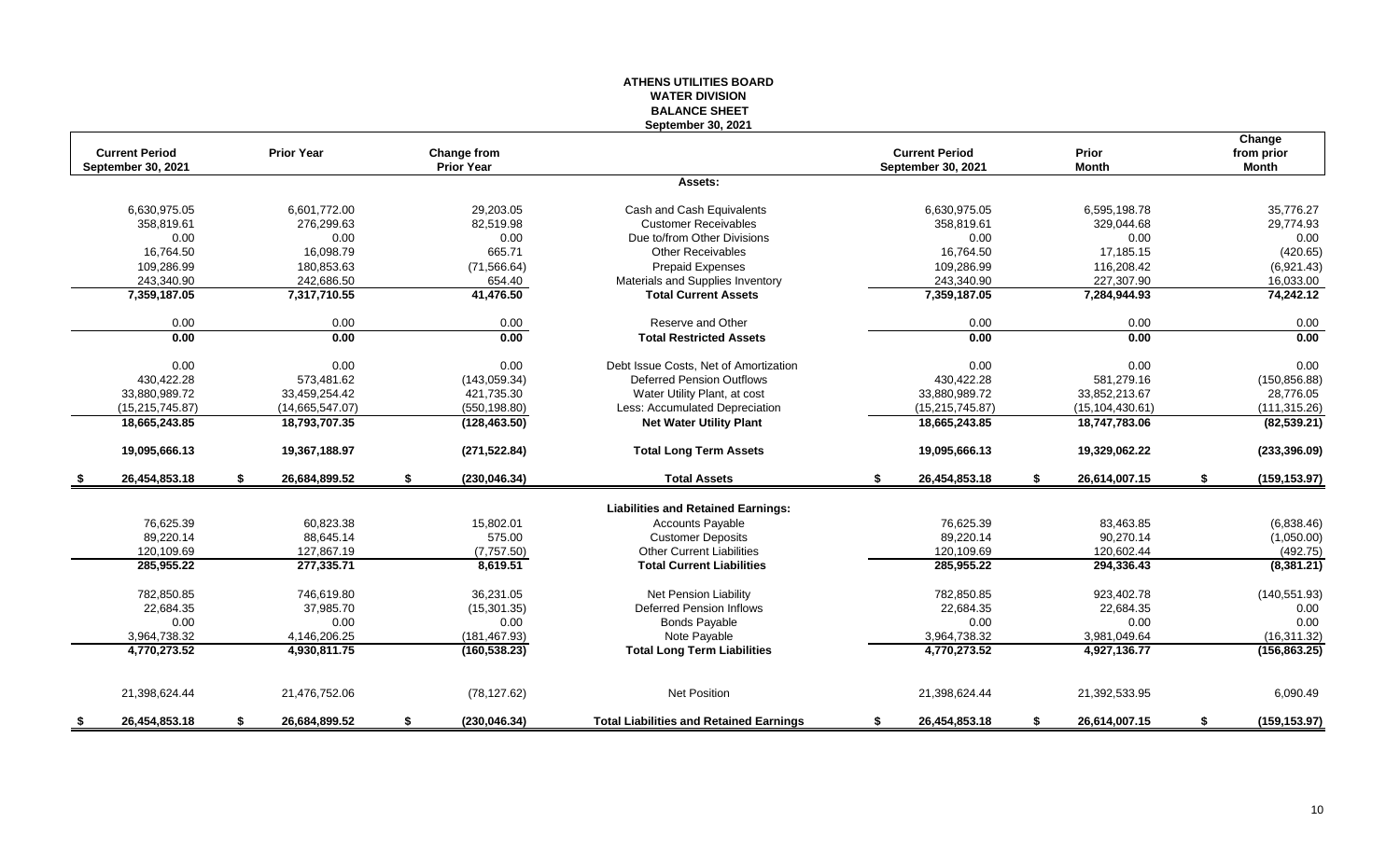|                          |                   |                       | <b>Athens Utilities Board</b><br>Profit and Loss Statement - Water<br>September 30, 2021 |                    |                         |                       |
|--------------------------|-------------------|-----------------------|------------------------------------------------------------------------------------------|--------------------|-------------------------|-----------------------|
| Year-to-Date             | Year-to-Date      | Variance<br>Favorable | <b>Description</b>                                                                       | Current<br>Month   | <b>Current</b><br>Month | Variance<br>Favorable |
| September 30, 2021       | <b>Prior Year</b> | (Unfavorable)         |                                                                                          | September 30, 2021 | <b>Prior Year</b>       | (Unfavorable)         |
|                          |                   |                       | <b>REVENUE:</b>                                                                          |                    |                         |                       |
| 484,317.96               | 495,727.14        | (11, 409.18)          | Residential                                                                              | 161,168.44         | 160,273.60              | 894.84                |
| 528,669.15               | 497,114.84        | 31,554.31             | Small Commercial                                                                         | 174,190.87         | 158,269.87              | 15,921.00             |
| 125,976.96               | 127,419.15        | (1,442.19)            | Large Commercial                                                                         | 41,437.16          | 43,822.79               | (2,385.63)            |
| 42,403.18                | 52,537.97         | (10, 134.79)          | Other                                                                                    | 18,800.60          | 12,292.71               | 6,507.89              |
| 1,181,367.25             | 1,172,799.10      | 8,568.15              | <b>Total Revenue</b>                                                                     | 395,597.07         | 374,658.97              | 20,938.10             |
| 169,106.86               | 184,728.44        | 15,621.58             | <b>Purchased Supply</b>                                                                  | 52,568.83          | 58,441.90               | 5,873.07              |
| 1,012,260.39             | 988,070.66        | 24,189.73             | <b>Contribution Margin</b>                                                               | 343,028.24         | 316,217.07              | 26,811.17             |
|                          |                   |                       | <b>OPERATING EXPENSES:</b>                                                               |                    |                         |                       |
| 113,052.64               | 107,277.13        | (5,775.51)            | Source and Pump Expense                                                                  | 32,941.18          | 33,240.56               | 299.38                |
| 83,137.53                | 59,912.20         | (23, 225.33)          | <b>Distribution Expense</b>                                                              | 30,881.29          | 21,239.20               | (9,642.09)            |
| 116,633.91               | 132,389.49        | 15,755.58             | Customer Service and Customer Acct. Expense                                              | 35,241.86          | 59,896.31               | 24,654.45             |
| 242,017.70               | 268,726.18        | 26,708.48             | Administrative and General Expense                                                       | 72,038.09          | 92,864.73               | 20,826.64             |
| 554,841.78               | 568,305.00        | 13,463.22             | <b>Total operating expenses</b>                                                          | 171,102.42         | 207,240.80              | 36,138.38             |
|                          |                   |                       | <b>Maintenance Expenses</b>                                                              |                    |                         |                       |
| 24,470.52                | 21,664.35         | (2,806.17)            | Source and Pump Expense                                                                  | 7,908.22           | 5,977.20                | (1,931.02)            |
| 115,226.52               | 110,431.89        | (4,794.63)            | <b>Distribution Expense</b>                                                              | 38,677.26          | 32,161.16               | (6, 516.10)           |
| 449.84                   | 622.01            | 172.17                | Administrative and General Expense                                                       | 151.86             | 220.01                  | 68.15                 |
| 140,146.88               | 132,718.25        | (7,428.63)            | <b>Total Maintenance Expense</b>                                                         | 46,737.34          | 38,358.37               | (8,378.97)            |
|                          |                   |                       | <b>Other Operating Expenses</b>                                                          |                    |                         |                       |
| 304,991.97<br>304,991.97 | 248,382.06        | (56,609.91)           | <b>Depreciation Expense</b>                                                              | 108,746.97         | 82,794.02               | (25, 952.95)          |
|                          | 248,382.06        | (56,609.91)           | <b>Total Other Operating Expenses</b>                                                    | 108,746.97         | 82,794.02               | (25,952.95)           |
| 1,169,087.49             | 1,134,133.75      | (34, 953.74)          | <b>Total Operating and Maintenance Expense</b>                                           | 379,155.56         | 386,835.09              | 7,679.53              |
| 12,279.76                | 38,665.35         | (26, 385.59)          | <b>Operating Income</b>                                                                  | 16,441.51          | (12, 176.12)            | 28,617.63             |
| 3,766.48                 | 7,178.66          | (3, 412.18)           | Other Income                                                                             | 1,193.89           | 2,367.06                | (1, 173.17)           |
| 16,046.24                | 45,844.01         | (29,797.77)           | <b>Total Income</b>                                                                      | 17,635.40          | (9,809.06)              | 27,444.46             |
| 4,459.39                 | 4,625.81          | 166.42                | Other Expense                                                                            | 4,012.50           | 25.00                   | (3,987.50)            |
| 11,586.85                | 41,218.20         | (29, 631.35)          | Net Income Before Debt Expense                                                           | 13,622.90          | (9,834.06)              | 23,456.96             |
|                          |                   |                       | <b>DEBT RELATED EXPENSES:</b>                                                            |                    |                         |                       |
| 0.00                     | 0.00              | 0.00                  | Amortization of Debt Discount                                                            | 0.00               | 0.00                    | 0.00                  |
| 24,009.21                | 25,142.39         | 1,133.18              | Interest on Long Term Debt                                                               | 7,983.40           | 8,367.11                | 383.71                |
| 24,009.21                | 25,142.39         | 1,133.18              | <b>Total debt related expenses</b>                                                       | 7,983.40           | 8,367.11                | 383.71                |
| (12, 422.36)             | 16,075.81         | (28, 498.17)          | Net Income Before Extraordinary Income                                                   | 5,639.50           | (18, 201.17)            | 23,840.67             |
| 12,259.17                | 0.00              | 12,259.17             | Grants, Contributions, Extraordinary                                                     | 450.99             | 0.00                    | 450.99                |
| (163.19)                 | 16,075.81         | (16, 239.00)          | <b>CHANGE IN NET ASSETS</b>                                                              | 6,090.49           | (18, 201.17)            | 24,291.66             |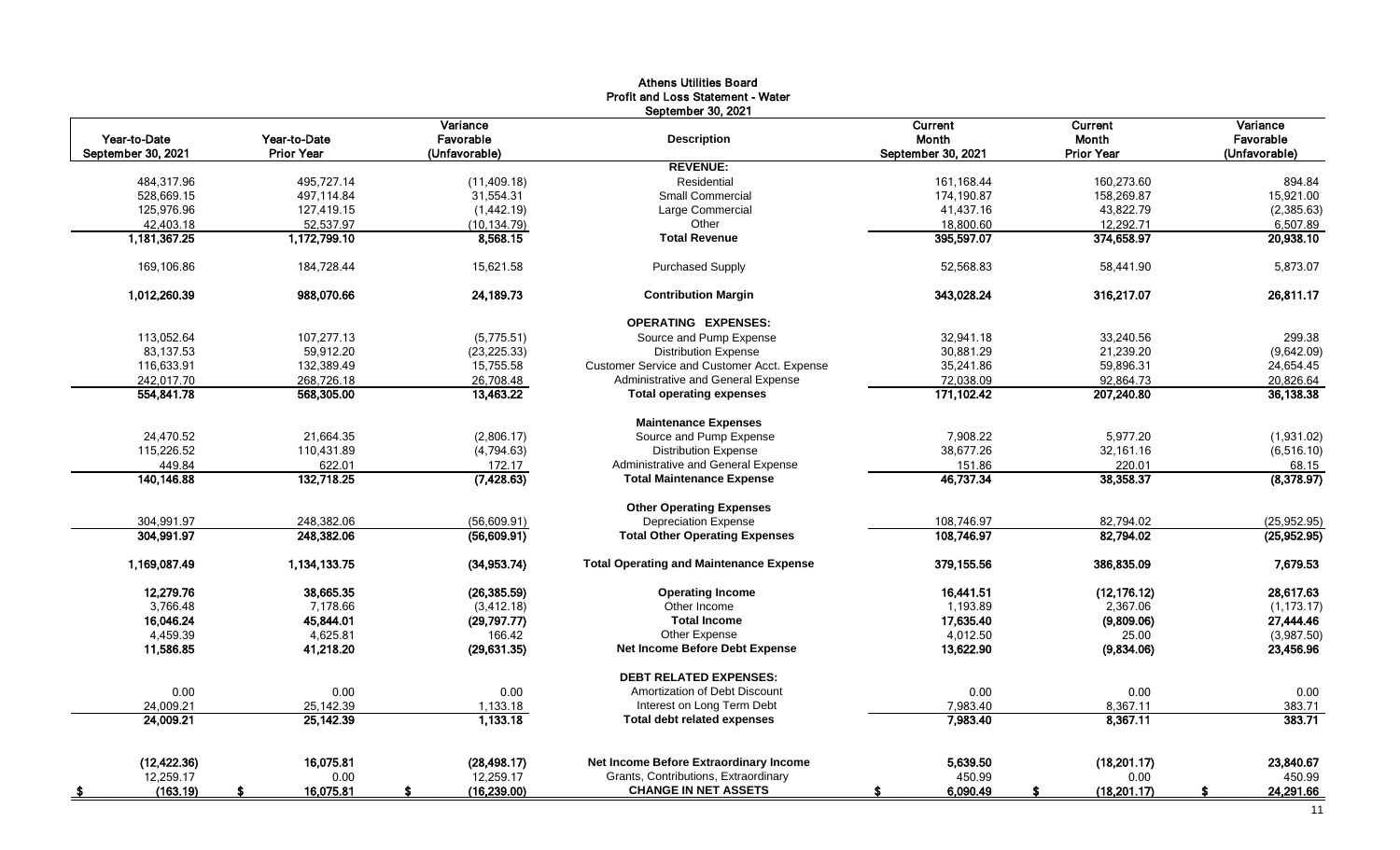|                        |                        |                    | <b>Athens Utilities Board</b>                                          |                      |                     |                    |
|------------------------|------------------------|--------------------|------------------------------------------------------------------------|----------------------|---------------------|--------------------|
|                        |                        |                    | <b>Budget Comparison - Water</b>                                       |                      |                     |                    |
|                        |                        |                    | September 30, 2021                                                     |                      |                     |                    |
| Year-to-Date           | Year-to-Date           | $Y-T-D$            | <b>Description</b>                                                     | <b>Current Month</b> | <b>Monthly</b>      | <b>Budget</b>      |
| September 30, 2021     | <b>Budget</b>          | Variance           |                                                                        | September 30, 2021   | <b>Budget</b>       | Variance           |
|                        |                        |                    |                                                                        |                      |                     |                    |
|                        |                        |                    | <b>REVENUE:</b>                                                        |                      |                     |                    |
| 484,317.96             | 474,013.96             | 10,304.00          | Residential                                                            | 161, 168.44          | 151,896.01          | 9,272.43           |
| 528,669.15             | 497,372.30             | 31,296.85          | Small Commercial                                                       | 174,190.87           | 167,755.34          | 6,435.53           |
| 125,976.96             | 125,567.73             | 409.23             | Large Commercial                                                       | 41,437.16            | 41,149.92           | 287.24             |
| 42,403.18              | 40,692.82              | 1,710.36           | Other                                                                  | 18,800.60            | 12,419.93           | 6,380.67           |
| 1,181,367.25           | 1,137,646.81           | 43,720.44          | <b>Total Revenue</b>                                                   | 395,597.07           | 373,221.20          | 22,375.87          |
| 169,106.86             | 167,214.45             | (1,892.41)         | <b>Purchased Supply</b>                                                | 52,568.83            | 55,099.29           | 2,530.46           |
| 1.012.260.39           | 970,432.36             | 41,828.03          | <b>Contribution Margin</b>                                             | 343,028.24           | 318,121.91          | 24,906.33          |
|                        |                        |                    | <b>OPERATING EXPENSES:</b>                                             |                      |                     |                    |
| 113,052.64             | 105,988.06             | (7,064.58)         | Source and Pump Expense                                                | 32,941.18            | 35,414.36           | 2,473.18           |
| 83,137.53              | 54,102.71              | (29,034.82)        | <b>Distribution Expense</b>                                            | 30,881.29            | 21,993.18           | (8,888.11)         |
| 116,633.91             | 116,239.40             | (394.51)           | Customer Service and Customer Acct. Expense                            | 35,241.86            | 46,180.12           | 10,938.26          |
| 242,017.70             | 258,636.52             | 16,618.82          | Administrative and General Expense                                     | 72,038.09            | 81,756.23           | 9,718.14           |
| 554,841.78             | 534,966.69             | (19, 875.09)       | <b>Total operating expenses</b>                                        | 171,102.42           | 185,343.89          | 14,241.47          |
|                        |                        |                    | <b>Maintenance Expenses</b>                                            |                      |                     |                    |
| 24,470.52              | 22,633.24              | (1,837.28)         | Source and Pump Expense                                                | 7,908.22             | 9,178.56            | 1,270.34           |
|                        |                        |                    |                                                                        |                      |                     |                    |
| 115,226.52             | 116,370.16             | 1,143.64           | <b>Distribution Expense</b>                                            | 38,677.26            | 47,018.53           | 8,341.27<br>300.72 |
| 449.84<br>140.146.88   | 1,011.04<br>140.014.44 | 561.20<br>(132.44) | Administrative and General Expense<br><b>Total Maintenance Expense</b> | 151.86<br>46.737.34  | 452.58<br>56,649.67 | 9,912.33           |
|                        |                        |                    |                                                                        |                      |                     |                    |
|                        |                        |                    | <b>Other Operating Expenses</b>                                        |                      |                     |                    |
| 304,991.97             | 233,966.30             | (71, 025.67)       | <b>Depreciation Expense</b>                                            | 108,746.97           | 76,414.44           | (32, 332.53)       |
| 304,991.97             | 233,966.30             | (71, 025.67)       | <b>Total Other Operating Expenses</b>                                  | 108,746.97           | 76,414.44           | (32, 332.53)       |
| 1,169,087.49           | 1,076,161.88           | (92, 925.61)       | <b>Total Operating and Maintenance Expenses</b>                        | 379,155.56           | 373,507.29          | (5,648.27)         |
| 12,279.76              | 61,484.93              | (49, 205.17)       | <b>Operating Income</b>                                                | 16,441.51            | (286.09)            | 16,727.60          |
| 3,766.48               | 6,501.74               | (2,735.26)         | Other Income                                                           | 1,193.89             | 2,768.26            | (1,574.37)         |
| 16,046.24              | 67,986.67              | (51, 940.43)       | <b>Total Income</b>                                                    | 17,635.40            | 2,482.17            | 15,153.23          |
| 4,459.39               | 4,688.28               | 228.89             | Other Expense                                                          | 4,012.50             | 1,199.11            | (2,813.39)         |
| 11,586.85              | 63,298.39              | (51, 711.54)       | Net Income Before Debt Expense                                         | 13,622.90            | 1,283.06            | 12,339.84          |
|                        |                        |                    | <b>DEBT RELATED EXPENSES:</b>                                          |                      |                     |                    |
| 0.00                   | 0.00                   | 0.00               | Amortization of Debt Discount                                          | 0.00                 | 0.00                | 0.00               |
| 24,009.21              | 25,533.83              | 1,524.62           | Interest on Long Term Debt                                             | 7,983.40             | 8,730.05            | 746.65             |
| 24,009.21              | 25,533.83              | 1.524.62           | <b>Total debt related expenses</b>                                     | 7,983.40             | 8,730.05            | 746.65             |
|                        |                        |                    |                                                                        |                      |                     |                    |
| (12, 422.36)           | 37,764.56              | (50, 186.92)       | Net Income Before Extraordinary Income                                 | 5,639.50             | (7,447.00)          | 13,086.50          |
| 12,259.17              | 1,387.50               | 10,871.67          | Grants, Contributions, Extraordinary                                   | 450.99               | 462.50              | (11.51)            |
| (163.19)<br><u>_\$</u> | 39,152.06<br>\$        | \$<br>(39, 315.25) | <b>CHANGE IN NET ASSETS</b>                                            | 6,090.49<br>\$       | \$<br>(6,984.50)    | \$<br>13,074.99    |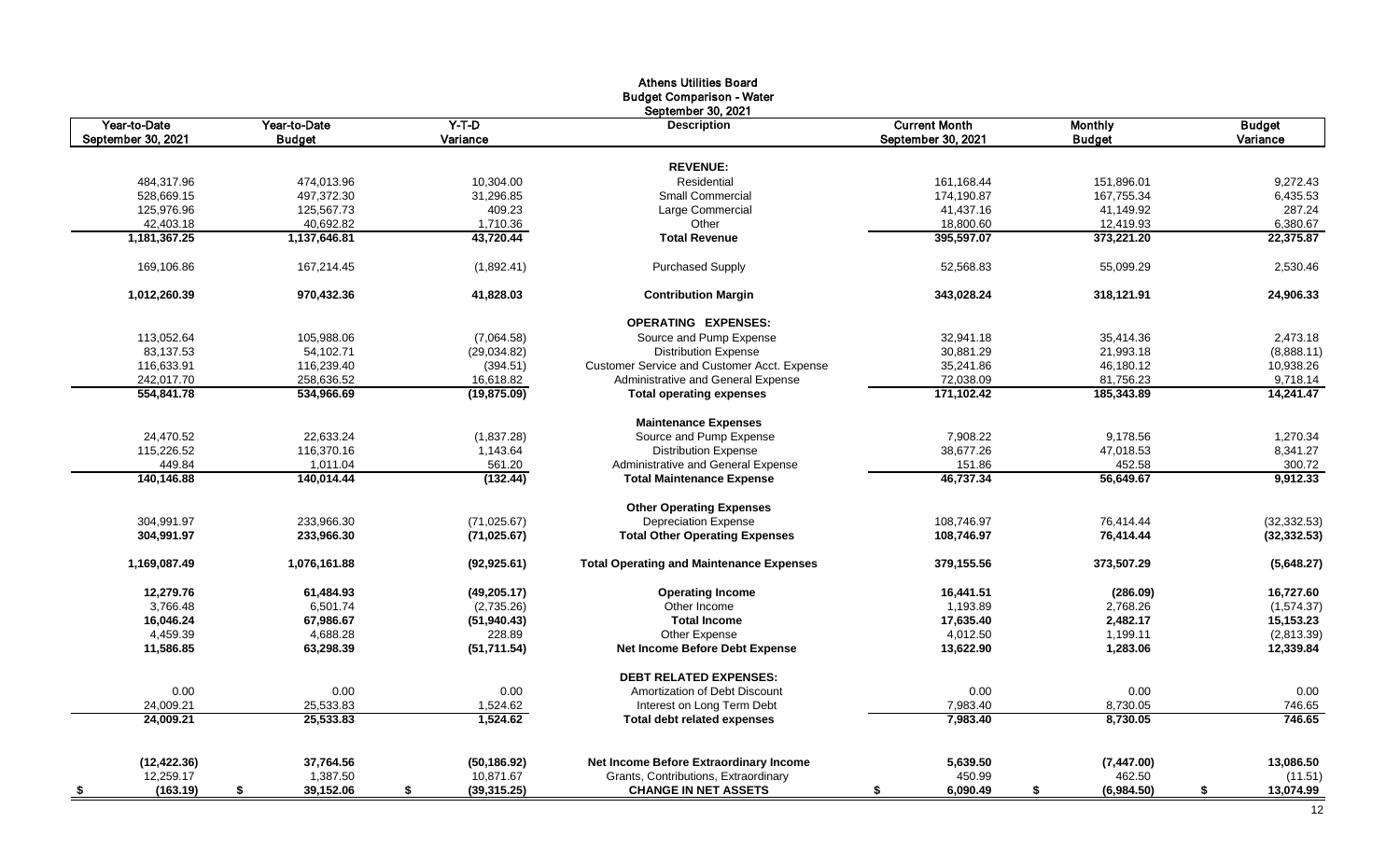#### **Athens Utilities Board Water Division STATEMENTS OF CASH FLOWS September 30, 2021**

| <b>CASH FLOWS FROM OPERATING ACTIVITIES:</b><br>(12, 422.36)<br>16,075.81<br>5,639.50<br>(18, 201.17)<br>(28, 498.17)<br>Net Operating Income<br><b>Adjustments to Reconcile Operating Income</b><br>to Net Cash Provided by Operations<br>304,991.97<br>248.382.06<br>56,609.91<br>108,746.97<br>Depreciation<br>82,794.02<br><b>Changes in Assets and Liabilities:</b><br>(4,883.31)<br>Receivables<br>3,214.93<br>(8,098.24)<br>(29, 354.28)<br>8,956.95<br>0.00<br>Due from (to) Other Divisions<br>0.00<br>0.00<br>0.00<br>0.00<br>(19, 337.01)<br>7.118.59<br>(89,998.99)<br>(70,661.98)<br><b>Prepaid Expenses</b><br>6,921.43<br>Deferred Pension Outflows<br>150.856.88<br>(150, 856.88)<br>301.713.76<br>150.856.88<br>(150, 856.88)<br><b>Materials and Supplies</b><br>(16,033.00)<br>(23,045.26)<br>(4, 188.25)<br>(18, 857.01)<br>(2, 142.19)<br>39.72<br>(6,838.46)<br>(32, 726.80)<br>32,766.52<br><b>Accounts Payable</b><br>(36,679.50)<br>(3,231.88)<br>732.65<br><b>Other Current Liabilities</b><br>(492.75)<br>(3,964.53)<br>(1,910.79)<br>(159, 505.41)<br>(119, 942.03)<br>39,563.38<br><b>Net Pension Liability</b><br>(140, 551.93)<br>12,365.94<br>0.00<br><b>Deferred Pension Inflows</b><br>0.00<br>0.00<br>0.00<br>0.00<br>(292, 447.81)<br>(63, 549.93)<br>(228, 897.88)<br><b>Retirements and Salvage</b><br>2.568.29<br>(65,989.49)<br><b>Customer Deposits</b><br>(1,050.00)<br>(1,675.00)<br>1,215.00<br>(2,890.00)<br>340.00<br>(91, 758.07)<br><b>Net Cash from Operating Activities</b><br>80,412.65<br>(164, 204.52)<br>(17, 497.19)<br>(74, 260.88)<br><b>CASH FLOWS FROM NONCAPITAL FINANCING ACTIVITIES:</b><br>0.00<br>0.00<br>0.00<br>0.00<br>0.00<br>Changes in Bonds Payable<br>(48, 873.20)<br>(47, 773.50)<br>(15,944.19)<br>(1,099.70)<br>Changes in Notes Payable<br>(16, 311.32)<br>(48, 873.20)<br>(47, 773.50)<br>(1,099.70)<br><b>Net Cash from Financing Activities</b><br>(16, 311.32)<br>(15,944.19)<br><b>CASH FLOW FROM CAPITAL AND INVESTING ACTIVITIES:</b><br>0.00<br>0.00<br>0.00<br>0.00<br><b>Adjust Net Pension Obligation</b><br>0.00<br>0.00<br>0.00<br>0.00<br>0.00<br><b>Prior Period Adjustment</b><br>0.00<br>12.259.17<br>0.00<br>12,259.17<br>Grants, Contributions & Other Extraordinary<br>450.99<br>0.00<br>202,732.20<br><b>Water Utility Plant</b><br>(149, 464.73)<br>352,196.93<br>(28, 776.05)<br>(60, 256.67)<br>364,456.10<br><b>Net from Capital and Investing Activities</b><br>214,991.37<br>(149, 464.73)<br>(28, 325.06)<br>(60, 256.67)<br>74,360.10<br>289,095.52<br>35,776.27<br>(214, 735.42)<br>S.<br><b>Net Changes in Cash Position</b><br>(240, 405.38)<br>S.<br>\$<br>- \$<br>S<br>6,842,177.38<br>6,556,614.95<br>6,816,507.42<br>(259, 892.47)<br>Cash at Beginning of Period<br>6,595,198.78 | Year-to-Date<br>September 30, 2021 | Year-to-Date<br><b>Prior Year</b> | Variance |  | <b>Month to Date</b><br><b>September 30, 2021</b> | <b>Month to Date</b><br><b>Prior Year</b> | Variance      |
|---------------------------------------------------------------------------------------------------------------------------------------------------------------------------------------------------------------------------------------------------------------------------------------------------------------------------------------------------------------------------------------------------------------------------------------------------------------------------------------------------------------------------------------------------------------------------------------------------------------------------------------------------------------------------------------------------------------------------------------------------------------------------------------------------------------------------------------------------------------------------------------------------------------------------------------------------------------------------------------------------------------------------------------------------------------------------------------------------------------------------------------------------------------------------------------------------------------------------------------------------------------------------------------------------------------------------------------------------------------------------------------------------------------------------------------------------------------------------------------------------------------------------------------------------------------------------------------------------------------------------------------------------------------------------------------------------------------------------------------------------------------------------------------------------------------------------------------------------------------------------------------------------------------------------------------------------------------------------------------------------------------------------------------------------------------------------------------------------------------------------------------------------------------------------------------------------------------------------------------------------------------------------------------------------------------------------------------------------------------------------------------------------------------------------------------------------------------------------------------------------------------------------------------------------------------------------------------------------------------------------------------------------------------------------------------------------------------------------------------------------------------------------------------------------|------------------------------------|-----------------------------------|----------|--|---------------------------------------------------|-------------------------------------------|---------------|
|                                                                                                                                                                                                                                                                                                                                                                                                                                                                                                                                                                                                                                                                                                                                                                                                                                                                                                                                                                                                                                                                                                                                                                                                                                                                                                                                                                                                                                                                                                                                                                                                                                                                                                                                                                                                                                                                                                                                                                                                                                                                                                                                                                                                                                                                                                                                                                                                                                                                                                                                                                                                                                                                                                                                                                                                   |                                    |                                   |          |  |                                                   |                                           |               |
|                                                                                                                                                                                                                                                                                                                                                                                                                                                                                                                                                                                                                                                                                                                                                                                                                                                                                                                                                                                                                                                                                                                                                                                                                                                                                                                                                                                                                                                                                                                                                                                                                                                                                                                                                                                                                                                                                                                                                                                                                                                                                                                                                                                                                                                                                                                                                                                                                                                                                                                                                                                                                                                                                                                                                                                                   |                                    |                                   |          |  |                                                   |                                           | 23,840.67     |
|                                                                                                                                                                                                                                                                                                                                                                                                                                                                                                                                                                                                                                                                                                                                                                                                                                                                                                                                                                                                                                                                                                                                                                                                                                                                                                                                                                                                                                                                                                                                                                                                                                                                                                                                                                                                                                                                                                                                                                                                                                                                                                                                                                                                                                                                                                                                                                                                                                                                                                                                                                                                                                                                                                                                                                                                   |                                    |                                   |          |  |                                                   |                                           |               |
|                                                                                                                                                                                                                                                                                                                                                                                                                                                                                                                                                                                                                                                                                                                                                                                                                                                                                                                                                                                                                                                                                                                                                                                                                                                                                                                                                                                                                                                                                                                                                                                                                                                                                                                                                                                                                                                                                                                                                                                                                                                                                                                                                                                                                                                                                                                                                                                                                                                                                                                                                                                                                                                                                                                                                                                                   |                                    |                                   |          |  |                                                   |                                           |               |
|                                                                                                                                                                                                                                                                                                                                                                                                                                                                                                                                                                                                                                                                                                                                                                                                                                                                                                                                                                                                                                                                                                                                                                                                                                                                                                                                                                                                                                                                                                                                                                                                                                                                                                                                                                                                                                                                                                                                                                                                                                                                                                                                                                                                                                                                                                                                                                                                                                                                                                                                                                                                                                                                                                                                                                                                   |                                    |                                   |          |  |                                                   |                                           | 25,952.95     |
|                                                                                                                                                                                                                                                                                                                                                                                                                                                                                                                                                                                                                                                                                                                                                                                                                                                                                                                                                                                                                                                                                                                                                                                                                                                                                                                                                                                                                                                                                                                                                                                                                                                                                                                                                                                                                                                                                                                                                                                                                                                                                                                                                                                                                                                                                                                                                                                                                                                                                                                                                                                                                                                                                                                                                                                                   |                                    |                                   |          |  |                                                   |                                           |               |
|                                                                                                                                                                                                                                                                                                                                                                                                                                                                                                                                                                                                                                                                                                                                                                                                                                                                                                                                                                                                                                                                                                                                                                                                                                                                                                                                                                                                                                                                                                                                                                                                                                                                                                                                                                                                                                                                                                                                                                                                                                                                                                                                                                                                                                                                                                                                                                                                                                                                                                                                                                                                                                                                                                                                                                                                   |                                    |                                   |          |  |                                                   |                                           | (38, 311.23)  |
|                                                                                                                                                                                                                                                                                                                                                                                                                                                                                                                                                                                                                                                                                                                                                                                                                                                                                                                                                                                                                                                                                                                                                                                                                                                                                                                                                                                                                                                                                                                                                                                                                                                                                                                                                                                                                                                                                                                                                                                                                                                                                                                                                                                                                                                                                                                                                                                                                                                                                                                                                                                                                                                                                                                                                                                                   |                                    |                                   |          |  |                                                   |                                           | 0.00          |
|                                                                                                                                                                                                                                                                                                                                                                                                                                                                                                                                                                                                                                                                                                                                                                                                                                                                                                                                                                                                                                                                                                                                                                                                                                                                                                                                                                                                                                                                                                                                                                                                                                                                                                                                                                                                                                                                                                                                                                                                                                                                                                                                                                                                                                                                                                                                                                                                                                                                                                                                                                                                                                                                                                                                                                                                   |                                    |                                   |          |  |                                                   |                                           | (197.16)      |
|                                                                                                                                                                                                                                                                                                                                                                                                                                                                                                                                                                                                                                                                                                                                                                                                                                                                                                                                                                                                                                                                                                                                                                                                                                                                                                                                                                                                                                                                                                                                                                                                                                                                                                                                                                                                                                                                                                                                                                                                                                                                                                                                                                                                                                                                                                                                                                                                                                                                                                                                                                                                                                                                                                                                                                                                   |                                    |                                   |          |  |                                                   |                                           | 301.713.76    |
|                                                                                                                                                                                                                                                                                                                                                                                                                                                                                                                                                                                                                                                                                                                                                                                                                                                                                                                                                                                                                                                                                                                                                                                                                                                                                                                                                                                                                                                                                                                                                                                                                                                                                                                                                                                                                                                                                                                                                                                                                                                                                                                                                                                                                                                                                                                                                                                                                                                                                                                                                                                                                                                                                                                                                                                                   |                                    |                                   |          |  |                                                   |                                           | (13,890.81)   |
|                                                                                                                                                                                                                                                                                                                                                                                                                                                                                                                                                                                                                                                                                                                                                                                                                                                                                                                                                                                                                                                                                                                                                                                                                                                                                                                                                                                                                                                                                                                                                                                                                                                                                                                                                                                                                                                                                                                                                                                                                                                                                                                                                                                                                                                                                                                                                                                                                                                                                                                                                                                                                                                                                                                                                                                                   |                                    |                                   |          |  |                                                   |                                           | 29,841.04     |
|                                                                                                                                                                                                                                                                                                                                                                                                                                                                                                                                                                                                                                                                                                                                                                                                                                                                                                                                                                                                                                                                                                                                                                                                                                                                                                                                                                                                                                                                                                                                                                                                                                                                                                                                                                                                                                                                                                                                                                                                                                                                                                                                                                                                                                                                                                                                                                                                                                                                                                                                                                                                                                                                                                                                                                                                   |                                    |                                   |          |  |                                                   |                                           | 1,418.04      |
|                                                                                                                                                                                                                                                                                                                                                                                                                                                                                                                                                                                                                                                                                                                                                                                                                                                                                                                                                                                                                                                                                                                                                                                                                                                                                                                                                                                                                                                                                                                                                                                                                                                                                                                                                                                                                                                                                                                                                                                                                                                                                                                                                                                                                                                                                                                                                                                                                                                                                                                                                                                                                                                                                                                                                                                                   |                                    |                                   |          |  |                                                   |                                           | (152, 917.87) |
|                                                                                                                                                                                                                                                                                                                                                                                                                                                                                                                                                                                                                                                                                                                                                                                                                                                                                                                                                                                                                                                                                                                                                                                                                                                                                                                                                                                                                                                                                                                                                                                                                                                                                                                                                                                                                                                                                                                                                                                                                                                                                                                                                                                                                                                                                                                                                                                                                                                                                                                                                                                                                                                                                                                                                                                                   |                                    |                                   |          |  |                                                   |                                           | 0.00          |
|                                                                                                                                                                                                                                                                                                                                                                                                                                                                                                                                                                                                                                                                                                                                                                                                                                                                                                                                                                                                                                                                                                                                                                                                                                                                                                                                                                                                                                                                                                                                                                                                                                                                                                                                                                                                                                                                                                                                                                                                                                                                                                                                                                                                                                                                                                                                                                                                                                                                                                                                                                                                                                                                                                                                                                                                   |                                    |                                   |          |  |                                                   |                                           | 68,557.78     |
|                                                                                                                                                                                                                                                                                                                                                                                                                                                                                                                                                                                                                                                                                                                                                                                                                                                                                                                                                                                                                                                                                                                                                                                                                                                                                                                                                                                                                                                                                                                                                                                                                                                                                                                                                                                                                                                                                                                                                                                                                                                                                                                                                                                                                                                                                                                                                                                                                                                                                                                                                                                                                                                                                                                                                                                                   |                                    |                                   |          |  |                                                   |                                           | (1,390.00)    |
|                                                                                                                                                                                                                                                                                                                                                                                                                                                                                                                                                                                                                                                                                                                                                                                                                                                                                                                                                                                                                                                                                                                                                                                                                                                                                                                                                                                                                                                                                                                                                                                                                                                                                                                                                                                                                                                                                                                                                                                                                                                                                                                                                                                                                                                                                                                                                                                                                                                                                                                                                                                                                                                                                                                                                                                                   |                                    |                                   |          |  |                                                   |                                           | 244,617.17    |
|                                                                                                                                                                                                                                                                                                                                                                                                                                                                                                                                                                                                                                                                                                                                                                                                                                                                                                                                                                                                                                                                                                                                                                                                                                                                                                                                                                                                                                                                                                                                                                                                                                                                                                                                                                                                                                                                                                                                                                                                                                                                                                                                                                                                                                                                                                                                                                                                                                                                                                                                                                                                                                                                                                                                                                                                   |                                    |                                   |          |  |                                                   |                                           |               |
|                                                                                                                                                                                                                                                                                                                                                                                                                                                                                                                                                                                                                                                                                                                                                                                                                                                                                                                                                                                                                                                                                                                                                                                                                                                                                                                                                                                                                                                                                                                                                                                                                                                                                                                                                                                                                                                                                                                                                                                                                                                                                                                                                                                                                                                                                                                                                                                                                                                                                                                                                                                                                                                                                                                                                                                                   |                                    |                                   |          |  |                                                   |                                           | 0.00          |
|                                                                                                                                                                                                                                                                                                                                                                                                                                                                                                                                                                                                                                                                                                                                                                                                                                                                                                                                                                                                                                                                                                                                                                                                                                                                                                                                                                                                                                                                                                                                                                                                                                                                                                                                                                                                                                                                                                                                                                                                                                                                                                                                                                                                                                                                                                                                                                                                                                                                                                                                                                                                                                                                                                                                                                                                   |                                    |                                   |          |  |                                                   |                                           | (367.13)      |
|                                                                                                                                                                                                                                                                                                                                                                                                                                                                                                                                                                                                                                                                                                                                                                                                                                                                                                                                                                                                                                                                                                                                                                                                                                                                                                                                                                                                                                                                                                                                                                                                                                                                                                                                                                                                                                                                                                                                                                                                                                                                                                                                                                                                                                                                                                                                                                                                                                                                                                                                                                                                                                                                                                                                                                                                   |                                    |                                   |          |  |                                                   |                                           | (367.13)      |
|                                                                                                                                                                                                                                                                                                                                                                                                                                                                                                                                                                                                                                                                                                                                                                                                                                                                                                                                                                                                                                                                                                                                                                                                                                                                                                                                                                                                                                                                                                                                                                                                                                                                                                                                                                                                                                                                                                                                                                                                                                                                                                                                                                                                                                                                                                                                                                                                                                                                                                                                                                                                                                                                                                                                                                                                   |                                    |                                   |          |  |                                                   |                                           |               |
|                                                                                                                                                                                                                                                                                                                                                                                                                                                                                                                                                                                                                                                                                                                                                                                                                                                                                                                                                                                                                                                                                                                                                                                                                                                                                                                                                                                                                                                                                                                                                                                                                                                                                                                                                                                                                                                                                                                                                                                                                                                                                                                                                                                                                                                                                                                                                                                                                                                                                                                                                                                                                                                                                                                                                                                                   |                                    |                                   |          |  |                                                   |                                           | 0.00          |
|                                                                                                                                                                                                                                                                                                                                                                                                                                                                                                                                                                                                                                                                                                                                                                                                                                                                                                                                                                                                                                                                                                                                                                                                                                                                                                                                                                                                                                                                                                                                                                                                                                                                                                                                                                                                                                                                                                                                                                                                                                                                                                                                                                                                                                                                                                                                                                                                                                                                                                                                                                                                                                                                                                                                                                                                   |                                    |                                   |          |  |                                                   |                                           | 0.00          |
|                                                                                                                                                                                                                                                                                                                                                                                                                                                                                                                                                                                                                                                                                                                                                                                                                                                                                                                                                                                                                                                                                                                                                                                                                                                                                                                                                                                                                                                                                                                                                                                                                                                                                                                                                                                                                                                                                                                                                                                                                                                                                                                                                                                                                                                                                                                                                                                                                                                                                                                                                                                                                                                                                                                                                                                                   |                                    |                                   |          |  |                                                   |                                           | 450.99        |
|                                                                                                                                                                                                                                                                                                                                                                                                                                                                                                                                                                                                                                                                                                                                                                                                                                                                                                                                                                                                                                                                                                                                                                                                                                                                                                                                                                                                                                                                                                                                                                                                                                                                                                                                                                                                                                                                                                                                                                                                                                                                                                                                                                                                                                                                                                                                                                                                                                                                                                                                                                                                                                                                                                                                                                                                   |                                    |                                   |          |  |                                                   |                                           | 31,480.62     |
|                                                                                                                                                                                                                                                                                                                                                                                                                                                                                                                                                                                                                                                                                                                                                                                                                                                                                                                                                                                                                                                                                                                                                                                                                                                                                                                                                                                                                                                                                                                                                                                                                                                                                                                                                                                                                                                                                                                                                                                                                                                                                                                                                                                                                                                                                                                                                                                                                                                                                                                                                                                                                                                                                                                                                                                                   |                                    |                                   |          |  |                                                   |                                           | 31,931.61     |
|                                                                                                                                                                                                                                                                                                                                                                                                                                                                                                                                                                                                                                                                                                                                                                                                                                                                                                                                                                                                                                                                                                                                                                                                                                                                                                                                                                                                                                                                                                                                                                                                                                                                                                                                                                                                                                                                                                                                                                                                                                                                                                                                                                                                                                                                                                                                                                                                                                                                                                                                                                                                                                                                                                                                                                                                   |                                    |                                   |          |  |                                                   |                                           | 276,181.65    |
|                                                                                                                                                                                                                                                                                                                                                                                                                                                                                                                                                                                                                                                                                                                                                                                                                                                                                                                                                                                                                                                                                                                                                                                                                                                                                                                                                                                                                                                                                                                                                                                                                                                                                                                                                                                                                                                                                                                                                                                                                                                                                                                                                                                                                                                                                                                                                                                                                                                                                                                                                                                                                                                                                                                                                                                                   |                                    |                                   |          |  |                                                   |                                           |               |
|                                                                                                                                                                                                                                                                                                                                                                                                                                                                                                                                                                                                                                                                                                                                                                                                                                                                                                                                                                                                                                                                                                                                                                                                                                                                                                                                                                                                                                                                                                                                                                                                                                                                                                                                                                                                                                                                                                                                                                                                                                                                                                                                                                                                                                                                                                                                                                                                                                                                                                                                                                                                                                                                                                                                                                                                   |                                    |                                   |          |  |                                                   |                                           | (246, 978.60) |
| 6,630,975.05<br>6,601,772.00<br>29,203.05<br>Cash at End of Period<br>6,630,975.05<br>6,601,772.00                                                                                                                                                                                                                                                                                                                                                                                                                                                                                                                                                                                                                                                                                                                                                                                                                                                                                                                                                                                                                                                                                                                                                                                                                                                                                                                                                                                                                                                                                                                                                                                                                                                                                                                                                                                                                                                                                                                                                                                                                                                                                                                                                                                                                                                                                                                                                                                                                                                                                                                                                                                                                                                                                                |                                    |                                   |          |  |                                                   |                                           | 29,203.05     |
| 289,095.52<br>35,776.27<br>(240, 405.38)<br>\$<br>74,360.10<br>(214, 735.42)<br>\$<br><b>Changes in Cash and Equivalents</b><br>\$<br>S.<br>-S<br>- 56                                                                                                                                                                                                                                                                                                                                                                                                                                                                                                                                                                                                                                                                                                                                                                                                                                                                                                                                                                                                                                                                                                                                                                                                                                                                                                                                                                                                                                                                                                                                                                                                                                                                                                                                                                                                                                                                                                                                                                                                                                                                                                                                                                                                                                                                                                                                                                                                                                                                                                                                                                                                                                            |                                    |                                   |          |  |                                                   |                                           | 276,181.65    |

**Long-Term Debt** 3,964,738.32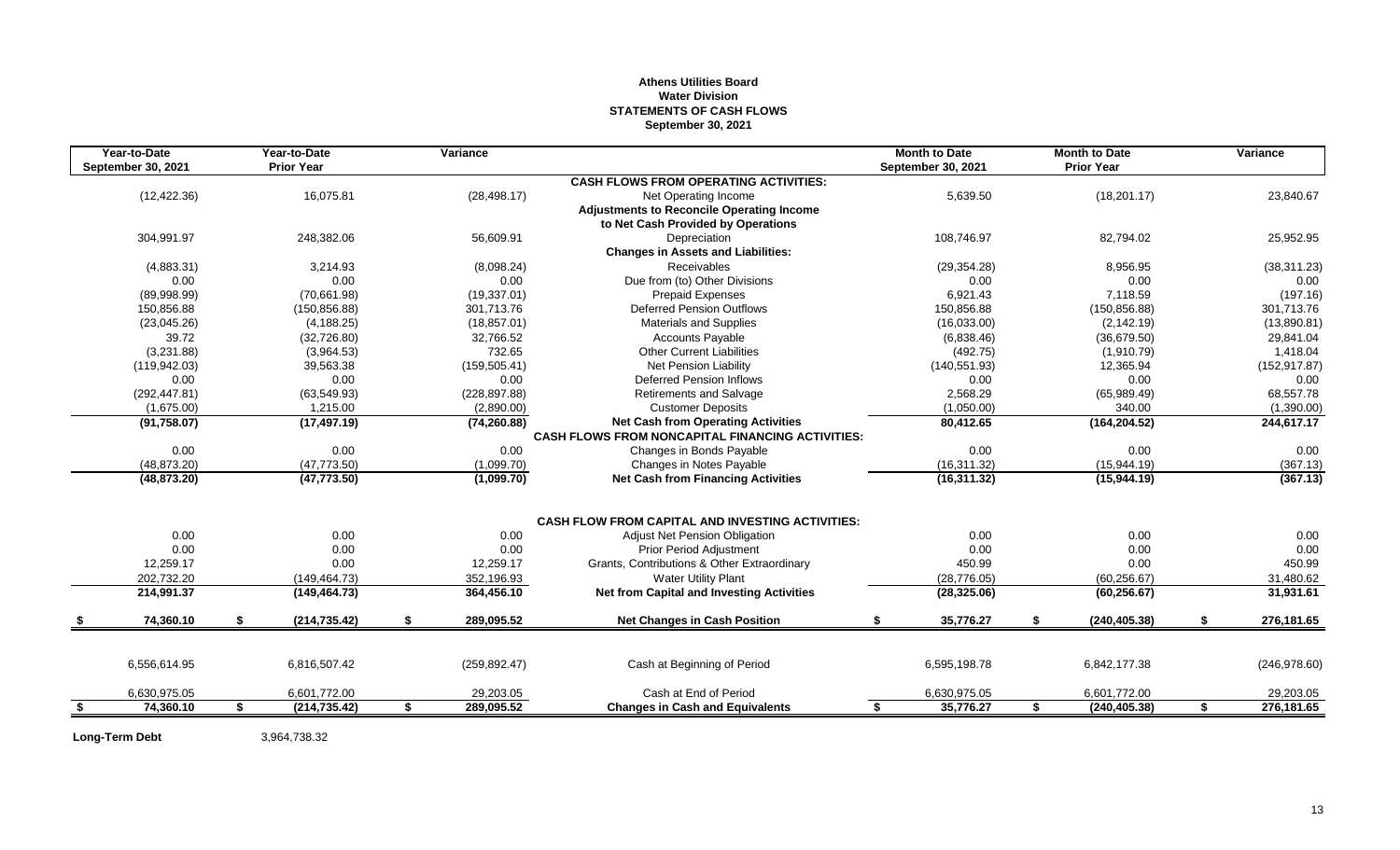### Athens Utilities Board Statistics Report September 30, 2021

| Water:                      |         |       |          |            |
|-----------------------------|---------|-------|----------|------------|
|                             | Current | Prior | %        | # Accounts |
| <b>INumber of services:</b> | Month   | Year  | Change   | Change     |
| Residential                 | 7,174   | 7,046 | 1.82%    | 128        |
| Small Commercial            | 1,270   | ,258  | 0.95%    | 12         |
| <b>Large Commercial</b>     | 37      | 37    | $0.00\%$ | 0          |
|                             |         |       |          |            |
|                             | 8,481   | 8,341 | 1.68%    | 140        |

| Sales Volumes:          |                    | <b>Current Month</b> |           | Year-to-Date |                   |           |
|-------------------------|--------------------|----------------------|-----------|--------------|-------------------|-----------|
| Gallonsx100             | September 30, 2021 | <b>Prior Year</b>    | Change    | 9/30/2021    | <b>Prior Year</b> | Change    |
| Residential             | 292,543            | 294,474              | $-0.66\%$ | 879,286      | 890,384           | $-1.25\%$ |
| <b>Small Commercial</b> | 449,970            | 412,323              | 9.13%     | .364,283     | 1,254,138         | 8.78%     |
| Large Commercial        | 105,445            | 112.668              | $-6.41\%$ | 320.208      | 353,867           | $-9.51%$  |
|                         | 847.958            | 819.465              | 3.48%     | 2,563,777    | 2,498,389         | 2.62%     |

| <b>Employment</b>  |                    |                   |                   |
|--------------------|--------------------|-------------------|-------------------|
|                    | September 30, 2021 | <b>Prior Year</b> | <b>Difference</b> |
| Employee Headcount | 14.00              | 14.00             | 0.00              |
| FTE<br>Y-T-D FTE   | 14.5               | 14.65             | $-0.15$           |
|                    | 14.59              | 14.649479         | $-0.06$           |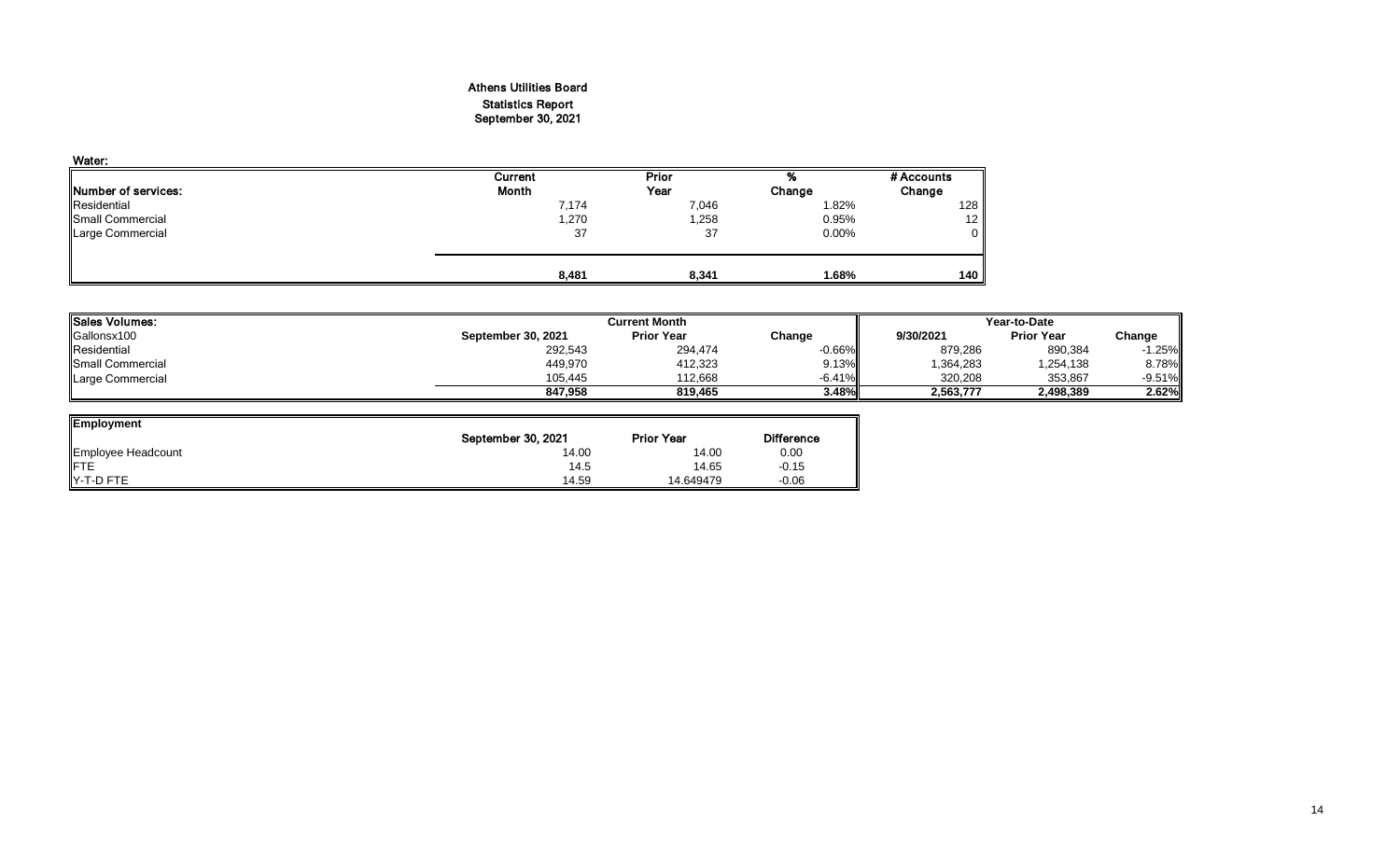|                                                         |    |               | <b>Athens Utilities Board</b><br><b>Water Division</b><br><b>Capital Budget</b><br>Month Ending as of September 30, 2021 |                |                                                |                                                    |                                          |            |
|---------------------------------------------------------|----|---------------|--------------------------------------------------------------------------------------------------------------------------|----------------|------------------------------------------------|----------------------------------------------------|------------------------------------------|------------|
|                                                         |    | <b>Budget</b> | <b>Actual</b>                                                                                                            |                | Variance to date<br>Favorable<br>(Unfavorable) | <b>Estimated</b><br>% Project<br><b>Completion</b> | <b>Percent Budget</b><br><b>Expended</b> |            |
| <b>Planned Capital Improvements:</b>                    |    |               |                                                                                                                          |                |                                                |                                                    |                                          |            |
| Replace Truck 24 (2009 F150)                            |    | 40,000        |                                                                                                                          |                | 40,000                                         |                                                    |                                          |            |
| Replace Truck 33 (Meter Reading)                        |    | 53,000        |                                                                                                                          |                | 53,000                                         |                                                    |                                          |            |
| Replace Truck 29 (Meter Reading)                        |    | 53,000        |                                                                                                                          |                | 53,000                                         |                                                    |                                          |            |
| Congress Pkwy - Phase 2 (Rocky Mount Rd. to Dennis St.) |    | 446,000       |                                                                                                                          |                | 446,000                                        |                                                    |                                          |            |
| New Water Well Development                              |    | 100,000       |                                                                                                                          |                | 100,000                                        |                                                    |                                          |            |
| Replace recovery pump at WTP                            |    | 35,000        |                                                                                                                          |                | 35,000                                         |                                                    |                                          |            |
| Water Plant Building Maint and Lab Equipment            |    | 50,000        |                                                                                                                          |                | 50,000                                         |                                                    |                                          | Continuous |
| Meter Change Out (Large, Small and Testing)             |    | 30,000        |                                                                                                                          | 4,220          | 25,780                                         |                                                    |                                          | Continuous |
| Reservoir and Pump Maintenance                          |    | 10,000        |                                                                                                                          |                | 10,000                                         |                                                    |                                          | Continuous |
| <b>Water Line Extensions</b>                            |    | 200,000       |                                                                                                                          | 5,505          | 194,495                                        |                                                    |                                          | Continuous |
| <b>Distribution Rehabilitation</b>                      |    | 125,000       |                                                                                                                          | 38,393         | 86,607                                         |                                                    |                                          | Continuous |
| Field and Safety Equipment                              |    | 25,000        |                                                                                                                          |                | 25,000                                         |                                                    |                                          | Continuous |
| <b>Water Services</b>                                   |    | 160,000       |                                                                                                                          | 44,836         | 115,164                                        |                                                    |                                          | Continuous |
| Technology (SCADA, Computers)                           |    | 35,000        |                                                                                                                          | 11,041         | 23,959                                         |                                                    |                                          | Continuous |
| IT Core (Servers, mainframe, etc.)                      |    | 20,000        |                                                                                                                          |                | 20,000                                         |                                                    |                                          | Continuous |
| <b>Total Planned Capital Improvements:</b>              | S. | 1,382,000 \$  |                                                                                                                          | 103,995 \$     | 1,278,005                                      |                                                    |                                          |            |
| <b>Other Assets:</b>                                    |    |               |                                                                                                                          |                |                                                |                                                    |                                          |            |
|                                                         |    |               |                                                                                                                          |                |                                                |                                                    |                                          |            |
| Other                                                   |    |               |                                                                                                                          |                |                                                |                                                    |                                          |            |
| <b>Total Other Assets:</b>                              |    |               |                                                                                                                          |                |                                                |                                                    |                                          |            |
| Totals:                                                 |    | 1,382,000 \$  |                                                                                                                          | 103,995<br>- 5 | 1,278,005                                      |                                                    |                                          |            |
|                                                         |    |               |                                                                                                                          |                |                                                |                                                    |                                          |            |

Percentage of Budget Spent Year-to-date **7.52%** Fiscal Year **25.00%**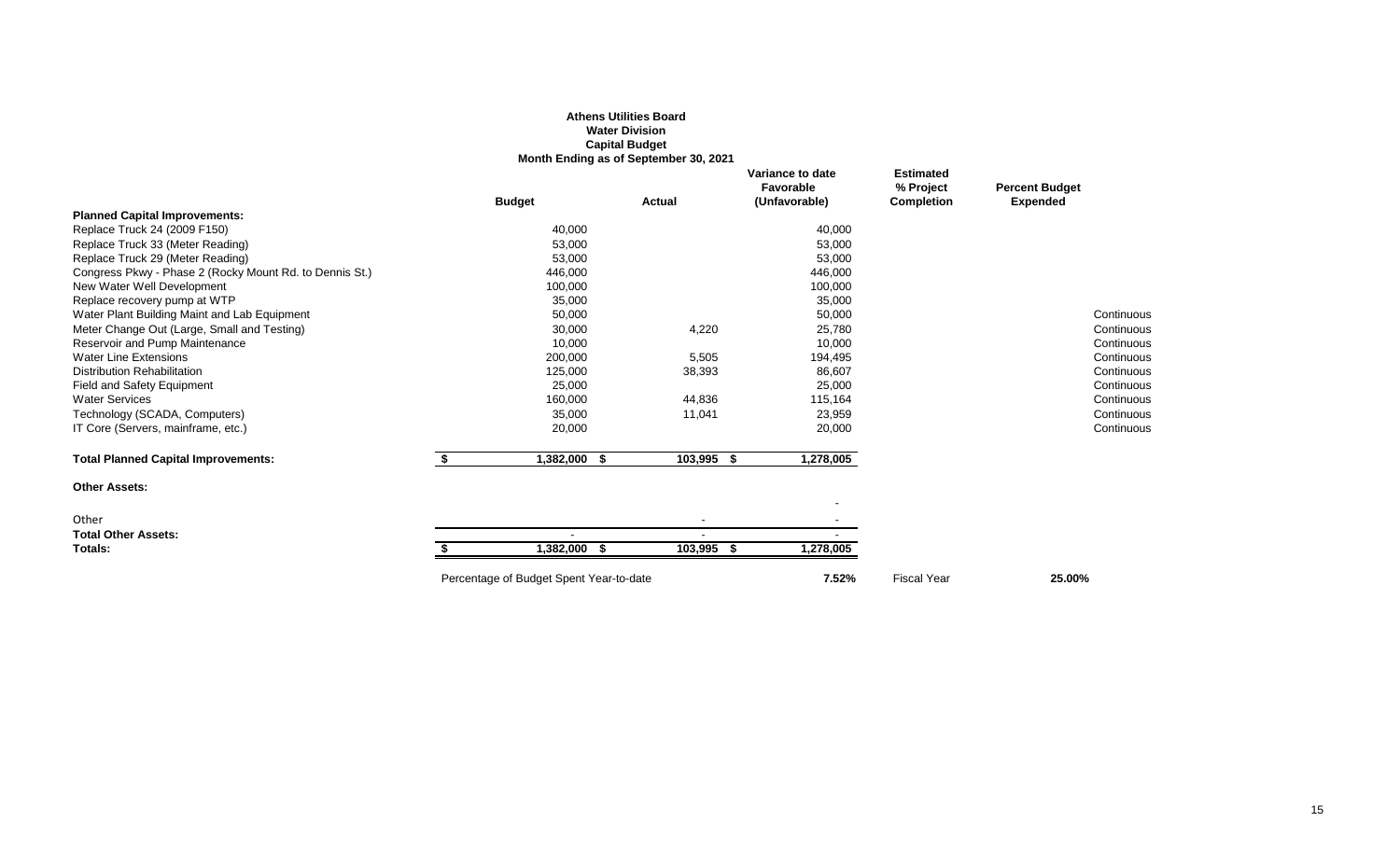#### **ATHENS UTILITIES BOARD GAS DIVISION BALANCE SHEET September 30, 2021**

|      | <b>Current Period</b><br>September 30, 2021 | <b>Prior Year</b>   | Change from<br><b>Prior Year</b> |                                                |    | <b>Current Period</b><br>September 30, 2021 |    | <b>Prior</b><br><b>Month</b> | Change<br>from prior<br><b>Month</b> |
|------|---------------------------------------------|---------------------|----------------------------------|------------------------------------------------|----|---------------------------------------------|----|------------------------------|--------------------------------------|
|      |                                             |                     |                                  | Assets:                                        |    |                                             |    |                              |                                      |
|      | 6,278,558.39                                | 5,674,196.82        | 604,361.57                       | Cash and Cash Equivalents                      |    | 6,278,558.39                                |    | 6,418,586.37                 | (140, 027.98)                        |
|      | 299.437.35                                  | 217.294.86          | 82.142.49                        | Receivables                                    |    | 299.437.35                                  |    | 325.637.43                   | (26, 200.08)                         |
|      | 550,300.05                                  | 373,534.26          | 176,765.79                       | <b>Prepaid Expenses</b>                        |    | 550,300.05                                  |    | 443,567.82                   | 106,732.23                           |
|      | 0.00                                        | 0.00                | 0.00                             | Gas Unit Loans                                 |    | 0.00                                        |    | 0.00                         | 0.00                                 |
|      | 139,572.74                                  | 122,317.25          | 17,255.49                        | Materials and Supplies Inventory               |    | 139,572.74                                  |    | 138,161.38                   | 1,411.36                             |
|      | 7,267,868.53                                | 6,387,343.19        | 880,525.34                       | <b>Total Current Assets</b>                    |    | 7,267,868.53                                |    | 7,325,953.00                 | (58,084.47)                          |
|      | 24,525,136.21                               | 24,241,356.21       | 283,780.00                       | Gas Utility Plant, at Cost                     |    | 24,525,136.21                               |    | 24,528,984.51                | (3,848.30)                           |
|      | (10, 557, 604.73)                           | (10,027,101.37)     | (530, 503.36)                    | Less: Accumulated Depreciation                 |    | (10.557, 604.73)                            |    | (10, 493, 902.03)            | (63,702.70)                          |
|      | 13,967,531.48                               | 14,214,254.84       | (246, 723.36)                    | <b>Net Gas Utility Plant</b>                   |    | 13,967,531.48                               |    | 14,035,082.48                | (67, 551.00)                         |
|      | 308,407.48                                  | 419,007.21          | (110, 599.73)                    | <b>Deferred Pension Outflows</b>               |    | 308,407.48                                  |    | 416,499.91                   | (108,092.43)                         |
| - \$ | 21.543.807.49                               | \$<br>21.020.605.24 | \$<br>523,202.25                 | <b>Total Assets</b>                            | S. | 21,543,807.49                               | S. | 21,777,535.39                | \$<br>(233, 727.90)                  |
|      |                                             |                     |                                  |                                                |    |                                             |    |                              |                                      |
|      |                                             |                     |                                  | <b>Liabilities and Retained Earnings:</b>      |    |                                             |    |                              |                                      |
|      | 0.00                                        | 0.00                | 0.00                             | Short Term Notes Payable                       |    | 0.00                                        |    | 0.00                         | 0.00                                 |
|      | 369.867.08                                  | 192.084.25          | 177,782.83                       | <b>Accounts Payable</b>                        |    | 369,867.08                                  |    | 341,214.77                   | 28,652.31                            |
|      | 113,317.98                                  | 109,897.98          | 3,420.00                         | <b>Customer Deposits</b>                       |    | 113,317.98                                  |    | 114,552.98                   | (1,235.00)                           |
|      | 129,086.20                                  | 64,367.47           | 64,718.73                        | <b>Accrued Liabilities</b>                     |    | 129,086.20                                  |    | 130,275.40                   | (1, 189.20)                          |
|      | 612,271.26                                  | 366,349.70          | 245,921.56                       | <b>Total Current Liabilities</b>               |    | 612,271.26                                  |    | 586,043.15                   | 26,228.11                            |
|      | 561,269.51                                  | 542.892.42          | 18.377.09                        | Net Pension Liability                          |    | 561,269.51                                  |    | 661,865.26                   | (100, 595.75)                        |
|      | 16,253.86                                   | 27,708.77           | (11, 454.91)                     | Deferred Pension Inflows                       |    | 16,253.86                                   |    | 16,253.86                    | 0.00                                 |
|      | 20,354,012.86                               | 20,083,654.35       | 270,358.51                       | <b>Net Position</b>                            |    | 20,354,012.86                               |    | 20,513,373.12                | (159, 360.26)                        |
| S.   | 21,543,807.49                               | \$<br>21,020,605.24 | \$<br>523,202.25                 | <b>Total Liabilities and Retained Earnings</b> | S  | 21,543,807.49                               | S  | 21,777,535.39                | \$<br>(233,727.90)                   |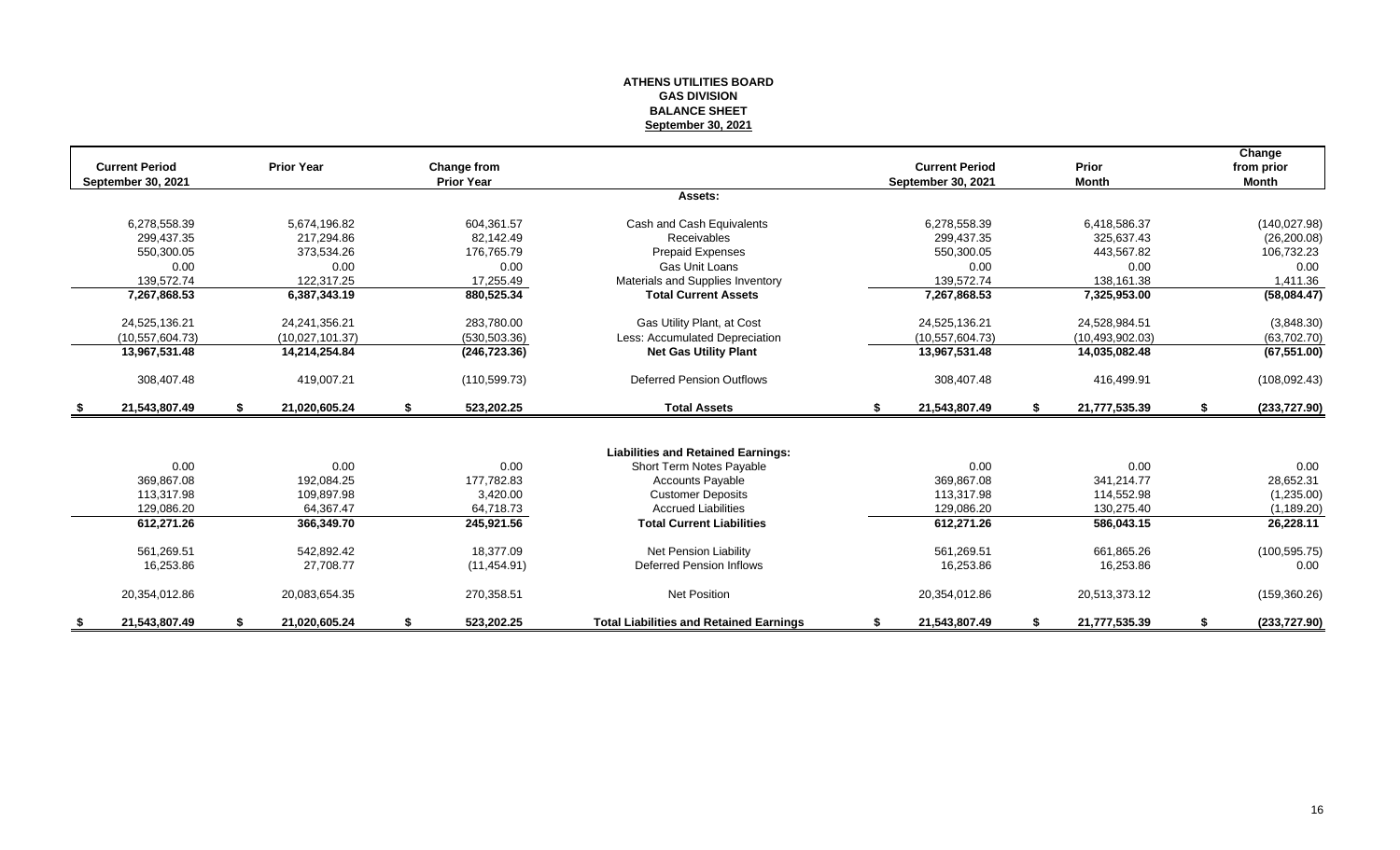### Athens Utilities Board Profit and Loss Statement - Gas September 30, 2021

|                    |                   | Variance      |                                           | Current            | Current           | Variance      |
|--------------------|-------------------|---------------|-------------------------------------------|--------------------|-------------------|---------------|
| Year-to-Date       | Year-to-Date      | Favorable     |                                           | Month              | Month             | Favorable     |
| September 30, 2021 | <b>Prior Year</b> | (Unfavorable) |                                           | September 30, 2021 | <b>Prior Year</b> | (Unfavorable) |
|                    |                   |               | <b>REVENUE:</b>                           |                    |                   |               |
| 181,230.88         | 161,038.82        | 20,192.06     | Residential                               | 61,963.50          | 52,841.44         | 9,122.06      |
| 195,383.96         | 141,408.15        | 53,975.81     | <b>Small Commercial</b>                   | 68.645.25          | 49,174.01         | 19,471.24     |
| 180,222.19         | 145,977.43        | 34,244.76     | Large Commercial                          | 58,680.21          | 50,975.59         | 7,704.62      |
| 359.141.93         | 218,357.43        | 140.784.50    | Interruptible                             | 118,614.20         | 73,699.81         | 44,914.39     |
| 4,024.72           | 3,644.64          | 380.08        | CNG                                       | 1,716.08           | 2,283.33          | (567.25)      |
| 17,851.05          | 45,997.02         | (28, 145.97)  | Fees and Other Gas Revenues               | 11,232.05          | 37,374.40         | (26, 142.35)  |
| 937,854.73         | 716,423.49        | 221,431.24    | <b>Total Revenue</b>                      | 320,851.29         | 266,348.58        | 54,502.71     |
| 735,677.56         | 449,429.74        | (286, 247.82) | Purchased supply                          | 244,842.28         | 172,374.43        | (72, 467.85)  |
| 202, 177. 17       | 266,993.75        | (64, 816.58)  | <b>Contribution Margin</b>                | 76,009.01          | 93,974.15         | (17, 965.14)  |
|                    |                   |               | <b>OPERATING EXPENSES:</b>                |                    |                   |               |
| 95,049.01          | 78,688.52         | (16, 360.49)  | <b>Distribution Expense</b>               | 30,917.10          | 24,435.80         | (6,481.30)    |
| 84,815.49          | 102.868.37        | 18,052.88     | Customer Service and Customer Acct. Exp.  | 25,227.78          | 46,020.69         | 20,792.91     |
| 176,561.12         | 207,108.47        | 30,547.35     | Administrative and General Expense        | 68,238.79          | 68,380.00         | 141.21        |
| 356,425.62         | 388,665.36        | 32,239.74     | <b>Total operating expenses</b>           | 124,383.67         | 138,836.49        | 14,452.82     |
|                    |                   |               | <b>Maintenance Expense</b>                |                    |                   |               |
| 78,428.86          | 83,878.60         | 5,449.74      | <b>Distribution Expense</b>               | 24,330.90          | 29,003.69         | 4,672.79      |
| 4,075.68           | 2,999.97          | (1,075.71)    | Administrative and General Expense        | (155.32)           | 1,055.97          | 1,211.29      |
| 82,504.54          | 86,878.57         | 4,374.03      | <b>Total Maintenance Expense</b>          | 24,175.58          | 30,059.66         | 5,884.08      |
|                    |                   |               | <b>Other Operating Expenses</b>           |                    |                   |               |
| 192,229.92         | 164,131.89        | (28,098.03)   | Depreciation                              | 64,161.68          | 54,710.63         | (9,451.05)    |
| 58,885.26          | 56.836.35         | (2,048.91)    | <b>Tax Equivalents</b>                    | 19,628.42          | 18,945.45         | (682.97)      |
| 251,115.18         | 220,968.24        | (30, 146.94)  | <b>Total Other Operating Expenses</b>     | 83,790.10          | 73,656.08         | (10, 134.02)  |
| 1,425,722.90       | 1,145,941.91      | (279, 780.99) | <b>Operating and Maintenance Expenses</b> | 477,191.63         | 414,926.66        | (62, 264.97)  |
| (487, 868.17)      | (429, 518.42)     | (58, 349.75)  | <b>Operating Income</b>                   | (156, 340.34)      | (148, 578.08)     | (7,762.26)    |
| 3,402.58           | 6,496.23          | (3,093.65)    | Other Income                              | 994.33             | 2,129.13          | (1, 134.80)   |
| (484, 465.59)      | (423, 022.19)     | (61, 443.40)  | <b>Total Income</b>                       | (155,346.01)       | (146, 448.95)     | (8,897.06)    |
| 4,360.05           | 4,529.58          | 169.53        | Miscellaneous Income Deductions           | 4,014.25           | 44.67             | (3,969.58)    |
| (488, 825.64)      | (427, 551.77)     | (61, 273.87)  | Net Income Before Extraordinary           | (159, 360.26)      | (146, 493.62)     | (12,866.64)   |
| 0.00               | (15,500.00)       | 15,500.00     | Grants, Contributions, Extraordinary      | 0.00               | (15,500.00)       | 15,500.00     |
| (488, 825.64)      | (443,051.77)      | (45,773.87)   | <b>Change in Net Assets</b>               | (159, 360.26)      | (161, 993.62)     | 2,633.36      |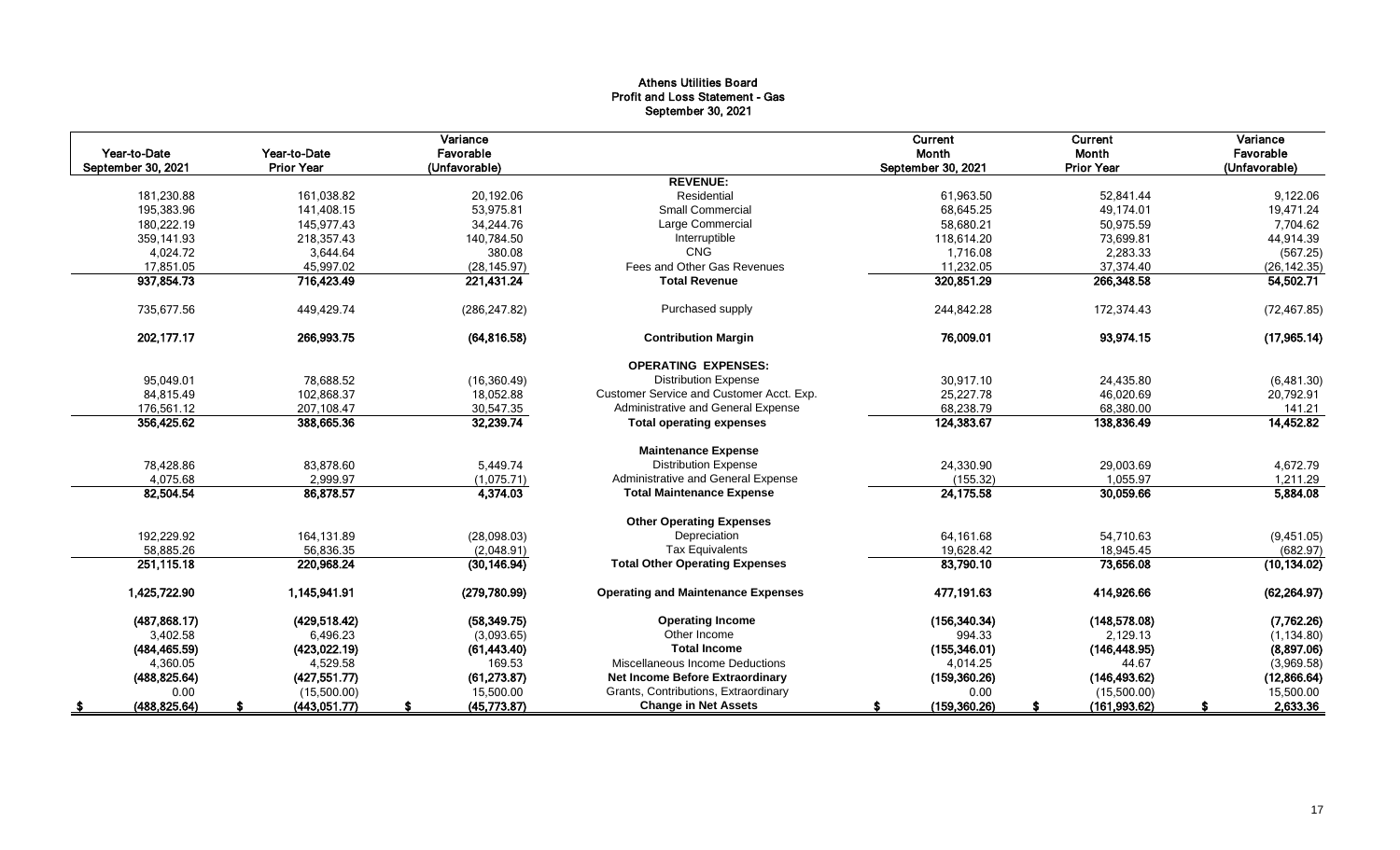### Athens Utilities Board Budget Comparison - Gas September 30, 2021

| Year-to-Date       | Year-to-Date       | $Y-T-D$         | <b>Description</b>                        | <b>Current Month</b> | <b>Monthly</b>     | <b>Budget</b>   |
|--------------------|--------------------|-----------------|-------------------------------------------|----------------------|--------------------|-----------------|
| September 30, 2021 | <b>Budget</b>      | Variance        |                                           | September 30, 2021   | <b>Budget</b>      | Variance        |
|                    |                    |                 | <b>REVENUE:</b>                           |                      |                    |                 |
| 181,230.88         | 154,201.30         | 27,029.58       | Residential                               | 61,963.50            | 51,401.15          | 10,562.35       |
| 195,383.96         | 162.944.98         | 32,438.98       | <b>Small Commercial</b>                   | 68.645.25            | 56,587.60          | 12,057.65       |
| 180,222.19         | 143,591.52         | 36,630.67       | Large Commercial                          | 58,680.21            | 49,326.16          | 9,354.05        |
| 359,141.93         | 190,980.77         | 168,161.16      | Interruptible                             | 118,614.20           | 62,076.41          | 56,537.79       |
| 4,024.72           | 2,511.77           | 1,512.95        | <b>CNG</b>                                | 1,716.08             | 837.26             | 878.82          |
| 17,851.05          | 15,896.88          | 1,954.17        | Fees and Other Gas Revenues               | 11,232.05            | 3,960.88           | 7,271.17        |
| 937,854.73         | 670,127.23         | 267,727.50      | <b>Total Revenue</b>                      | 320,851.29           | 224,189.47         | 96,661.82       |
| 735,677.56         | 474,106.29         | (261, 571.27)   | Purchased supply                          | 244,842.28           | 158,404.01         | (86, 438.27)    |
| 202,177.17         | 196,020.94         | 6,156.23        | <b>Contribution Margin</b>                | 76,009.01            | 65,785.46          | 10,223.55       |
|                    |                    |                 | <b>OPERATING EXPENSES:</b>                |                      |                    |                 |
| 95,049.01          | 91,936.57          | (3, 112.44)     | <b>Distribution Expense</b>               | 30,917.10            | 33,287.52          | 2,370.42        |
| 84,815.49          | 87,271.14          | 2,455.65        | Cust. Service and Cust. Acct. Expense     | 25,227.78            | 34,474.81          | 9,247.03        |
| 176,561.12         | 213,145.28         | 36,584.16       | Administrative and General Expense        | 68,238.79            | 89,587.01          | 21,348.22       |
| 356,425.62         | 392,352.99         | 35,927.37       | <b>Total operating expenses</b>           | 124,383.67           | 157,349.34         | 32,965.67       |
|                    |                    |                 | <b>Maintenance Expense</b>                |                      |                    |                 |
| 78,428.86          | 75,457.34          | (2,971.52)      | <b>Distribution Expense</b>               | 24,330.90            | 29,272.72          | 4,941.82        |
| 4,075.68           | 2,084.79           | (1,990.89)      | Administrative and General Expense        | (155.32)             | 811.75             | 967.07          |
| 82,504.54          | 77,542.14          | (4,962.40)      | <b>Total Maintenance Expense</b>          | 24,175.58            | 30,084.47          | 5,908.89        |
|                    |                    |                 | <b>Other Operating Expenses</b>           |                      |                    |                 |
| 192,229.92         | 159,314.01         | (32, 915.91)    | Depreciation                              | 64,161.68            | 53,428.66          | (10, 733.02)    |
| 58,885.26          | 54,449.69          | (4,435.57)      | <b>Tax Equivalents</b>                    | 19,628.42            | 18,149.90          | (1,478.52)      |
| 251,115.18         | 213,763.70         | (37, 351.48)    | <b>Total Other Operating Expenses</b>     | 83,790.10            | 71,578.55          | (12, 211.55)    |
| 1,425,722.90       | 1,157,765.11       | (267, 957.79)   | <b>Operating and Maintenance Expenses</b> | 477,191.63           | 417,416.37         | (59, 775.26)    |
| (487, 868.17)      | (487, 637.88)      | (230.29)        | <b>Operating Income</b>                   | (156, 340.34)        | (193, 226.90)      | 36,886.56       |
| 3,402.58           | 4,899.16           | (1,496.58)      | Other Income                              | 994.33               | 695.83             | 298.50          |
| (484, 465.59)      | (482, 738.73)      | (1,726.86)      | <b>Total Income</b>                       | (155, 346.01)        | (192, 531.07)      | 37,185.06       |
| 4,360.05           | 4,958.49           | 598.44          | Miscellaneous Income Deductions           | 4,014.25             | 1,841.33           | (2, 172.92)     |
| (488, 825.64)      | (487, 697.22)      | (1, 128.42)     | <b>Net Before Extraordinary</b>           | (159, 360.26)        | (194, 372.39)      | 35,012.13       |
| 0.00               | 3,875.00           | (3,875.00)      | Grants, Contributions, Extraordinary      | 0.00                 | 1,291.67           | (1,291.67)      |
| (488, 825.64)      | (483, 822.22)<br>S | (5,003.42)<br>S | <b>Change in Net Assets</b>               | (159, 360.26)<br>S   | \$<br>(193,080.73) | 33,720.47<br>\$ |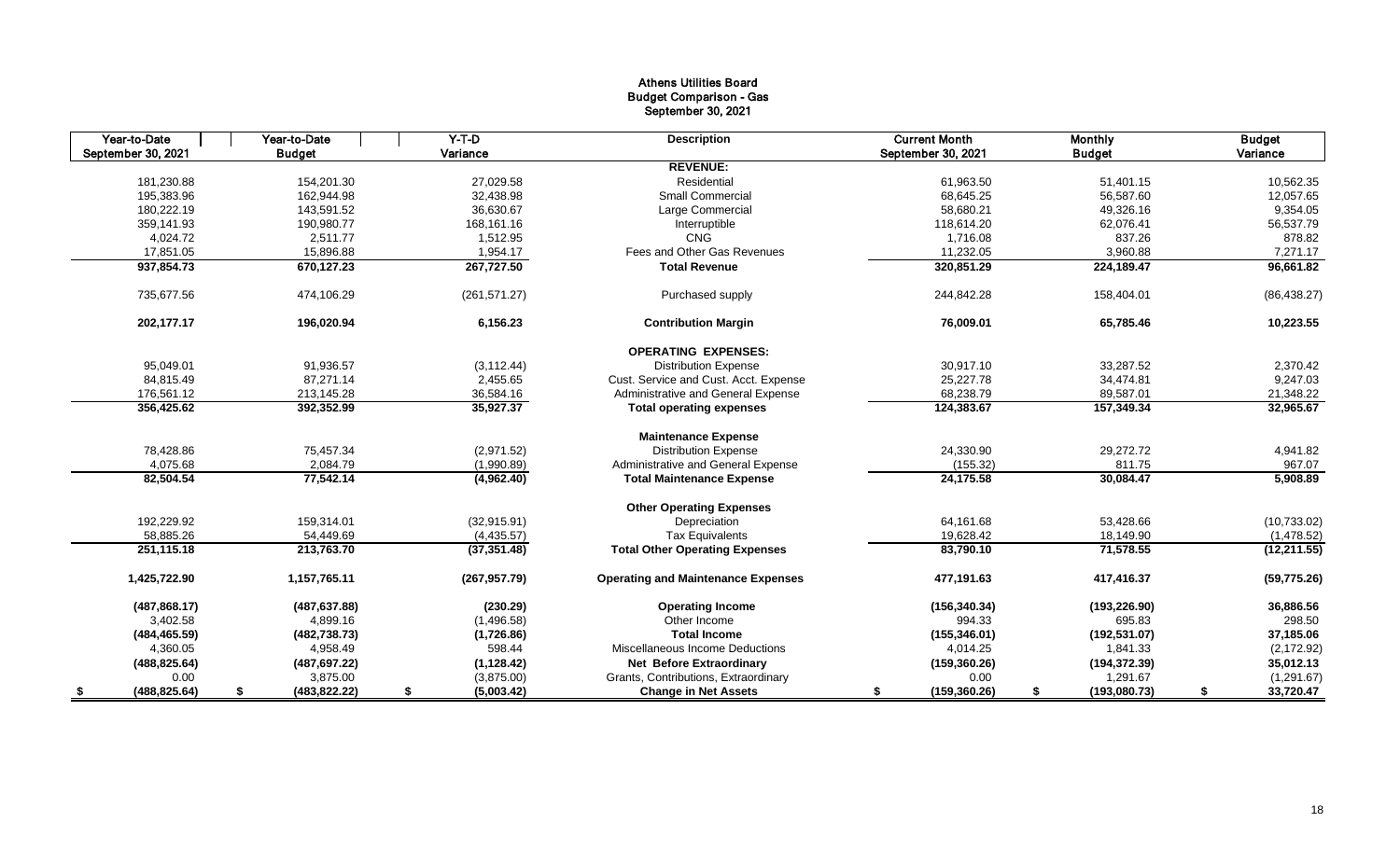#### **Athens Utilities Board Gas Division STATEMENTS OF CASH FLOWS September 30, 2021**

| Year-to-Date<br>September 30, 2021 | Year-to-Date<br><b>Prior Year</b> | Variance       |                                                              | <b>Month to Date</b><br>September 30, 2021 | <b>Month to Date</b><br><b>Prior Year</b> | Variance         |
|------------------------------------|-----------------------------------|----------------|--------------------------------------------------------------|--------------------------------------------|-------------------------------------------|------------------|
|                                    |                                   |                | <b>CASH FLOWS FROM OPERATING ACTIVITIES:</b>                 |                                            |                                           |                  |
| (488, 825.64)                      | (427, 551.77)                     | (61, 273.87)   | Net Operating Income                                         | (159, 360.26)                              | (146, 493.62)                             | (12,866.64)      |
|                                    |                                   |                | <b>Adjustments to Reconcile Operating Income</b>             |                                            |                                           |                  |
|                                    |                                   |                | to Net Cash Provided by Operations:                          |                                            |                                           |                  |
| 192,229.92                         | 164,131.89                        | 28,098.03      | Depreciation                                                 | 64,161.68                                  | 54,710.63                                 | 9,451.05         |
|                                    |                                   |                | <b>Changes in Assets and Liabilities:</b>                    |                                            |                                           |                  |
| (24, 831.94)                       | 33,486.10                         | (58, 318.04)   | Receivables                                                  | 26,200.08                                  | (14,343.98)                               | 40,544.06        |
| 0.00                               | 0.00                              | 0.00           | Due from (to) Other Divisions                                | 0.00                                       | 0.00                                      | 0.00             |
| (341, 526.88)                      | (161, 286.23)                     | (180, 240.65)  | <b>Prepaid Expenses</b>                                      | (106, 732.23)                              | (31, 294.60)                              | (75, 437.63)     |
| 108.092.43                         | (108, 092.43)                     | 216,184.86     | <b>Deferred Pension Outflows</b>                             | 108,092.43                                 | (108, 092.43)                             | 216,184.86       |
| 2,998.11                           | 1,769.03                          | 1,229.08       | <b>Materials and Supplies</b>                                | (1,411.36)                                 | 3,208.76                                  | (4,620.12)       |
| 91,313.94                          | 11,448.96                         | 79,864.98      | <b>Accounts Payable</b>                                      | 28,652.31                                  | (34, 858.15)                              | 63,510.46        |
| 58,471.98                          | (3,510.74)                        | 61,982.72      | <b>Other Current Liabilities</b>                             | (1, 189.20)                                | 192.11                                    | (1,381.31)       |
| (1,225.00)                         | (1,160.00)                        | (65.00)        | <b>Customer Deposits</b>                                     | (1,235.00)                                 | 825.00                                    | (2,060.00)       |
| (85,602.39)                        | 27,128.29                         | (112, 730.68)  | <b>Net Pension Liabilities</b>                               | (100, 595.75)                              | 8,996.01                                  | (109, 591.76)    |
| 0.00                               | 0.00                              | 0.00           | Deferred Pension Inflows                                     | 0.00                                       | 0.00                                      | 0.00             |
| 4,861.60                           | 129,767.68                        | (124, 906.08)  | Retirements and Salvage                                      | 1,050.01                                   | 123,864.72                                | (122, 814.71)    |
| 0.00                               | 0.00                              | 0.00           | Gas Unit Loans                                               | 0.00                                       | 0.00                                      | 0.00             |
| (484, 043.87)                      | (333,869.22)                      | (150, 174.65)  | <b>Net Cash from Operating Activities</b>                    | (142, 367.29)                              | (143, 285.55)                             | 918.26           |
|                                    |                                   |                |                                                              |                                            |                                           |                  |
|                                    |                                   |                | <b>CASH FROM CAPITAL AND INVESTING ACTIVITIES:</b>           |                                            |                                           |                  |
| 0.00                               | 0.00                              | 0.00           | Adjust Net Pension Obligation                                | 0.00                                       | 0.00                                      | 0.00             |
| 0.00                               | 0.00                              | 0.00           | <b>Prior Period Adjustment</b>                               | 0.00                                       | 0.00                                      | 0.00             |
| 0.00                               | (15,500.00)                       | 15,500.00      | Grants, Contributions & Other Extraordinary Income (Expense) | 0.00                                       | (15,500.00)                               | 15,500.00        |
| (82, 198.33)                       | (221, 795.41)                     | 139,597.08     | Changes in Gas Utility Plant                                 | 2,339.31                                   | (145, 418.27)                             | 147,757.58       |
| (82, 198.33)                       | (237, 295.41)                     | 155,097.08     | Net Cash from Capital and Related Investing Activities       | 2,339.31                                   | (160, 918.27)                             | 163,257.58       |
|                                    |                                   |                | <b>Cash from Financing Activities</b>                        |                                            |                                           |                  |
| 0.00                               | 0.00                              | 0.00           | Short Term Notes Payable                                     | 0.00                                       | 0.00                                      | 0.00             |
| (566, 242.20)                      | \$<br>(571, 164.63)               | \$<br>4,922.43 | <b>Net Changes in Cash Position</b>                          | \$<br>(140, 027.98)                        | \$<br>(304, 203.82)                       | \$<br>164,175.84 |
|                                    |                                   |                |                                                              |                                            |                                           |                  |
| 6,844,800.59                       | 6,245,361.45                      | 599,439.14     | Cash at Beginning of Period                                  | 6,418,586.37                               | 5,978,400.64                              | 440,185.73       |
| 6,278,558.39                       | 5,674,196.82                      | 604,361.57     | Cash at End of Period                                        | 6,278,558.39                               | 5,674,196.82                              | 604,361.57       |
| (566, 242.20)                      | \$<br>(571, 164.63)               | \$<br>4,922.43 | <b>Changes in Cash and Equivalents</b>                       | (140, 027.98)<br>\$                        | \$<br>(304, 203.82)                       | \$<br>164,175.84 |
|                                    |                                   |                |                                                              |                                            |                                           |                  |

**Long-Term Debt** \$0.00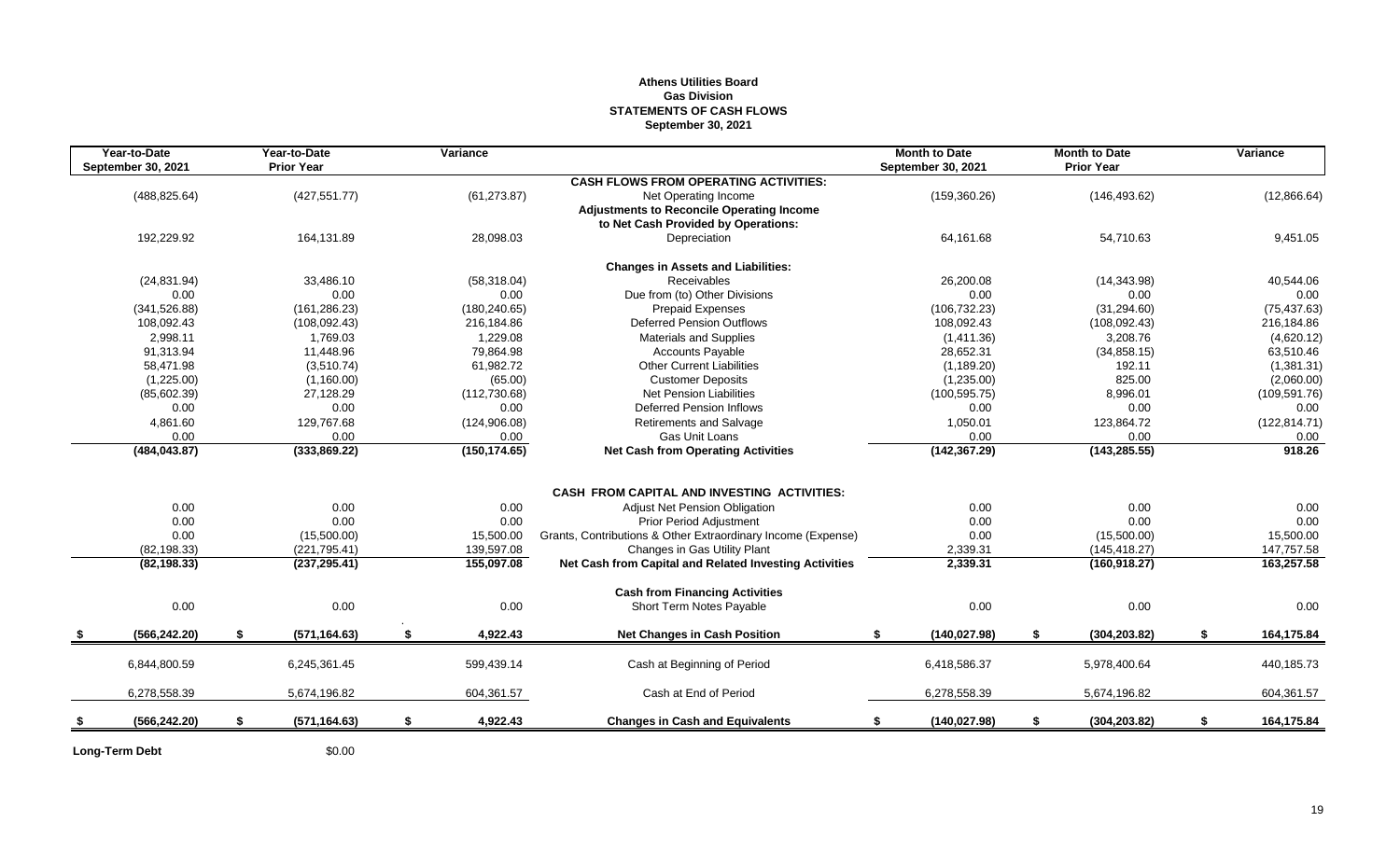#### Athens Utilities Board Statistics Report September 30, 2021

| Gas:                |         |              |          |            |
|---------------------|---------|--------------|----------|------------|
|                     | Current | <b>Prior</b> |          | # Accounts |
| Number of services: | Month   | Year         | Change   | Change     |
| Residential         | 5,534   | 5,427        | 1.97%    | 107        |
| Small Commercial    | 949     | 925          | 2.59%    | 24         |
| Large Commercial    | 10      | 10           | $0.00\%$ | 0          |
| Interruptible       | 6       |              | 0.00%    |            |
| <b>CNG</b>          |         |              | 0.00%    |            |
|                     |         |              |          |            |
| Total Services      | 6,500   | 6,369        | 2.06%    | 131        |

| <b>Sales Volumes:</b> |           | <b>Current Month</b> |            |           |                   | Year-to-Date |  |  |  |
|-----------------------|-----------|----------------------|------------|-----------|-------------------|--------------|--|--|--|
| <b>Units Sold</b>     | 9/30/2021 | <b>Prior Year</b>    | Change     | 9/30/2021 | <b>Prior Year</b> | Change       |  |  |  |
| Residential           | 27,525    | 25,440               | 8.20%      | 82,050    | 120,660           | $-32.00%$    |  |  |  |
| Small Commercial      | 63,849    | 58,598               | 8.96%      | 189,892   | 187,503           | 1.27%        |  |  |  |
| Large Commercial      | 66,021    | 80,322               | $-17.80\%$ | 215,494   | 239,771           | $-10.13%$    |  |  |  |
| Interruptible         | 179,531   | 163,748              | $9.64\%$   | 589,945   | 481,408           | 22.55%       |  |  |  |
| <b>CNG</b>            | 1,733     | 2,556                | $-32.20%$  | 4,713     | 7,441             | $-36.66%$    |  |  |  |
|                       | 338,659   | 330.664              | 2.42%      | 1,082,094 | 1,036,783         | 4.37%        |  |  |  |

 $\overline{\phantom{a}}$ 

| Employment         |                    |                   |                   |
|--------------------|--------------------|-------------------|-------------------|
|                    | September 30, 2021 | <b>Prior Year</b> | <b>Difference</b> |
| Employee Headcount | 8.00               | 9.00              | $-1.00$           |
| <b>IFTE</b>        | 8.70               | 9.6               | $-0.90$           |
| Y-T-D FTE          | 8.57               | 9.7744792         | $-1.20$           |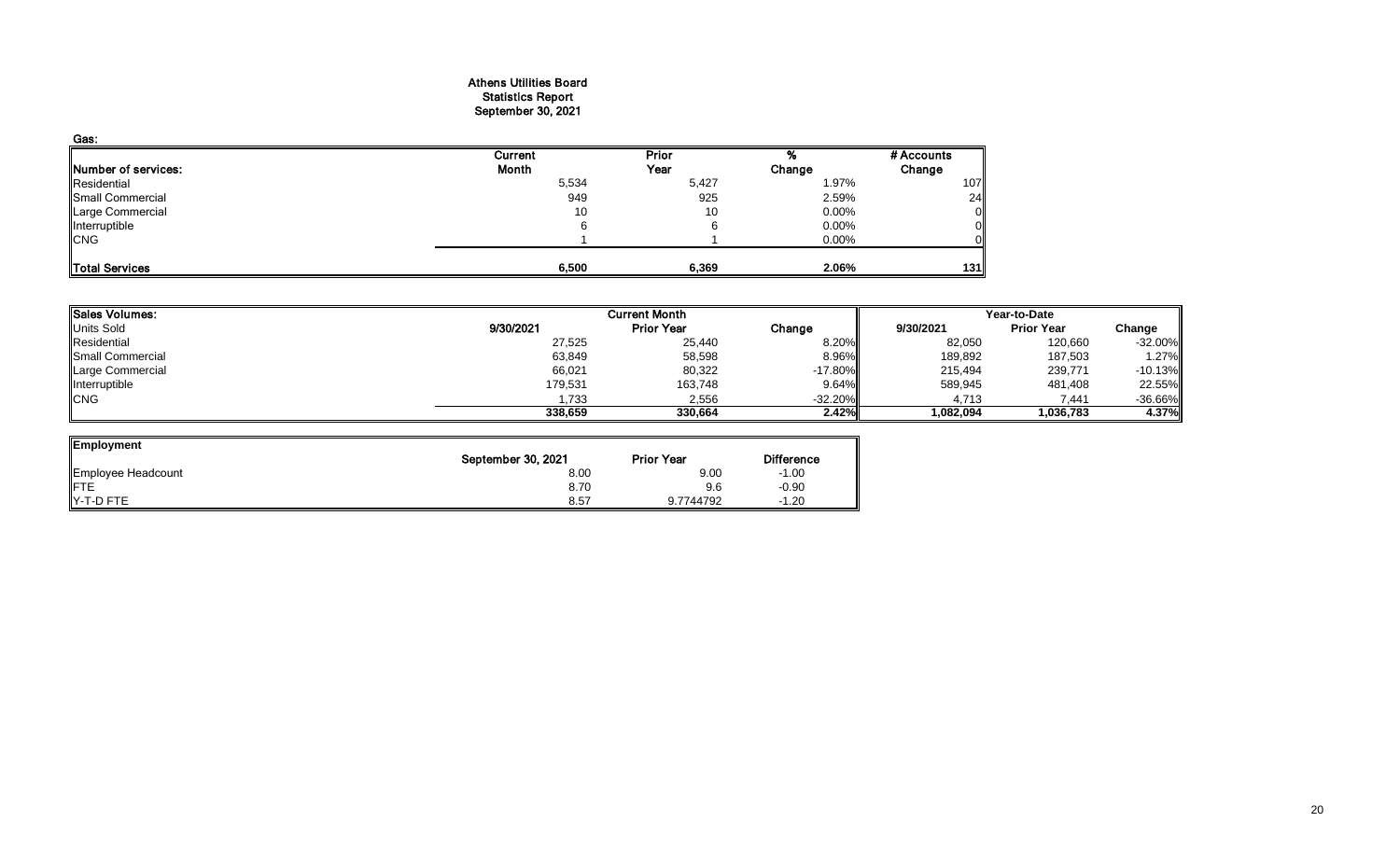#### **Athens Utilities Board Gas Division Capital Budget Month Ending as of September 30, 2021**

|                                             | <b>Budget</b>                           | <b>Actual</b> | Variance to date<br>Favorable<br>(Unfavorable) | <b>Estimated</b><br>% Project<br><b>Completion</b> | <b>Percent Budget</b><br><b>Expended</b> |
|---------------------------------------------|-----------------------------------------|---------------|------------------------------------------------|----------------------------------------------------|------------------------------------------|
| <b>Planned Capital Improvements:</b>        |                                         |               |                                                |                                                    |                                          |
| Upgrading Cathodic Protection Field -       | 35,000                                  |               | 35,000                                         |                                                    |                                          |
| <b>Replace Mechanical Correctors</b>        | 10,000                                  |               | 10,000                                         |                                                    |                                          |
| <b>Replace Pressue Charts</b>               | 6,500                                   |               | 6,500                                          |                                                    |                                          |
| Replace Leak Machines                       | 10,000                                  |               | 10,000                                         |                                                    |                                          |
| Replace Locating Equipment - Digital        | 5,000                                   |               | 5,000                                          |                                                    |                                          |
| Replace Locating Equipment - Pipe Horn      | 1,000                                   |               | 1,000                                          |                                                    |                                          |
| 20% of 5 Year Leak Survey                   | 30,000                                  |               | 30,000                                         |                                                    |                                          |
| Replace Odorant System - Athens / Riceville | 65,000                                  |               | 65,000                                         |                                                    |                                          |
| Renovate Cashiering Area                    | 10,000                                  |               | 10,000                                         |                                                    |                                          |
| System Improvement                          | 60,000                                  |               | 60,000                                         |                                                    | Continuous                               |
| Main                                        | 100,000                                 |               | 100,000                                        |                                                    | Continuous                               |
| Services                                    | 130,000                                 | 63,598        | 66,402                                         |                                                    | 48.92% Continuous                        |
| IT Core (Servers, mainframe, etc.)          | 20,000                                  | 2,703         | 17,297                                         |                                                    | 13.52% Continuous                        |
| <b>Total Planned Capital Improvements:</b>  | 482,500<br>-S                           | 66,301 \$     | 416,199                                        |                                                    |                                          |
| <b>Other Assets:</b>                        |                                         |               |                                                |                                                    |                                          |
| Denso Metering Station                      |                                         | 24,025        | (24, 025)                                      |                                                    |                                          |
| Replace Truck 30 (FY2020)                   | 40,000                                  | 29,201        | 10,799                                         |                                                    |                                          |
| Other<br><b>Total Other Assets:</b>         |                                         | $53,226$ \$   | (13, 226)                                      |                                                    |                                          |
| Totals:                                     | 482,500                                 | 119,526 \$    | 402,974                                        |                                                    |                                          |
|                                             | Percentage of Budget Spent Year-to-date |               | 24.77%                                         | <b>Fiscal Year</b>                                 | 25.00%                                   |
|                                             |                                         |               |                                                |                                                    |                                          |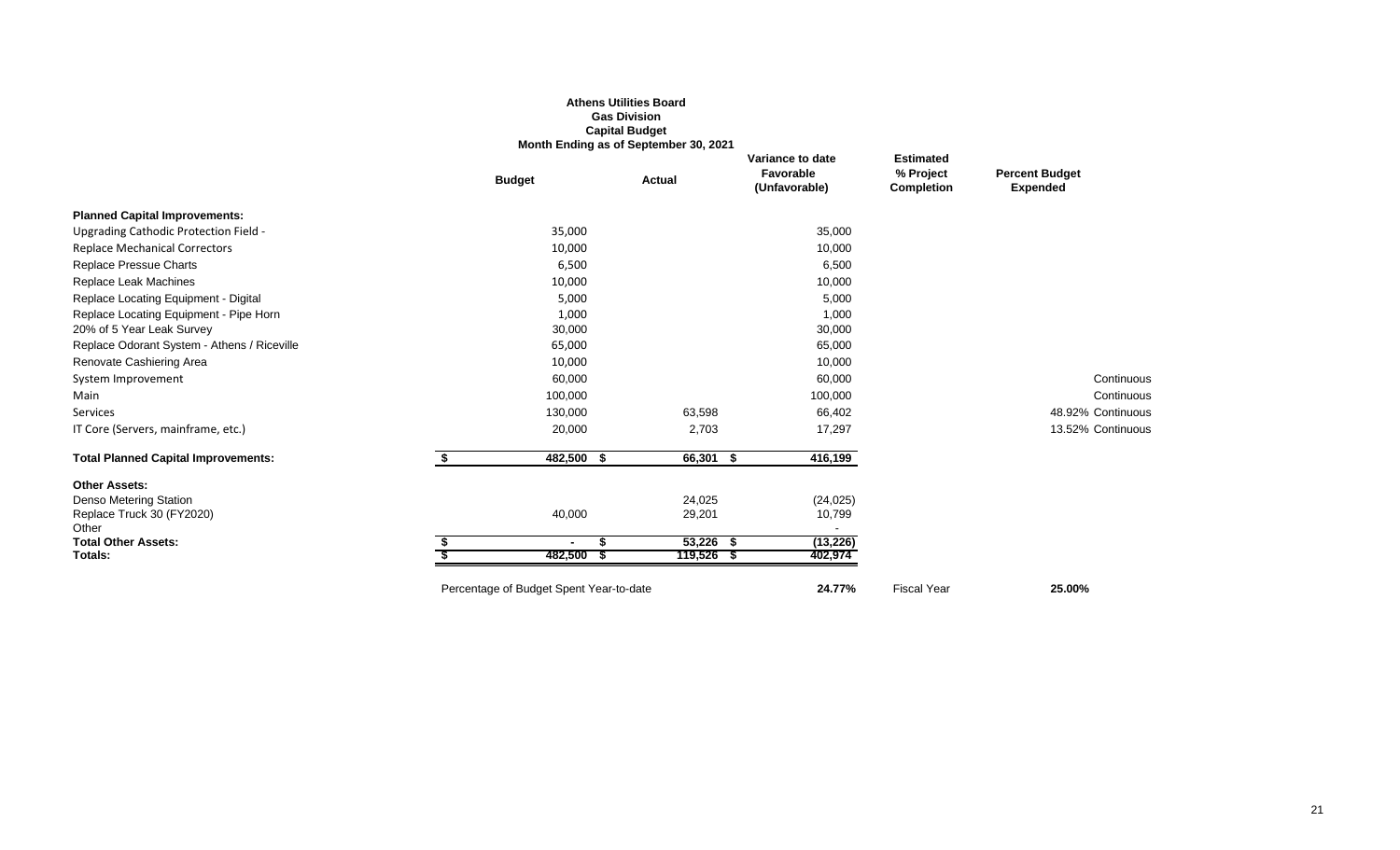#### **ATHENS UTILITIES BOARD WASTEWATER DIVISION BALANCE SHEET September 30, 2021**

|      | <b>Current Period</b><br>September 30, 2021 | <b>Prior Year</b>   | <b>Change from</b><br><b>Prior Year</b> |                                            |    | <b>Current Period</b><br>September 30, 2021 |    | Prior<br><b>Month</b> |    | Change<br>from prior<br><b>Month</b> |
|------|---------------------------------------------|---------------------|-----------------------------------------|--------------------------------------------|----|---------------------------------------------|----|-----------------------|----|--------------------------------------|
|      |                                             |                     |                                         | Assets:                                    |    |                                             |    |                       |    |                                      |
|      | 4,647,635.75                                | 4,321,868.05        | 325.767.70                              | Cash and Cash Equivalents                  |    | 4,647,635.75                                |    | 4,527,470.73          |    | 120,165.02                           |
|      | 449,695.58                                  | 456,458.30          | (6,762.72)                              | Receivables                                |    | 449,695.58                                  |    | 443,680.06            |    | 6,015.52                             |
|      | 0.00                                        | 0.00                | 0.00                                    | Short Term Balances Due from Other Div.    |    | 0.00                                        |    | 0.00                  |    | 0.00                                 |
|      | 141.679.38                                  | 148.466.84          | (6,787.46)                              | <b>Prepaid Expenses</b>                    |    | 141.679.38                                  |    | 157,929.75            |    | (16, 250.37)                         |
|      | 159,923.77                                  | 318,081.42          | (158, 157.65)                           | Materials and Supplies Inventory           |    | 159,923.77                                  |    | 166,137.17            |    | (6,213.40)                           |
|      | 5,398,934.48                                | 5,244,874.61        | 154,059.87                              | <b>Total Current Assets</b>                |    | 5,398,934.48                                |    | 5,295,217.71          |    | 103,716.77                           |
|      | 0.00                                        | 0.00                | 0.00                                    | Bond and Interest Sinking Fund and Reserve |    | 0.00                                        |    | 0.00                  |    | 0.00                                 |
|      | 0.00                                        | 0.00                | 0.00                                    | Reserve and Other                          |    | 0.00                                        |    | 0.00                  |    | 0.00                                 |
|      | 0.00                                        | 0.00                | 0.00                                    | <b>Total Restricted Assets</b>             |    | 0.00                                        |    | 0.00                  |    | 0.00                                 |
|      | 0.00                                        | 646,785.03          | (646, 785.03)                           | Debt Issue Costs, Net of Amortization      |    | 0.00                                        |    | 0.00                  |    | 0.00                                 |
|      | 593,198.18                                  | 0.00                | 593,198.18                              | <b>Deferred Pension Outflows</b>           |    | 593,198.18                                  |    | 801,105.69            |    | (207, 907.51)                        |
|      | 58,137,030.44                               | 57,635,266.64       | 501,763.80                              | Sewer Utility Plant, at Cost               |    | 58,137,030.44                               |    | 58, 147, 622. 14      |    | (10, 591.70)                         |
|      | (23,892,091.48)                             | (22, 447, 312.63)   | (1,444,778.85)                          | Less: Accumulated Depreciation             |    | (23,892,091.48)                             |    | (23,817,035.16)       |    | (75,056.32)                          |
|      | 34,244,938.96                               | 35,187,954.01       | (943,015.05)                            | <b>Net Sewer Utility Plant</b>             |    | 34,244,938.96                               |    | 34,330,586.98         |    | (85, 648.02)                         |
|      | 34,838,137.14                               | 35,834,739.04       | (996, 601.90)                           | <b>Total Long Term Assets</b>              |    | 34,838,137.14                               |    | 35,131,692.67         |    | (293, 555.53)                        |
| - 56 | 40,237,071.62                               | \$<br>41,079,613.65 | \$<br>(842, 542.03)                     | <b>Total Assets</b>                        | S. | 40,237,071.62                               | S. | 40,426,910.38         | S. | (189, 838.76)                        |
|      |                                             |                     |                                         | <b>Liabilities and Retained Earnings:</b>  |    |                                             |    |                       |    |                                      |
|      | 18,900.00                                   | 29,752.19           | (10, 852.19)                            | <b>Accounts Payable</b>                    |    | 18,900.00                                   |    | 28,184.95             |    | (9, 284.95)                          |
|      | 259,495.37                                  | 262,855.37          | (3,360.00)                              | <b>Customer Deposits</b>                   |    | 259,495.37                                  |    | 260,750.37            |    | (1,255.00)                           |
|      | 214,008.37                                  | 173,350.49          | 40,657.88                               | <b>Other Current Liabilities</b>           |    | 214,008.37                                  |    | 214,402.04            |    | (393.67)                             |
|      | 492,403.74                                  | 465,958.05          | 26,445.69                               | <b>Total Current Liabilities</b>           |    | 492,403.74                                  |    | 503,337.36            |    | (10, 933.62)                         |
|      | 0.00                                        | 0.00                | 0.00                                    | <b>Bonds Payable</b>                       |    | 0.00                                        |    | 0.00                  |    | 0.00                                 |
|      | 1,555,752.63                                | 1.695.791.14        | (140.038.51)                            | Notes Payable - State of Tennessee         |    | 1.555.752.63                                |    | 1,567,550.63          |    | (11,798.00)                          |
|      | 11,497,481.72                               | 12,544,060.89       | (1,046,579.17)                          | Notes Payable - Other                      |    | 11,497,481.72                               |    | 11,497,481.72         |    | 0.00                                 |
|      | 1,081,317.39                                | 772,710.63          | 308,606.76                              | <b>Net Pension Liability</b>               |    | 1,081,317.39                                |    | 1,274,219.46          |    | (192, 902.07)                        |
|      | 31,263.05                                   | 39,049.73           | (7,786.68)                              | <b>Deferred Pension Inflows</b>            |    | 31,263.05                                   |    | 31,263.05             |    | 0.00                                 |
|      | 14, 165, 814. 79                            | 15,051,612.39       | (885, 797.60)                           | <b>Total Long Term Liabilities</b>         |    | 14,165,814.79                               |    | 14,370,514.86         |    | (204, 700.07)                        |
|      | 25,578,853.09                               | 25,562,043.21       | 16,809.88                               | <b>Net Position</b>                        |    | 25,578,853.09                               |    | 25,553,058.16         |    | 25,794.93                            |
| - 5  | 40,237,071.62                               | \$<br>41,079,613.65 | \$<br>(842, 542.03)                     | <b>Total Liabilities and Net Assets</b>    | S. | 40,237,071.62                               | \$ | 40,426,910.38         | \$ | (189, 838.76)                        |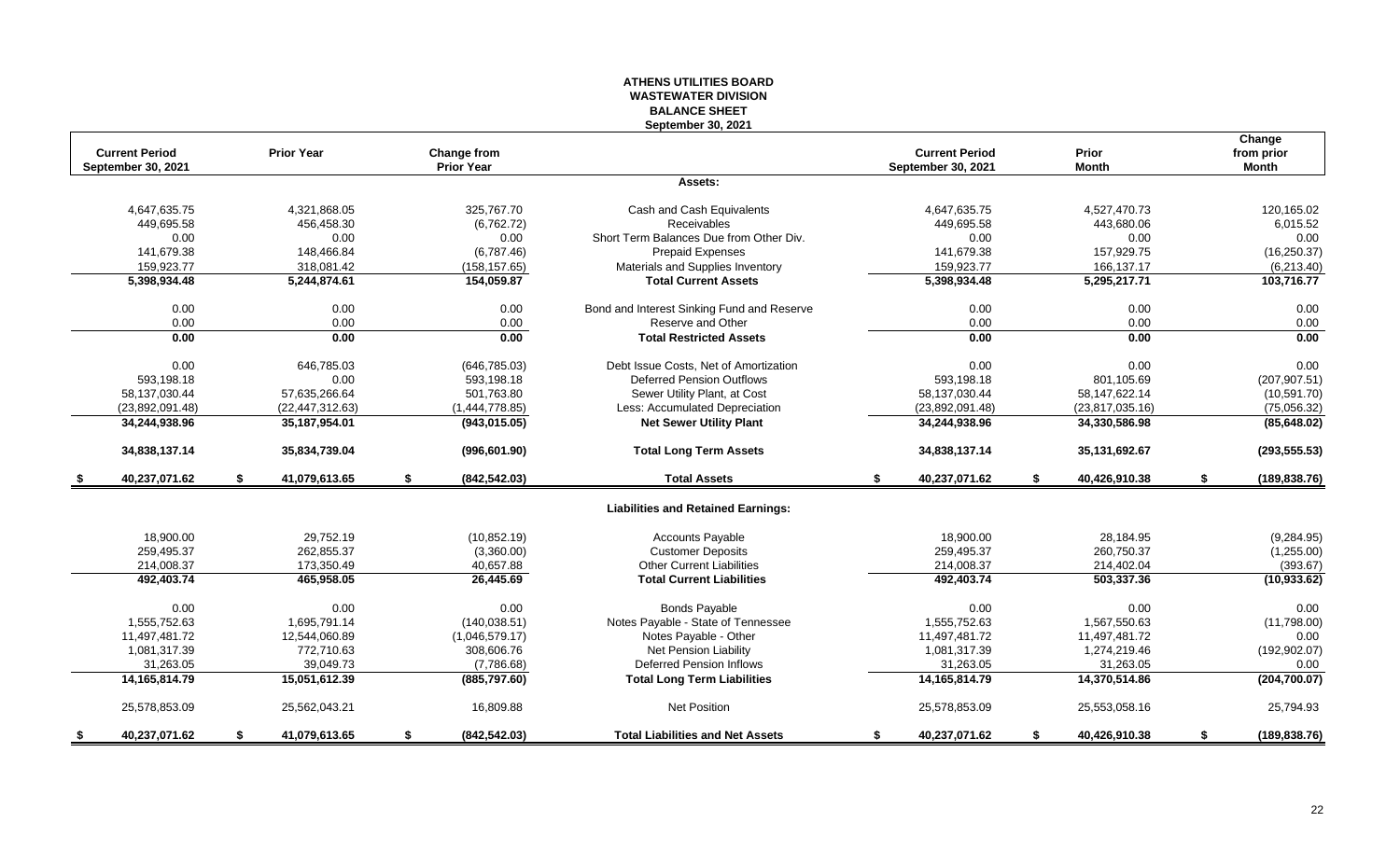#### Athens Utilities Board Profit and Loss Statement - Wastewater September 30, 2021

| Year-to-Date<br>September 30, 2021 | Year-to-Date<br><b>Prior Year</b> | Variance<br>Favorable<br>(Unfavorable) |                                            | <b>Current</b><br>Month<br>September 30, 2021 | Current<br>Month<br><b>Prior Year</b> | Variance<br>Favorable<br>(Unfavorable) |
|------------------------------------|-----------------------------------|----------------------------------------|--------------------------------------------|-----------------------------------------------|---------------------------------------|----------------------------------------|
|                                    |                                   |                                        | <b>REVENUE:</b>                            |                                               |                                       |                                        |
| 546,049.97                         | 555,919.46                        | (9,869.49)                             | Residential                                | 184,285.29                                    | 184,486.26                            | (200.97)                               |
| 505,074.00                         | 429,503.63                        | 75,570.37                              | Small Commercial                           | 169,035.02                                    | 116,600.41                            | 52,434.61                              |
| 465,727.98                         | 764,568.45                        | (298, 840.47)                          | Large Commercial                           | 140,578.35                                    | 285,996.84                            | (145, 418.49)                          |
| 89,948.37                          | 74,272.99                         | 15,675.38                              | Other                                      | 44,771.46                                     | 20,442.74                             | 24,328.72                              |
| 1,606,800.32                       | 1,824,264.53                      | (217, 464.21)                          | <b>Total Revenue</b>                       | 538,670.12                                    | 607,526.25                            | (68, 856.13)                           |
|                                    |                                   |                                        | <b>OPERATING AND MAINTENANCE EXPENSES:</b> |                                               |                                       |                                        |
| 384,196.58                         | 343,237.21                        | (40, 959.37)                           | Sewer Treatment Plant Expense              | 131,648.32                                    | 108,439.22                            | (23, 209.10)                           |
| 17,922.16                          | 16,832.65                         | (1,089.51)                             | <b>Pumping Station Expense</b>             | 6,797.86                                      | 5,476.90                              | (1,320.96)                             |
| 63,979.85                          | 62,818.35                         | (1, 161.50)                            | <b>General Expense</b>                     | 22,115.01                                     | 16,943.97                             | (5, 171.04)                            |
| 40,977.85                          | 38,942.96                         | (2,034.89)                             | Cust. Service and Cust. Acct. Expense      | 12,734.16                                     | 13,652.88                             | 918.72                                 |
| 238,940.19                         | 262,978.18                        | 24,037.99                              | Administrative and General Expense         | 79,177.79                                     | 91,678.98                             | 12,501.19                              |
| 746,016.63                         | 724,809.35                        | (21, 207.28)                           | <b>Total Operating Expenses</b>            | 252,473.14                                    | 236, 191.95                           | (16, 281.19)                           |
|                                    |                                   |                                        | <b>Maintenance Expense</b>                 |                                               |                                       |                                        |
| 49,462.54                          | 41,056.55                         | (8,405.99)                             | Sewer Treatment Plant Expense              | 14,518.95                                     | 16,129.98                             | 1,611.03                               |
| 48,772.54                          | 22,961.36                         | (25, 811.18)                           | <b>Pumping Station Expense</b>             | 18,281.87                                     | 7,271.58                              | (11,010.29)                            |
| 64,109.66                          | 59,921.47                         | (4, 188.19)                            | <b>General Expense</b>                     | 16,374.56                                     | 23,191.20                             | 6,816.64                               |
| 652.41                             | 755.33                            | 102.92                                 | Administrative and General Expense         | 218.59                                        | 250.44                                | 31.85                                  |
| 162,997.15                         | 124,694.71                        | (38, 302.44)                           | <b>Total Maintenance Expense</b>           | 49,393.97                                     | 46,843.20                             | (2,550.77)                             |
|                                    |                                   |                                        | <b>Other Operating Expenses</b>            |                                               |                                       |                                        |
| 609,249.84                         | 566,308.83                        | (42, 941.01)                           | Depreciation                               | 203,083.28                                    | 188,769.61                            | (14, 313.67)                           |
| 609,249.84                         | 566,308.83                        | (42, 941.01)                           | <b>Total Other Operating Expenses</b>      | 203,083.28                                    | 188,769.61                            | (14, 313.67)                           |
| 1,518,263.62                       | 1,415,812.89                      | (102, 450.73)                          | <b>Operating and Maintenance Expenses</b>  | 504,950.39                                    | 471,804.76                            | (33, 145.63)                           |
| 88,536.70                          | 408,451.64                        | (319, 914.94)                          | <b>Operating Income</b>                    | 33,719.73                                     | 135,721.49                            | (102,001.76)                           |
| 2,355.58                           | 4,468.43                          | (2, 112.85)                            | Other Income                               | 816.30                                        | 1,506.19                              | (689.89)                               |
| 90,892.28                          | 412,920.07                        | (322, 027.79)                          | <b>Total Income</b>                        | 34,536.03                                     | 137,227.68                            | (102, 691.65)                          |
| 4,294.01                           | 4,400.50                          | 106.49                                 | Other Expense                              | 4,008.00                                      | 16.00                                 | (3,992.00)                             |
| 86,598.27                          | 408,519.57                        | (321, 921.30)                          | Net Income Before Debt Expense             | 30,528.03                                     | 137,211.68                            | (106, 683.65)                          |
|                                    |                                   |                                        | <b>DEBT RELATED EXPENSES:</b>              |                                               |                                       |                                        |
| 0.00                               | 0.00                              | 0.00                                   | Amortization of Debt Discount              | 0.00                                          | 0.00                                  | 0.00                                   |
| 0.00                               | 0.00                              | 0.00                                   | <b>Bond Interest</b>                       | 0.00                                          | 0.00                                  | 0.00                                   |
| 14,374.29                          | 19.401.99                         | 5,027.70                               | <b>Other Debt Interest</b>                 | 4,733.10                                      | 6,199.19                              | 1,466.09                               |
| 14,374.29                          | 19,401.99                         | 5,027.70                               | <b>Total debt related expenses</b>         | 4,733.10                                      | 6,199.19                              | 1,466.09                               |
| 72,223.98                          | 389,117.58                        | (316, 893.60)                          | <b>Net Before Extraordinary</b>            | 25,794.93                                     | 131,012.49                            | (105, 217.56)                          |
| (8,740.64)                         | 26,710.10                         | (35, 450.74)                           | Grants, Contributions, Extraordinary       | 0.00                                          | 0.00                                  | 0.00                                   |
| 63,483.34<br>- 56                  | 415,827.68                        | (352, 344.34)                          | <b>Change in Net Assets</b>                | 25,794.93<br>-S                               | 131,012.49                            | (105, 217.56)<br>S                     |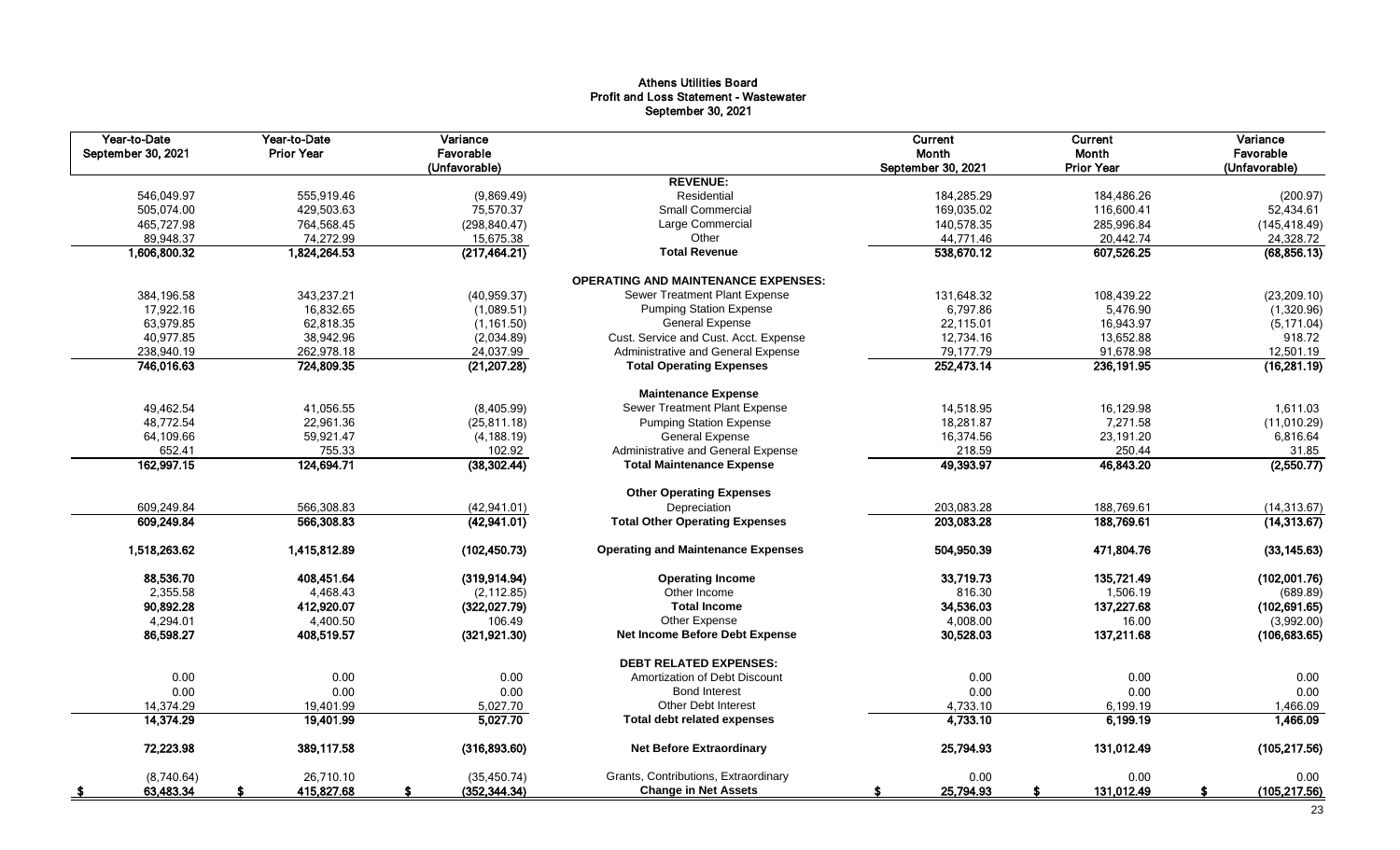#### Athens Utilities Board Budget Comparison - Wastewater September 30, 2021

| Year-to-Date<br>September 30, 2021 | Year-to-Date<br><b>Budget</b> | $Y-T-D$<br>Variance    | <b>Description</b>                          | <b>Current Month</b><br>September 30, 2021 | <b>Monthly</b><br><b>Budget</b> | <b>Budget</b><br>Variance |
|------------------------------------|-------------------------------|------------------------|---------------------------------------------|--------------------------------------------|---------------------------------|---------------------------|
|                                    |                               |                        |                                             |                                            |                                 |                           |
|                                    |                               |                        | <b>REVENUE:</b>                             |                                            |                                 |                           |
| 546,049.97                         | 538,881.78                    | 7,168.19               | Residential                                 | 184,285.29                                 | 171,312.25                      | 12,973.04                 |
| 505,074.00                         | 441,887.73                    | 63,186.27              | Small Commercial                            | 169,035.02                                 | 155,977.08                      | 13,057.94                 |
| 465,727.98                         | 573,357.85                    | (107, 629.87)          | Large Commercial                            | 140,578.35                                 | 197,328.45                      | (56, 750.10)              |
| 89,948.37                          | 67,569.87                     | 22,378.50              | Other                                       | 44,771.46                                  | 32,127.05                       | 12,644.41                 |
| 1,606,800.32                       | 1,621,697.23                  | (14,896.91)            | <b>Total Revenue</b>                        | 538,670.12                                 | 556,744.83                      | (18,074.71)               |
|                                    |                               |                        | <b>OPERATING AND MAINTENANCE EXPENSES:</b>  |                                            |                                 |                           |
| 384,196.58                         | 364,349.68                    | (19, 846.90)           | Sewer Treatment Plant Expense               | 131,648.32                                 | 128,613.42                      | (3,034.90)                |
| 17,922.16                          | 22,353.12                     | 4,430.96               | <b>Pumping Station Expense</b>              | 6,797.86                                   | 7.411.80                        | 613.94                    |
| 63,979.85                          | 83,562.15                     | 19,582.30              | <b>General Expense</b>                      | 22,115.01                                  | 28,196.34                       | 6,081.33                  |
| 40,977.85                          | 31,519.11                     | (9,458.74)             | Customer Service and Customer Acct. Expense | 12,734.16                                  | 12,381.21                       | (352.95)                  |
| 238,940.19                         | 257,758.40                    | 18,818.21              | Administrative and General Expense          | 79,177.79                                  | 94,533.70                       | 15,355.91                 |
| 746,016.63                         | 759,542.47                    | 13,525.84              | <b>Total Operating Expenses</b>             | 252,473.14                                 | 271,136.46                      | 18,663.32                 |
|                                    |                               |                        | <b>Maintenance Expense</b>                  |                                            |                                 |                           |
| 49,462.54                          | 46,811.44                     | (2,651.10)             | Sewer Treatment Plant Expense               | 14,518.95                                  | 17,493.20                       | 2,974.25                  |
| 48,772.54                          | 21,287.93                     | (27, 484.61)           | <b>Pumping Station Expense</b>              | 18,281.87                                  | 8,295.19                        | (9,986.68)                |
| 64,109.66                          | 71,154.09                     | 7,044.43               | <b>General Expense</b>                      | 16,374.56                                  | 28,500.89                       | 12,126.33                 |
| 652.41                             | 1,100.61                      | 448.20                 | Administrative and General Expense          | 218.59                                     | 362.67                          | 144.08                    |
| 162,997.15                         | 140,354.07                    | (22, 643.08)           | <b>Total Maintenance Expense</b>            | 49,393.97                                  | 54,651.95                       | 5,257.98                  |
|                                    |                               |                        |                                             |                                            |                                 |                           |
|                                    |                               |                        | <b>Other Operating Expenses</b>             |                                            |                                 |                           |
| 609,249.84                         | 523,118.79                    | (86, 131.05)           | Depreciation                                | 203,083.28                                 | 173,454.53                      | (29, 628.75)              |
| 609,249.84                         | 523,118.79                    | (86, 131.05)           | <b>Total Other Operating Expenses</b>       | 203,083.28                                 | 173,454.53                      | (29, 628.75)              |
| 1,518,263.62                       | 1,423,015.33                  | (95, 248.29)           | <b>Operating and Maintenance Expenses</b>   | 504,950.39                                 | 499,242.94                      | (5,707.45)                |
| 88,536.70                          | 198,681.91                    | (110, 145.21)          | <b>Operating Income</b>                     | 33,719.73                                  | 57,501.88                       | (23, 782.15)              |
| 2,355.58                           | (5,520.32)                    | 7.875.90               | Other Income                                | 816.30                                     | (3,628.38)                      | 4,444.68                  |
| 90,892.28                          | 193,161.59                    | (102, 269.31)          | <b>Total Income</b>                         | 34,536.03                                  | 53,873.50                       | (19, 337.47)              |
| 4,294.01                           | 4,639.71                      | 345.70                 | Other Expense                               | 4,008.00                                   | 1,170.49                        | (2,837.51)                |
| 86,598.27                          | 188,521.89                    | (101, 923.62)          | Net Income Before Debt Expense              | 30,528.03                                  | 52,703.01                       | (22, 174.98)              |
|                                    |                               |                        | <b>DEBT RELATED EXPENSES:</b>               |                                            |                                 |                           |
| 0.00                               | 0.00                          | 0.00                   | Amortization of Debt Discount               | 0.00                                       | 0.00                            | 0.00                      |
| 0.00                               | 0.00                          | 0.00                   | <b>Bond Interest</b>                        | 0.00                                       | 0.00                            | 0.00                      |
|                                    |                               |                        | <b>Other Debt Interest</b>                  | 4,733.10                                   | 11,489.91                       | 6,756.81                  |
| 14,374.29<br>14,374.29             | 31,565.31<br>31,565.31        | 17,191.02<br>17,191.02 | Total debt related expenses                 | 4,733.10                                   | 11,489.91                       | 6,756.81                  |
|                                    |                               |                        |                                             |                                            |                                 |                           |
| 72,223.98                          | 156,956.57                    | (84, 732.59)           | <b>Net Before Extraordinary</b>             | 25,794.93                                  | 41,213.11                       | (15, 418.18)              |
| (8,740.64)                         | 150,093.13                    | (158, 833.77)          | Grants, Contributions, Extraordinary        | 0.00                                       | 50,031.04                       | (50,031.04)               |
| 63,483.34<br>- \$                  | 307,049.70<br>\$              | \$<br>(243, 566.36)    | <b>Change in Net Assets</b>                 | 25,794.93<br>\$                            | \$<br>91,244.15                 | \$<br>(65, 449.22)        |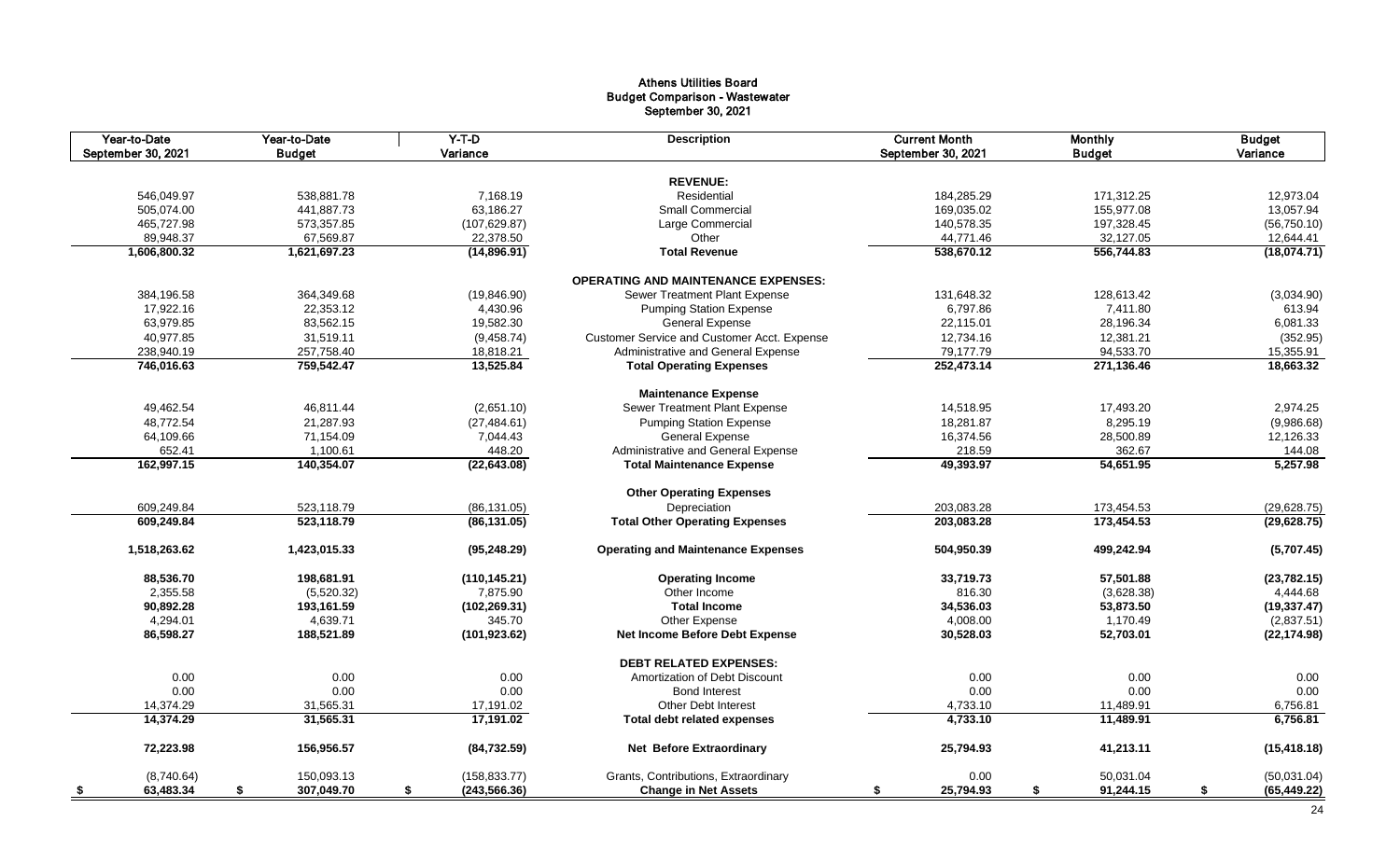#### **Athens Utilities Board Wastewater Division STATEMENTS OF CASH FLOWS September 30, 2021**

|      | Year-to-Date<br>September 30, 2021 | Year-to-Date<br><b>Prior Year</b> | Variance         |                                                                 | <b>Month to Date</b><br><b>September 30, 2021</b> | <b>Month to Date</b><br><b>Prior Year</b> | Variance         |
|------|------------------------------------|-----------------------------------|------------------|-----------------------------------------------------------------|---------------------------------------------------|-------------------------------------------|------------------|
|      |                                    |                                   |                  | <b>CASH FLOWS FROM OPERATING ACTIVITIES:</b>                    |                                                   |                                           |                  |
|      | 72,223.98                          | 389,117.58                        | (316, 893.60)    | Net Operating Income                                            | 25,794.93                                         | 131,012.49                                | (105, 217.56)    |
|      |                                    |                                   |                  | <b>Adjustments to Reconcile Operating Income</b>                |                                                   |                                           |                  |
|      |                                    |                                   |                  | to Net Cash Provided by Operations:                             |                                                   |                                           |                  |
|      | 609.249.84                         | 566.308.83                        | 42,941.01        | Depreciation                                                    | 203,083.28                                        | 188.769.61                                | 14,313.67        |
|      |                                    |                                   |                  | <b>Changes in Assets and Liabilities:</b>                       |                                                   |                                           |                  |
|      | (10, 244.05)                       | 90,917.73                         | (101, 161.78)    | <b>Accounts Receivable</b>                                      | (6,015.52)                                        | 5,249.55                                  | (11, 265.07)     |
|      | 371.70                             | 0.00                              | 371.70           | Due from (to) Other Divisions                                   | 0.00                                              | 0.00                                      | 0.00             |
|      | 0.00                               | 0.00                              | 0.00             | Short Term Notes to Other Divisions                             | 0.00                                              | 0.00                                      | 0.00             |
|      | (132, 862.17)                      | (131, 478.66)                     | (1,383.51)       | <b>Prepaid Expenses</b>                                         | 16,250.37                                         | 17,223.69                                 | (973.32)         |
|      | 207.907.51                         | (207, 907.51)                     | 415,815.02       | <b>Deferred Pension Outflows</b>                                | 207,907.51                                        | (207, 907.51)                             | 415,815.02       |
|      | 44.020.85                          | (73,941.59)                       | 117.962.44       | <b>Materials and Supplies</b>                                   | 6.213.40                                          | 4,524.41                                  | 1.688.99         |
|      | (27, 479.84)                       | (48, 744.44)                      | 21,264.60        | <b>Accounts Payable</b>                                         | (9,284.95)                                        | (5,919.15)                                | (3,365.80)       |
|      | (2, 242.53)                        | (3,243.04)                        | 1,000.51         | <b>Accrued Liabilities</b>                                      | (393.67)                                          | (488.49)                                  | 94.82            |
|      | 22,632.49                          | 16,821.27                         | 5,811.22         | Retirements and Salvage                                         | 12,034.77                                         | 5,607.09                                  | 6,427.68         |
|      | (1,900.00)                         | 235.00                            | (2, 135.00)      | <b>Customer Deposits</b>                                        | (1,255.00)                                        | 20.00                                     | (1,275.00)       |
|      | (162, 891.19)                      | 45.848.75                         | (208, 739.94)    | Net Pension Liability                                           | (192, 902.07)                                     | 18,006.53                                 | (210,908.60)     |
|      | 0.00                               | 0.00                              | 0.00             | <b>Deferred Pension Inflows</b>                                 | 0.00                                              | 0.00                                      | 0.00             |
|      | 618,786.59                         | 643,933.92                        | (25, 147.33)     | <b>Total Cash from Operating Activities</b>                     | 261,433.05                                        | 156,098.22                                | 105,334.83       |
|      |                                    |                                   |                  |                                                                 |                                                   |                                           |                  |
|      |                                    |                                   |                  | <b>CASH FLOWS FROM NONCAPITAL FINANCING ACTIVITIES:</b>         |                                                   |                                           |                  |
|      | 0.00                               | 0.00                              | 0.00             | Changes in Bonds payable                                        | 0.00                                              | 0.00                                      | 0.00             |
|      | (35, 323.70)                       | (34, 490.30)                      | (833.40)         | Changes in Notes Payable                                        | (11,798.00)                                       | (11,519.65)                               | (278.35)         |
|      | (35, 323.70)                       | (34, 490.30)                      | (833.40)         | <b>Total Cash from Noncapital Financing Activities</b>          | (11,798.00)                                       | (11, 519.65)                              | (278.35)         |
|      |                                    |                                   |                  | <b>CASH FROM INVESTING ACTIVITIES:</b>                          |                                                   |                                           |                  |
|      | 0.00                               | 0.00                              | 0.00             | <b>Prior Period Adjustment</b>                                  | 0.00                                              | 0.00                                      | 0.00             |
|      | (8,740.64)                         | 26,710.10                         | (35, 450.74)     | <b>Grants Contributions &amp; Other Extraordinary</b>           | 0.00                                              | 0.00                                      | 0.00             |
|      | 0.00                               | 0.00                              | 0.00             | Adjust Net Pension Obligation                                   | 0.00                                              | 0.00                                      | 0.00             |
|      | (361, 321.35)                      | (833,726.42)                      | 472,405.07       | Changes in Sewer Utility Plant                                  | (129, 470.03)                                     | (207, 393.84)                             | 77,923.81        |
|      | (370,061.99)                       | (807, 016.32)                     | 436,954.33       | <b>Total Cash from Capital and Related Investing Activities</b> | (129, 470.03)                                     | (207, 393.84)                             | 77,923.81        |
|      | 213,400.90                         | \$<br>(197, 572.70)               | \$<br>410,973.60 | <b>Net Changes in Cash Position</b>                             | 120,165.02                                        | \$<br>(62, 815.27)                        | \$<br>182,980.29 |
|      |                                    |                                   |                  |                                                                 |                                                   |                                           |                  |
|      | 4,434,234.85                       | 4,519,440.75                      | (85, 205.90)     | Cash at Beginning of Period                                     | 4,527,470.73                                      | 4,384,683.32                              | 142,787.41       |
|      | 4,647,635.75                       | 4,321,868.05                      | 325,767.70       | Cash at End of Period                                           | 4,647,635.75                                      | 4,321,868.05                              | 325,767.70       |
| - \$ | 213,400.90                         | \$<br>(197, 572.70)               | \$<br>410,973.60 | <b>Changes in Cash and Equivalents</b>                          | \$<br>120,165.02                                  | \$<br>(62, 815.27)                        | \$<br>182,980.29 |

**Long-Term Debt** \$13,053,234.35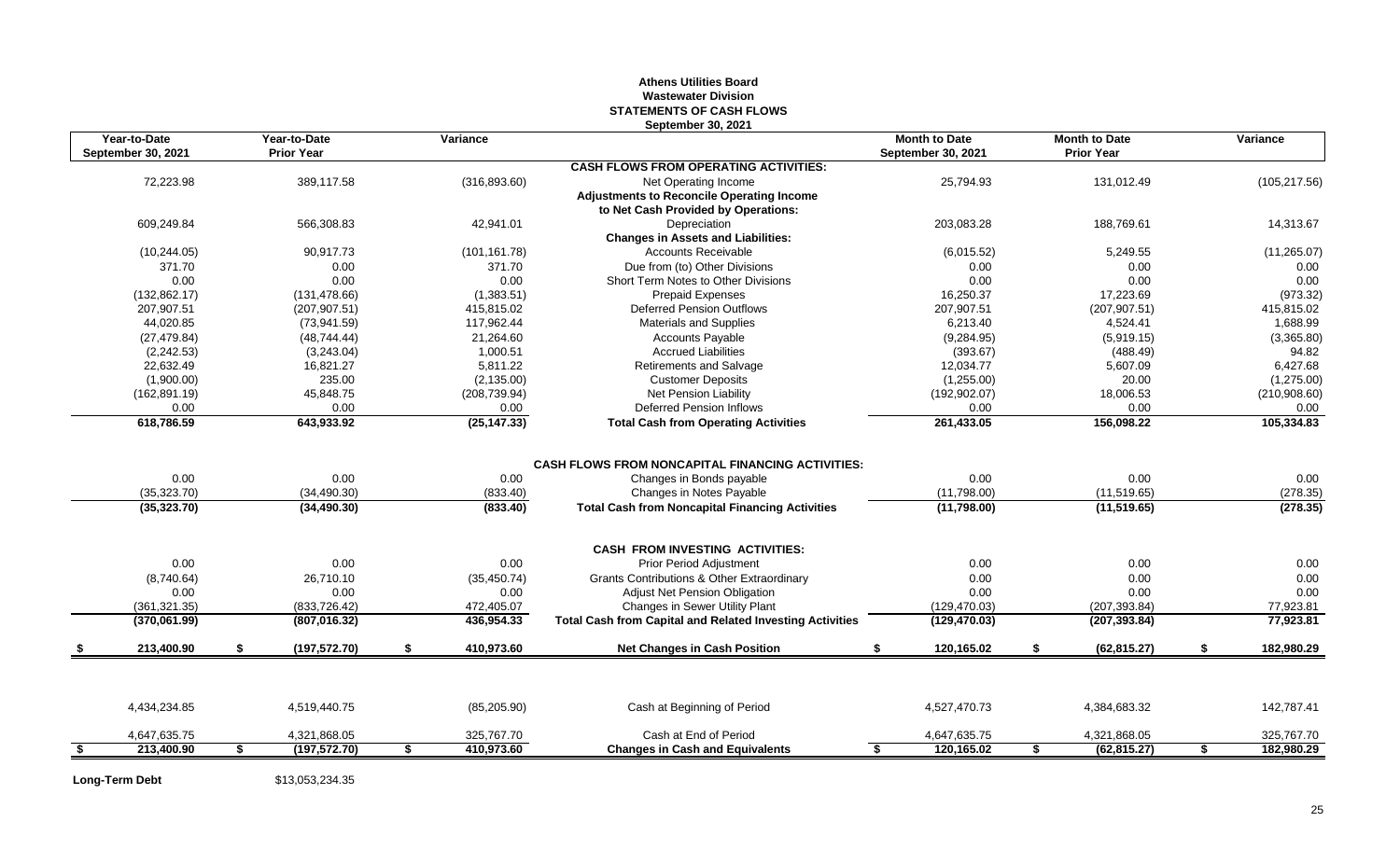#### Athens Utilities Board Statistics Report September 30, 2021

| Wastewater:                |         |       |        |            |
|----------------------------|---------|-------|--------|------------|
|                            | Current | Prior |        | # Accounts |
| Number of services:        | Month   | Year  | Change | Change     |
| Residential - Inside City  | 4,424   | 4,363 | 1.40%  | 61         |
| Residential - Outside City |         | 67    | 5.97%  | 41         |
| Commercial - Inside City   | 941     | 936   | 0.53%  |            |
| Commercial - Outside City  |         |       | 0.00%  |            |
| <b>ITotal Services</b>     | 5.440   | 5.370 | 1.30%  | 70         |

| <b>Sales Volumes:</b>      | <b>Current Month</b> |                   |          | Year-to-Date |                   |           |  |
|----------------------------|----------------------|-------------------|----------|--------------|-------------------|-----------|--|
| Gallonsx100                | 9/30/2021            | <b>Prior Year</b> | Change   | 9/30/2021    | <b>Prior Year</b> | Change    |  |
| Residential - Inside City  | 163,656              | 165,634           | $-1.19%$ | 485,959      | 496,929           | $-2.21%$  |  |
| Residential - Outside City | 3,535                | 2,982             | 18.54%   | 9.475        | 8,545             | 10.88%    |  |
| Commercial - Inside City   | 241.658              | 228,334           | 5.84%    | 719,648      | 651,194           | 10.51%    |  |
| Commercial - Outside City  | 7,956                | 6,397             | 24.37%   | 26.197       | 27,155            | $-3.53\%$ |  |
|                            | 416.805              | 403.347           | 3.34%    | 1.241.279    | 1.183.823         | 4.85%     |  |

| Employment         |                    |                   |                   |
|--------------------|--------------------|-------------------|-------------------|
|                    | September 30, 2021 | <b>Prior Year</b> | <b>Difference</b> |
| Employee Headcount | 18.00              | 18.00             | 0.00              |
| <b>IFTE</b>        | 19.48              | 18.89             | 0.59              |
| Y-T-D FTE          | 19.05              | 19.30             | $-0.26$           |

| Total Company Employment |                           |                   |                   |
|--------------------------|---------------------------|-------------------|-------------------|
|                          | <b>September 30, 2021</b> | <b>Prior Year</b> | <b>Difference</b> |
| Company Total Headcount: | 100.00                    | 99.00             | 1.00              |
| Company Total FTE        | 109.04                    | 105.82            | 3.22              |
| Company Y-T-D FTE        | 107.59                    | 105.64            | l.95              |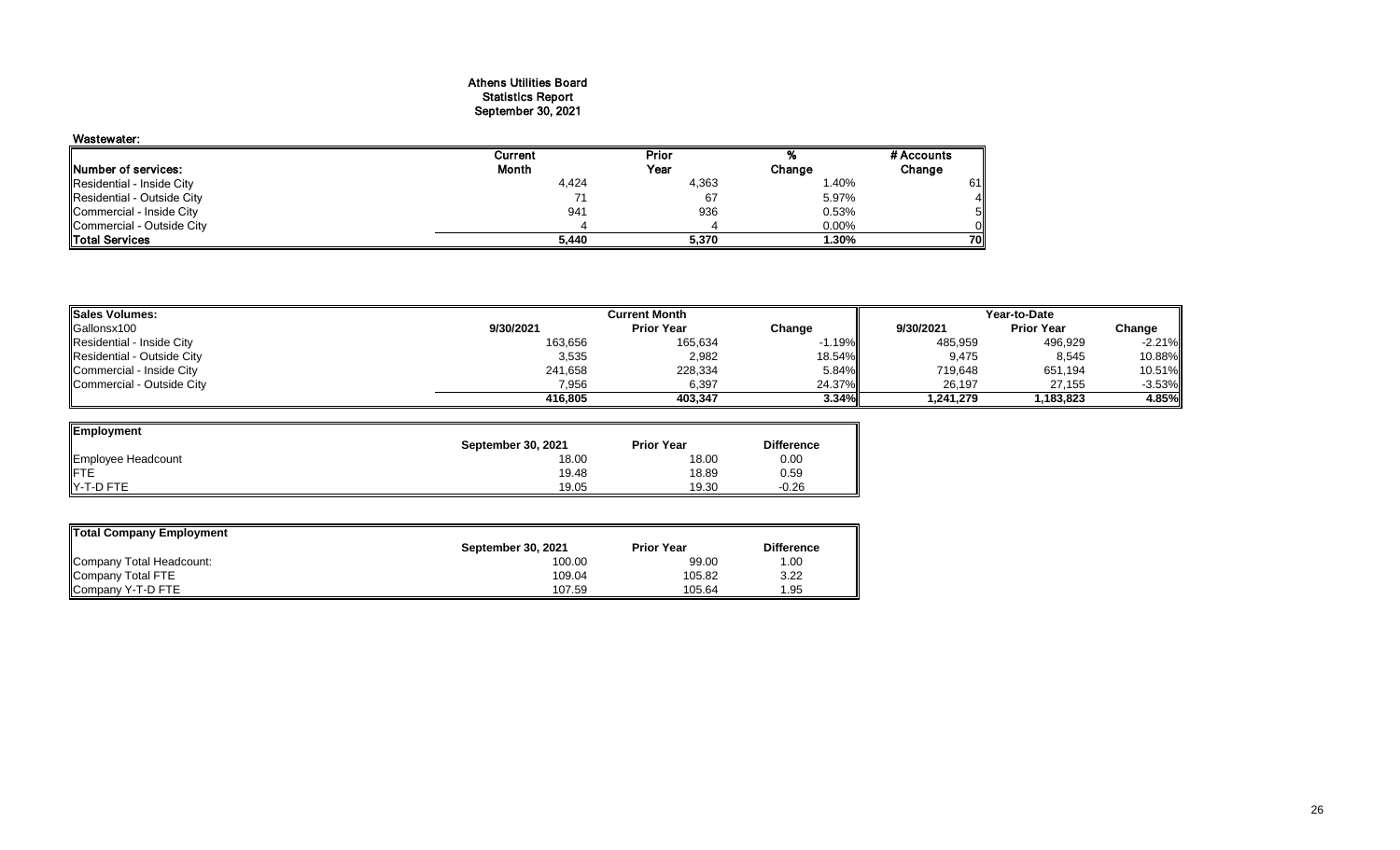#### **Athens Utilities Board Wastewater Division Capital Budget Month Ending as of September 30, 2021**

|                                                        |                         | <b>Budget</b>                           | <b>Actual</b> | <b>Variance to Date</b><br>Favorable<br>(Unfavorable) | <b>Estimated</b><br>% Project<br><b>Completion</b> | <b>Percent Budget</b><br><b>Expended</b> |
|--------------------------------------------------------|-------------------------|-----------------------------------------|---------------|-------------------------------------------------------|----------------------------------------------------|------------------------------------------|
| <b>Planned Capital Improvements:</b>                   |                         |                                         |               |                                                       |                                                    |                                          |
| Replace Oostanaula Plant Truck #41 (2012)              |                         | 40,000                                  |               | 40,000                                                |                                                    |                                          |
| Replace Maint Truck #51 (2015 F250)                    |                         | 45,000                                  |               | 45,000                                                |                                                    |                                          |
| Replace Oost. WW Plant Cart (2016)                     |                         | 15,000                                  |               | 15,000                                                |                                                    |                                          |
| Replace Cedar Springs Pump Station                     |                         | 750,000                                 | 3,798         | 746,202                                               |                                                    | 0.51%                                    |
| Sterling Road PS Reno (pump #1 and flow ctrls)         |                         | 75,000                                  |               | 75,000                                                |                                                    |                                          |
| <b>Emergency Generator Sterling Rd</b>                 |                         | 175,000                                 |               | 175,000                                               |                                                    |                                          |
| Cedar Springs PS Force Main (dedicated line to WWTP)** |                         | 450,000                                 |               | 450,000                                               |                                                    |                                          |
| NMC WWTP UV Bulbs                                      |                         | 15,000                                  |               | 15,000                                                |                                                    |                                          |
| Replace Clarifier Brush System - Oostanaula            |                         | 55,000                                  | 43,000        | 12,000                                                |                                                    | 78.18%                                   |
| Oostanaula WWTP Refurbishment                          |                         | 125,000                                 | 34,471        | 90,529                                                |                                                    | 27.58% Continuous                        |
| NMC WWTP Refurbishment                                 |                         | 100,000                                 | 738           | 99,262                                                |                                                    | 0.74% Continuous                         |
| Admin and Operators Buildings Maint. - Oost.           |                         | 10,000                                  |               | 10,000                                                |                                                    | Continuous                               |
| <b>Laboratory Equipment</b>                            |                         | 15,000                                  |               | 15,000                                                |                                                    | Continuous                               |
| <b>Lift Station Rehabilitation</b>                     |                         | 35,000                                  |               | 35,000                                                |                                                    | Continuous                               |
| <b>Field and Safety Equipment</b>                      |                         | 15,000                                  |               | 15,000                                                |                                                    | Continuous                               |
| <b>Collection System Rehab</b>                         |                         | 500,000                                 | 89,287        | 410,714                                               |                                                    | 17.86% Continuous                        |
| <b>Material Donations</b>                              |                         | 5,000                                   | 454           | 4,546                                                 |                                                    | 9.08% Continuous                         |
| Technology (SCADA, Computers)                          |                         | 35,000                                  | 6,594         | 28,406                                                |                                                    | 18.84% Continuous                        |
| Services                                               |                         | 200,000                                 | 63,544        | 136,456                                               |                                                    | 31.77% Continuous                        |
| Extensions                                             |                         | 25,000                                  |               | 25,000                                                |                                                    | Continuous                               |
| <b>Grinder Pump Core Replacements</b>                  |                         | 140,000                                 | 10,904        | 129,096                                               |                                                    | 7.79% Continuous                         |
| <b>Manhole Rehabilitation</b>                          |                         | 12,000                                  | 3,131         | 8,869                                                 |                                                    | 26.09% Continuous                        |
| <b>Rehabilitation of Services</b>                      |                         | 75,000                                  | 26,670        | 48,330                                                |                                                    | 35.56% Continuous                        |
| IT Core (Servers, mainframe, etc.)                     |                         | 20,000                                  |               | 20,000                                                |                                                    | Continuous                               |
| <b>Total Planned Capital Improvements:</b>             | \$                      | 2,932,000 \$                            | $282,591$ \$  | 2,649,409                                             |                                                    |                                          |
| <b>Other Assets:</b>                                   |                         |                                         |               |                                                       |                                                    |                                          |
| Other                                                  |                         |                                         |               |                                                       |                                                    |                                          |
| <b>Total Other Assets</b>                              | \$                      | - \$                                    | $-5$          |                                                       |                                                    |                                          |
| Totals:                                                | $\overline{\mathbf{s}}$ | $2,932,000$ \$                          | 282,591 \$    | 2,649,409                                             |                                                    |                                          |
|                                                        |                         | Percentage of Budget Spent Year-to-date |               | 9.64%                                                 | <b>Fiscal Year</b>                                 | 25.00%                                   |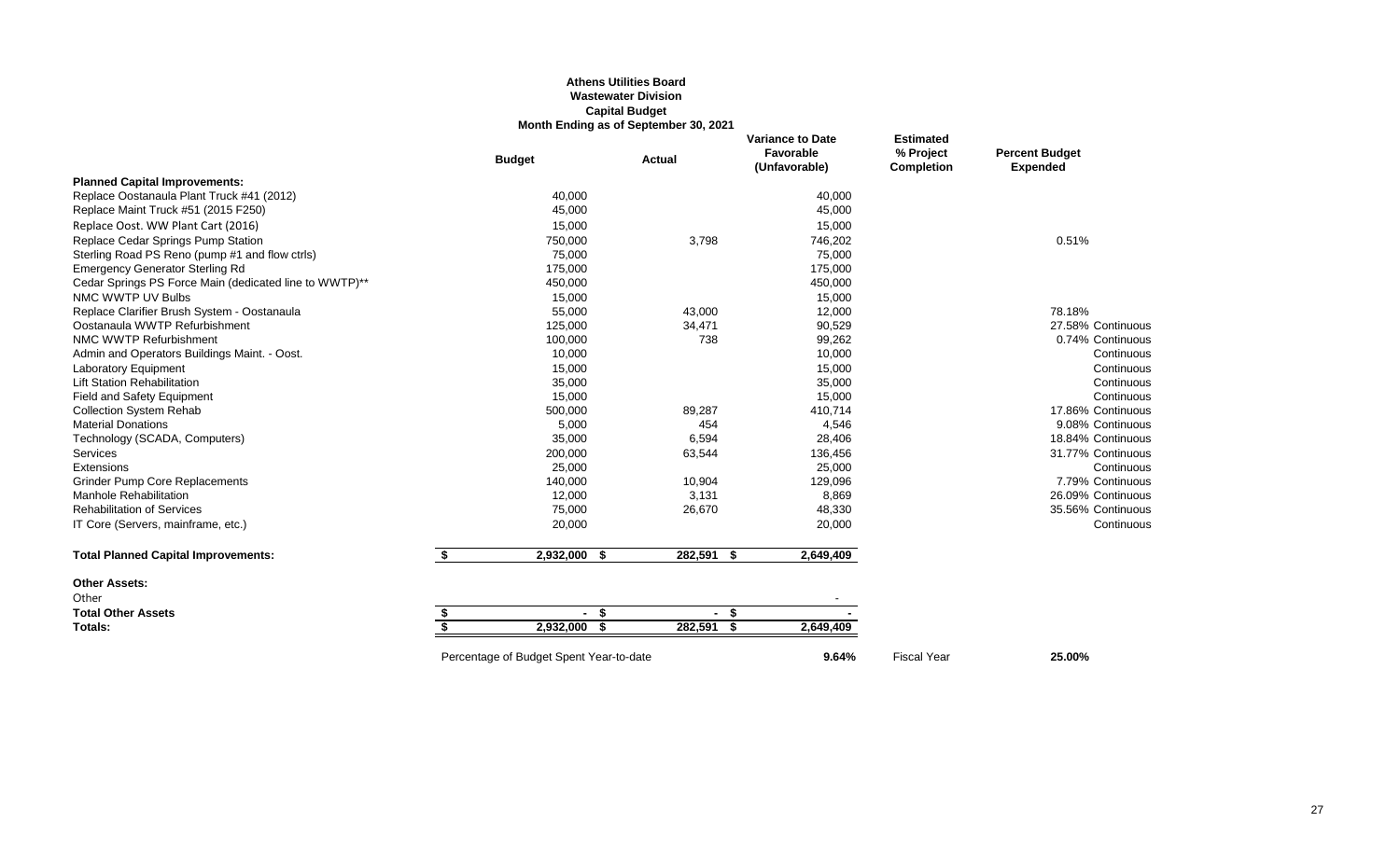|      |                                             |     |                                   |    |                                         | <b>ATHENS UTILITIES BOARD</b><br><b>FIBER</b>  |                                                  |    |                          |    |                               |
|------|---------------------------------------------|-----|-----------------------------------|----|-----------------------------------------|------------------------------------------------|--------------------------------------------------|----|--------------------------|----|-------------------------------|
|      |                                             |     |                                   |    |                                         | <b>BALANCE SHEET</b>                           |                                                  |    |                          |    |                               |
|      |                                             |     |                                   |    |                                         | <b>September 30, 2021</b>                      |                                                  |    |                          |    |                               |
|      | <b>Current Period</b><br>September 30, 2021 |     | Year-to-Date<br><b>Prior Year</b> |    | <b>Change from</b><br><b>Prior Year</b> |                                                | <b>Current Period</b><br><b>January 31, 2016</b> |    | Prior<br>Month           |    | Change<br>from prior<br>Month |
|      |                                             |     |                                   |    |                                         | <b>Assets</b>                                  |                                                  |    |                          |    |                               |
|      | 221,334.89                                  |     | 106,771.06                        |    | 114,563.83                              | Services                                       | 221,334.89                                       |    | 221,334.89               |    | $\sim$                        |
|      | 51,102.35                                   |     | 41,182.16                         |    | 9,920.19                                | <b>Accumulated Depreciation</b>                | 51,102.35                                        |    | 50,032.15                |    | 1,070.20                      |
|      | 170,232.54                                  |     | 65,588.90                         |    | 104,643.64                              | <b>Total Fixed Assets</b>                      | 170,232.54                                       |    | 171,302.74               |    | (1,070.20)                    |
|      |                                             |     |                                   |    |                                         | <b>Current Assets</b>                          |                                                  |    |                          |    |                               |
|      | 179,240.17                                  |     | 220,826.11                        |    | (41, 585.94)                            | Cash                                           | 179,240.17                                       |    | 173,670.85               |    | 5,569.32                      |
|      | 685.00                                      |     | 685.00                            |    |                                         | <b>Accounts Receivable</b>                     | 685.00                                           |    | 615.00                   |    | 70.00                         |
|      | 179,925.17                                  |     | 221,511.11                        |    | (41, 585.94)                            | <b>Total Current Assets</b>                    | 179,925.17                                       |    | 174,285.85               |    | 5,639.32                      |
| - \$ | 350,157.71                                  | -SS | 287,100.01                        | S. | 63,057.70                               | <b>Total Assets</b>                            | 350, 157. 71                                     | Я. | 345,588.59               | £. | 4,569.12                      |
|      |                                             |     |                                   |    |                                         | <b>Liabilities</b>                             |                                                  |    |                          |    |                               |
|      | $\sim$                                      |     | $\blacksquare$                    |    |                                         | Payable to Other Divisions                     |                                                  |    | $\overline{\phantom{a}}$ |    | $\sim$                        |
|      | 350,157.71                                  |     | 287,100.01                        |    | 63,057.70                               | <b>Retained Earnings</b>                       | 350, 157. 71                                     |    | 345,588.59               |    | 4,569.12                      |
| \$   | 350, 157. 71                                | \$  | 287,100.01                        | \$ | 63,057.70                               | <b>Total Liabilities and Retained Earnings</b> | \$<br>350, 157.71                                | \$ | 345,588.59               | \$ | 4,569.12                      |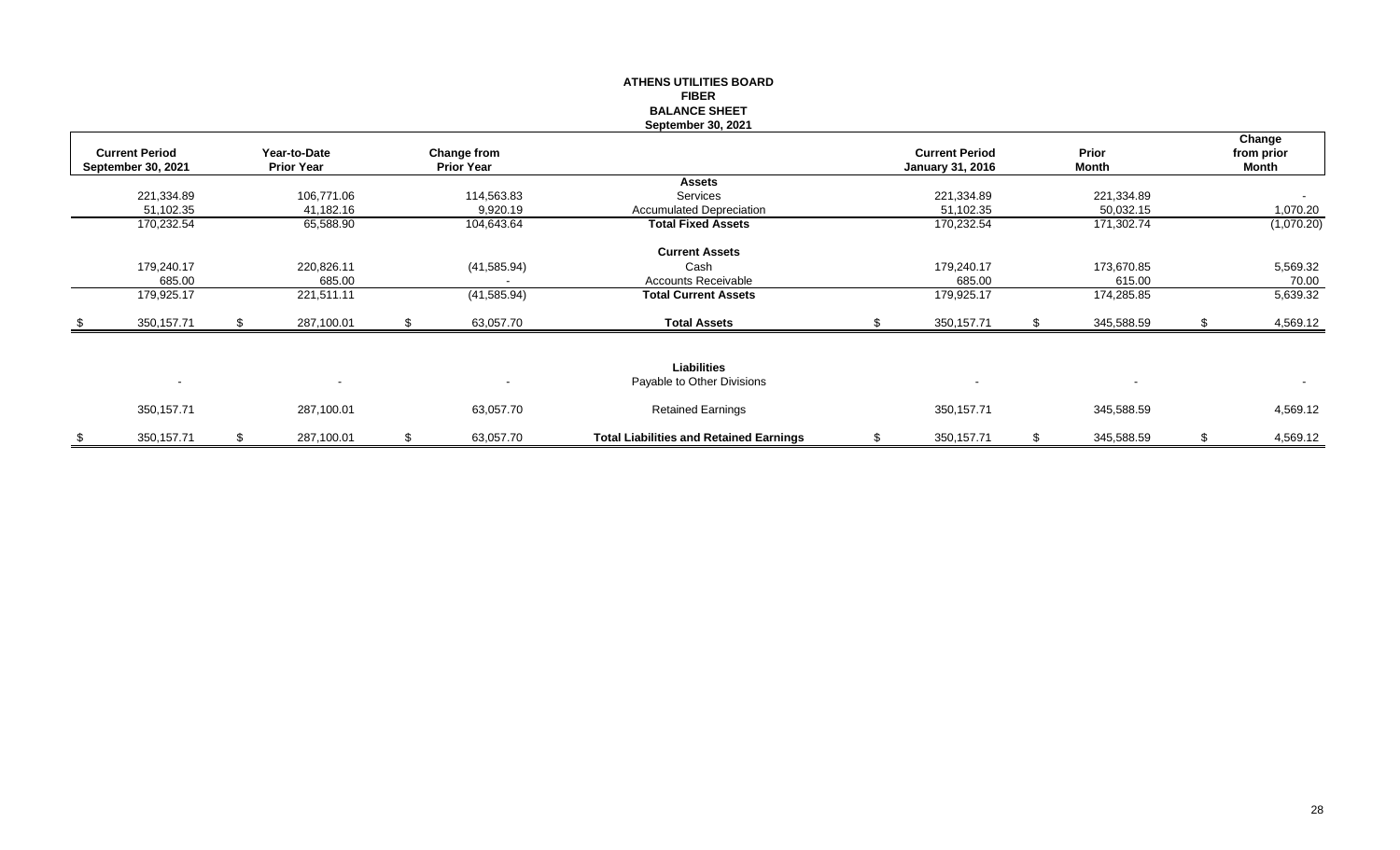| Year-to-Date       | Year-to-Date      | Variance         |                                                 |       | Current            |     | Current           |     |            |
|--------------------|-------------------|------------------|-------------------------------------------------|-------|--------------------|-----|-------------------|-----|------------|
| September 30, 2021 | <b>Prior Year</b> | Favorable        |                                                 | Month |                    |     | <b>Month</b>      |     |            |
|                    |                   | (Unfavorable)    |                                                 |       | September 30, 2021 |     | <b>Prior Year</b> |     |            |
| 26,607.00          | 31,597.00         | (4,990.00)       | Revenue                                         |       | 8,669.00           |     | 10,349.00         |     | (1,680.00) |
|                    |                   |                  | <b>Operating and Maintenance Expenses</b>       |       |                    |     |                   |     |            |
| 302.29             | . .               | (302.29)         | Overhead Line Expense                           |       | 117.39             |     | $\sim$            |     | (117.39)   |
| 993.21             | 993.21            |                  | Administrative and General Expense              |       | 331.07             |     | 331.07            |     |            |
| 8,509.05           | 11,586.08         | 3,077.03         | Telecom Expense                                 |       | 2,619.95           |     | 4,509.12          |     | 1,889.17   |
| 9,804.55           | 12,579.29         | 2,774.74         | <b>Total Operating and Maintenance Expenses</b> |       | 3,068.41           |     | 4,840.19          |     | 1,771.78   |
| 120.38             | 188.59            | (68.21)          | Interest Income                                 |       | 38.73              |     | 63.81             |     | (25.08)    |
|                    |                   |                  | <b>Other Operating Expense</b>                  |       |                    |     |                   |     |            |
| 3,210.60           | 1,780.47          | (1,430.13)       | <b>Depreciation Expense</b>                     |       | 1,070.20           |     | 593.49            |     | (476.71)   |
| 13,712.23          | 17,425.83         | (3,713.60)       | Net Before Extraordinary                        |       | 4,569.12           |     | 4,979.13          |     | (410.01)   |
| $\blacksquare$     |                   |                  | Grants, Contributions, Extraordinary            |       |                    |     | $\sim$            |     | $\sim$     |
| 13,712.23          | \$<br>17,425.83   | \$<br>(3,713.60) | <b>Change in Net Assets</b>                     |       | 4,569.12           | \$. | 4,979.13          | \$. | (410.01)   |

# Athens Utilities Board Profit and Loss Statement - Fiber